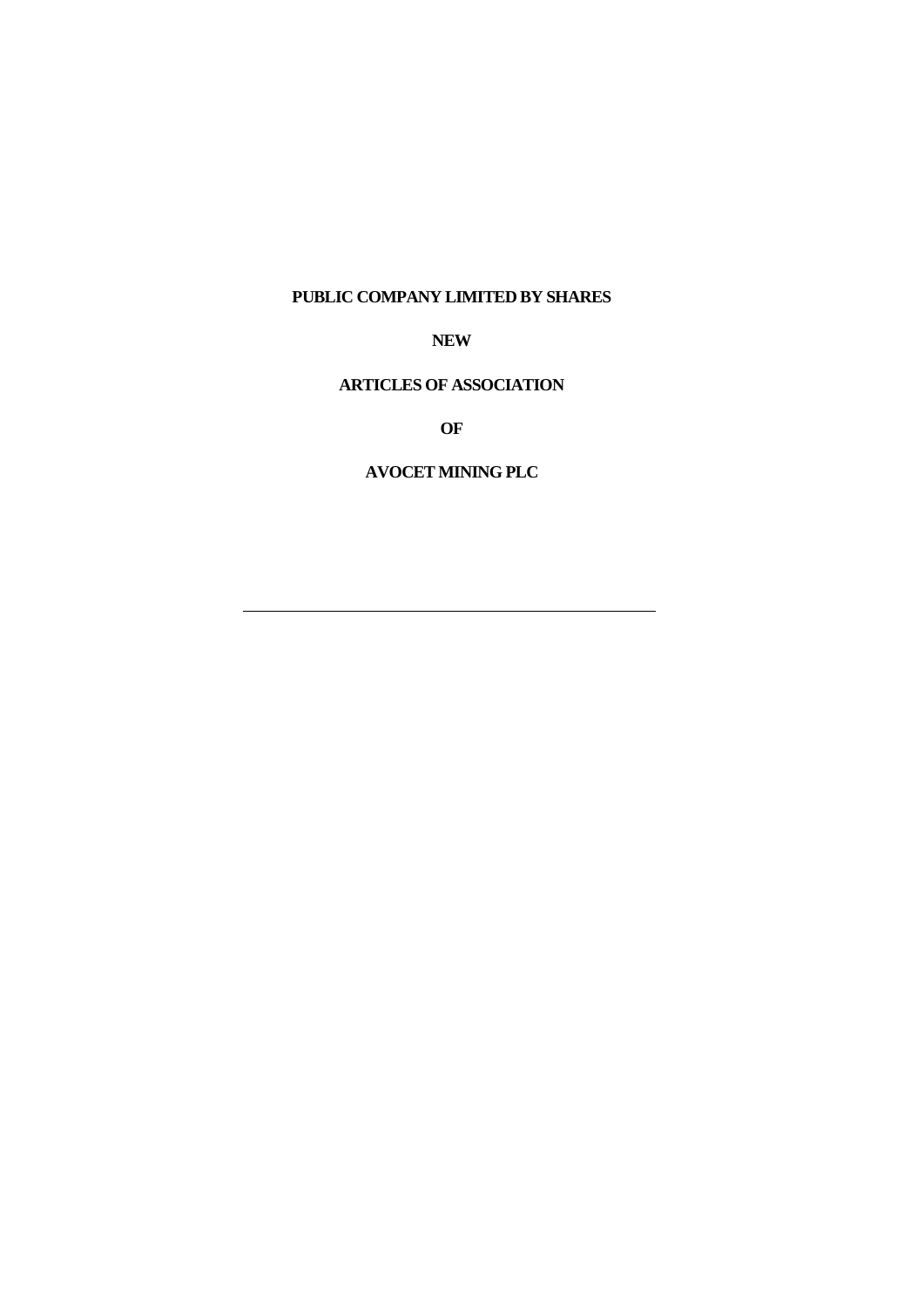## **INDEX**

## **Clause**

| 1.  |                                                              |  |
|-----|--------------------------------------------------------------|--|
| 2.  | SHARE CAPITAL, VARIATION OF RIGHTS AND SHARE CERTIFICATES  3 |  |
| 3.  |                                                              |  |
| 4.  |                                                              |  |
| 5.  |                                                              |  |
| 6.  |                                                              |  |
| 7.  |                                                              |  |
| 8.  |                                                              |  |
| 9.  |                                                              |  |
| 10. |                                                              |  |
| 11. |                                                              |  |
| 12. |                                                              |  |
| 13. |                                                              |  |
| 14. |                                                              |  |
| 15. |                                                              |  |
| 16. |                                                              |  |
| 17. |                                                              |  |
| 18. |                                                              |  |
| 19. |                                                              |  |
| 20. |                                                              |  |
| 21. |                                                              |  |
| 22. |                                                              |  |
| 23. |                                                              |  |
| 24. |                                                              |  |
| 25. |                                                              |  |
| 26. |                                                              |  |
| 27. |                                                              |  |
| 28. |                                                              |  |
| 29. |                                                              |  |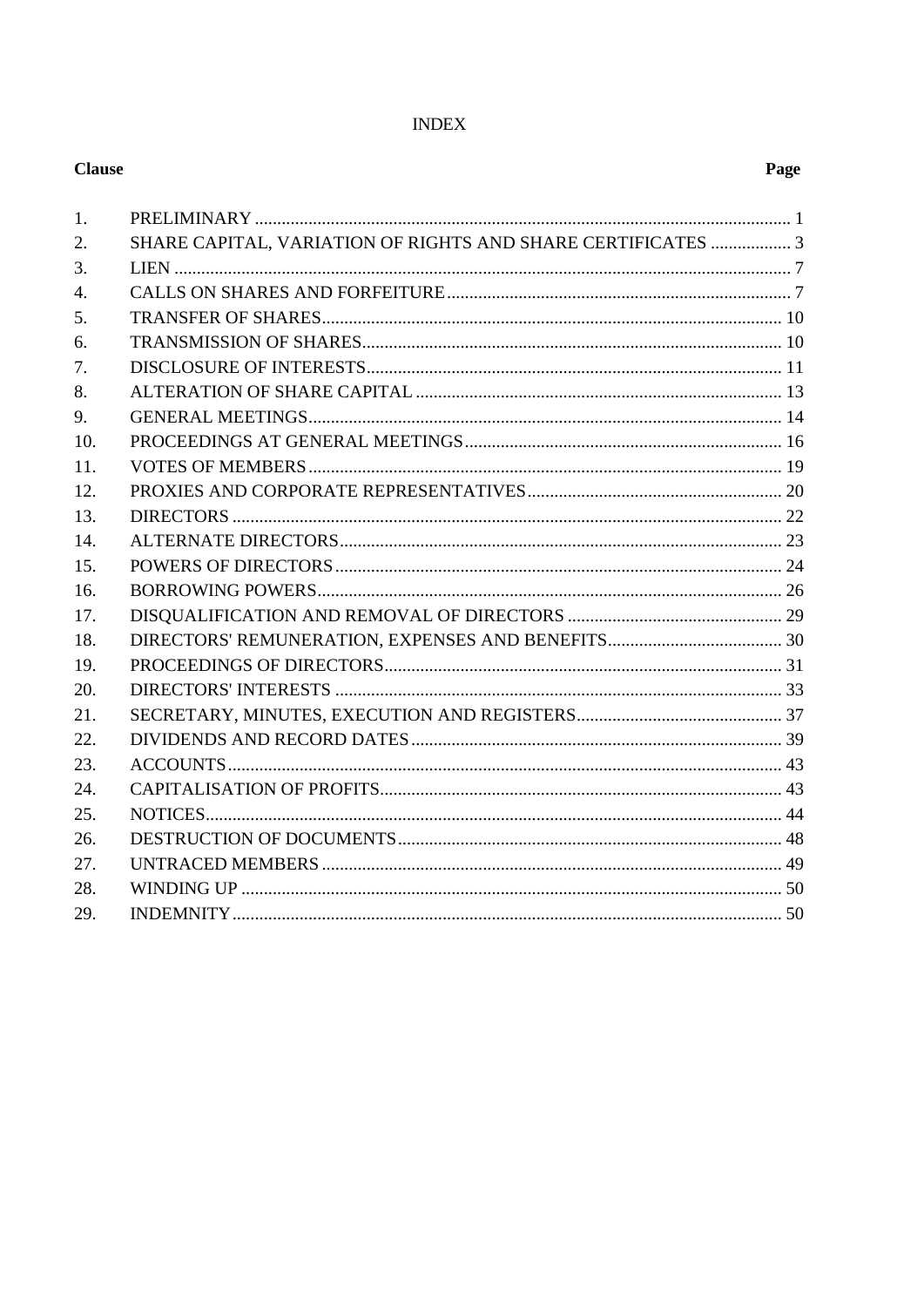# <span id="page-2-0"></span>1. PRELIMINARY

# 1.1 In these Articles, unless the context otherwise requires:

| "1985 Act"                                                    | means the Companies Act 1985 including any<br>statutory modification or re-enactment thereof for<br>the time being in force                                                                                                                                                                                                                                                |
|---------------------------------------------------------------|----------------------------------------------------------------------------------------------------------------------------------------------------------------------------------------------------------------------------------------------------------------------------------------------------------------------------------------------------------------------------|
| "2006 Act"                                                    | means the Companies Act 2006 including any<br>modification or re-enactment for the time being in<br>force                                                                                                                                                                                                                                                                  |
| "Acts"                                                        | means the Companies Acts (as defined in Section 2)<br>of the 2006 Act) in so far as they apply to the<br>Company and any enactment passed after those Acts<br>which may, by virtue of that or any other such<br>enactment, be cited together with those Acts as the<br>"Companies Acts" with or without the addition of an<br>indication of the date of any such enactment |
| "these Articles"                                              | means these articles of association as from time to<br>time altered or added to by special resolution                                                                                                                                                                                                                                                                      |
| "clear days"                                                  | in relation to the period of a notice means that period<br>excluding the day when the notice is given or<br>deemed to be given and the day for which it is given<br>or on which it is to take effect                                                                                                                                                                       |
| "Company"                                                     | means Avocet Mining plc, a company incorporated<br>under the laws of England and Wales with Company<br>number 3036214                                                                                                                                                                                                                                                      |
| "directors"                                                   | means the directors of the Company or their<br>alternates present at a duly convened and quorate<br>meeting of directors                                                                                                                                                                                                                                                   |
| "electronic communication"                                    | means any document or information sent or supplied<br>in electronic form as set out in section 1168 of the<br>2006 Act                                                                                                                                                                                                                                                     |
| "electronic copy" "electronic<br>form" and "electronic means" | have the meaning given to them in section 1168 of<br>the 2006 Act                                                                                                                                                                                                                                                                                                          |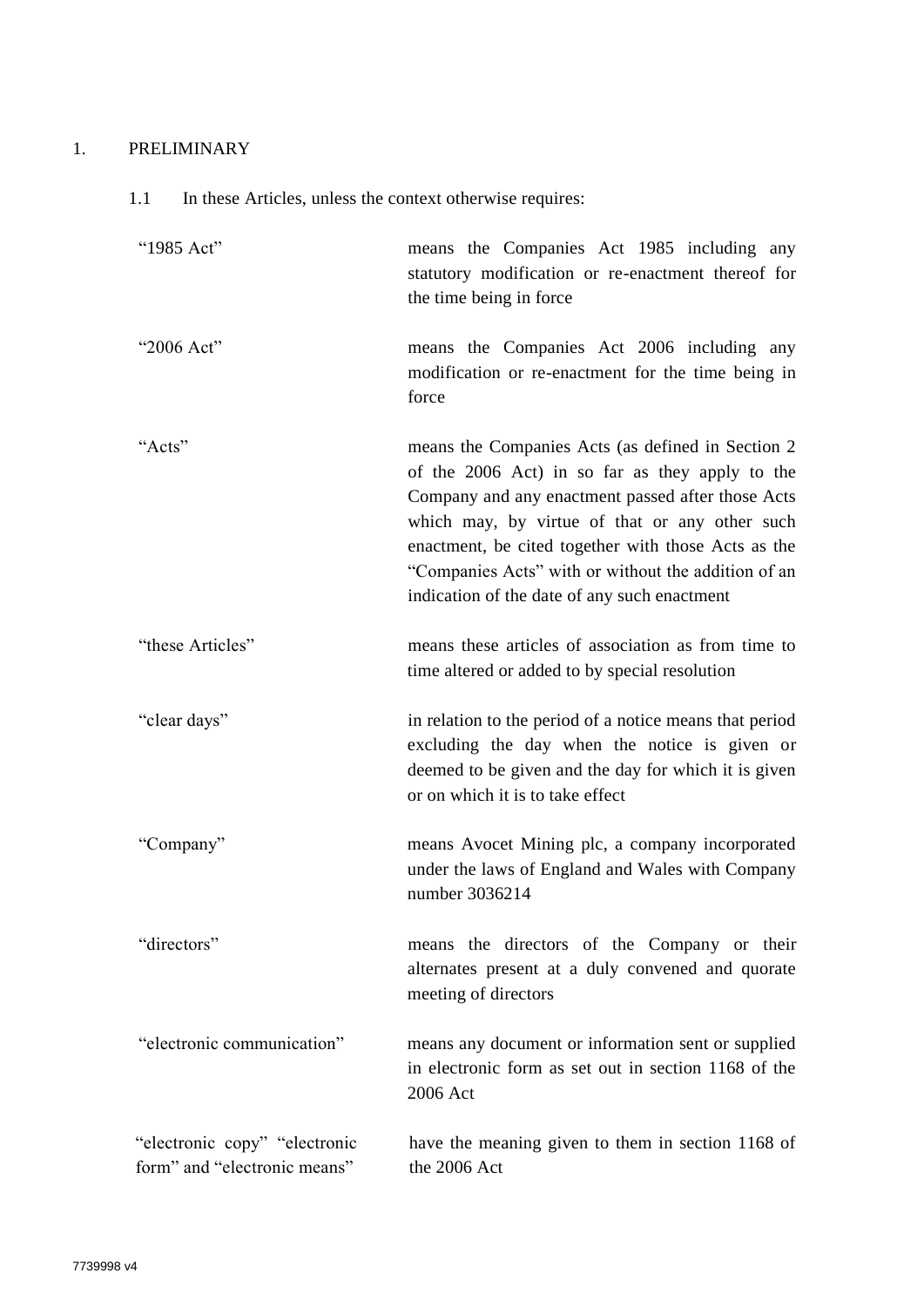| "executed"                     | includes any mode of execution                                                                                                                                                                     |
|--------------------------------|----------------------------------------------------------------------------------------------------------------------------------------------------------------------------------------------------|
| "Group"                        | means the Company and any subsidiaries of the<br>Company for the time being                                                                                                                        |
| "hard copy and hard copy form" | have the meaning given to them in section 1168 of<br>the 2006 Act                                                                                                                                  |
| "holder"                       | in relation to shares means the member whose name<br>is entered in the register as the holder of the shares                                                                                        |
| "London Stock Exchange"        | means The International Stock Exchange of the<br>United Kingdom and the Republic of Ireland Limited                                                                                                |
| "office"                       | means the registered office for the time being of the<br>Company                                                                                                                                   |
| "paid up"                      | includes credited as paid up                                                                                                                                                                       |
| "register"                     | means the register of members of the Company                                                                                                                                                       |
| "seal"                         | means the common seal of the Company, if any                                                                                                                                                       |
| "secretary"                    | means the secretary of the Company or any other<br>person appointed by the directors to perform the<br>duties of the secretary of the Company, including a<br>joint, assistant or deputy secretary |
| "United Kingdom"               | means Great Britain and Northern Ireland                                                                                                                                                           |
| "in writing"                   | means written or produced by any substitute for<br>writing in a legible form, including photocopies,<br>printing or facsimile.                                                                     |

1.2 Save as aforesaid and unless the context otherwise requires words or expressions contained in these Articles bear the same meaning as in the Act.

1.3 The headings in these Articles do not affect their interpretation.

1.4 The regulations constituting Table A in the Companies (Tables A to F) Regulations 1985 shall not apply to the Company.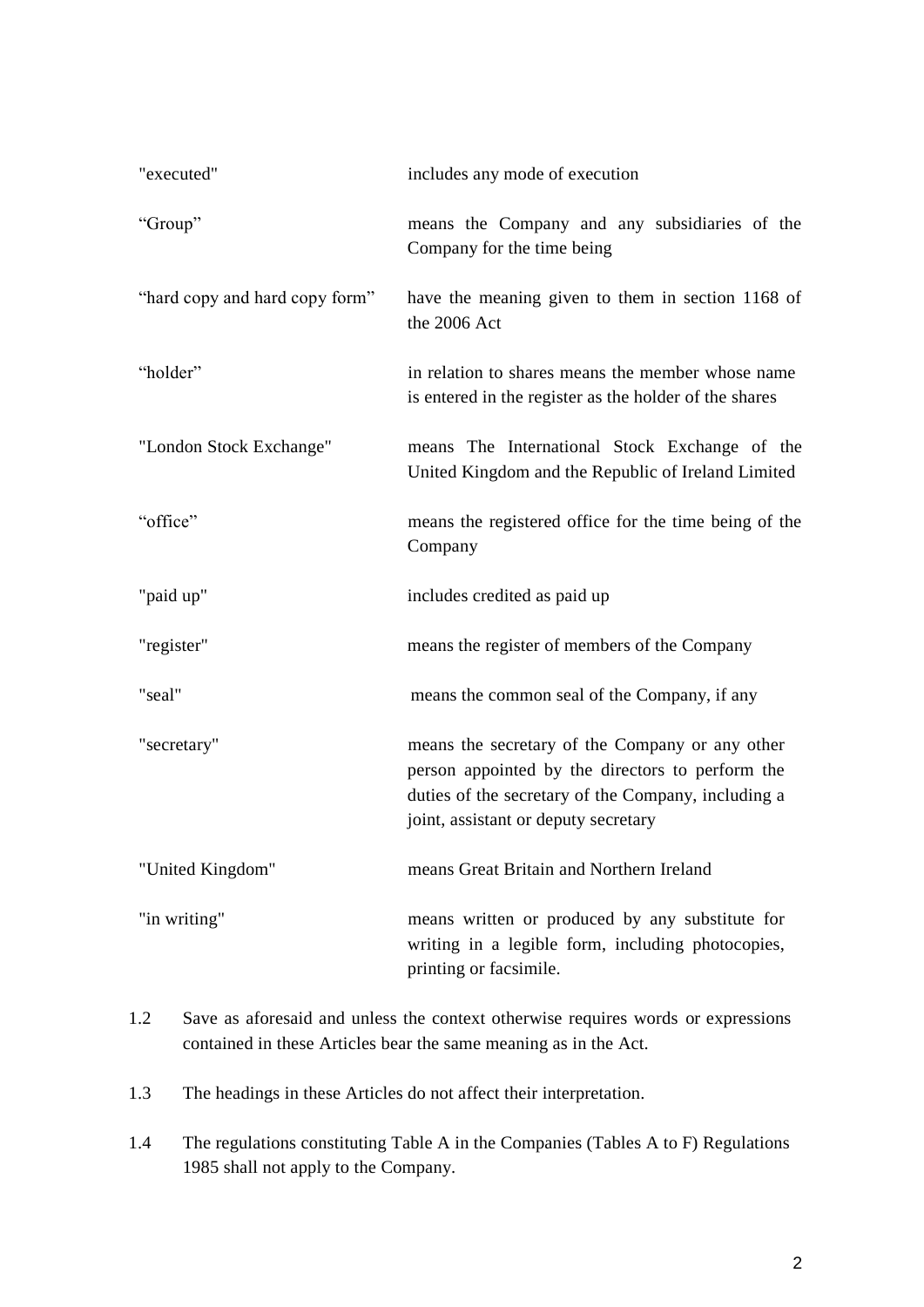## <span id="page-4-0"></span>2. SHARE CAPITAL, VARIATION OF RIGHTS AND SHARE CERTIFICATES

- 2.1A The issued share capital of the Company at the date of adoption of these articles is made up of 20,949,671 Ordinary Shares and 209,496,710 Deferred Shares.<sup>1</sup>
- 2.1B The deferred shares of 4.9 pence each in the capital of the Company ("**Deferred Shares**") shall have the rights, and shall be subject to the restrictions, set out in Articles 2.1 B (a) to (e) below:
	- (a) A Deferred Share:
		- (i) does not entitle its holder to receive any dividend or other distribution;
		- (ii) does not entitle its holder to receive a share certificate in respect of the relevant shareholding;
		- (iii) does not entitle its holder to receive notice of, nor to attend, speak or vote at, any general meeting of the Company;
		- (iv) entitles its holder on a return of capital on a winding up of the Company (but not otherwise) only to the repayment of the amount paid up on that share after payment of the capital paid up on each Ordinary Share of one penny in the share capital of the Company and the further payment of £1,000,000 on each such ordinary share;
		- (v) does not entitle its holder to any further participation in the capital, profits or assets of the Company.
	- (b) The Deferred Shares shall not be capable of transfer at any time other than with the prior written consent of the directors of the Company.

<sup>&</sup>lt;sup>1</sup>The share capital of the Company was on incorporation £25,000,000 divided into 100,000,000 ordinary shares of 25 pence each.

By Ordinary Resolution passed at the Company's Annual General Meeting on 2 September 2003, the authorised share capital of Company was increased by £25,000,000 to £50,000,000 divided into 200,000,000 ordinary shares of 25 pence each.

By Ordinary Resolution passed at the Company's Annual General Meeting on 28 September 2004, the authorised share capital of Company was increased by £50,000,000 to £100,000,000 divided into 400,000,000 ordinary shares of 25 pence each.

By Special Resolution passed at the Company's Extraordinary General Meeting on 11 November 2005 and approved by Court order on 8 December 2005, the authorised share capital of Company is £20,000,000 divided into 400,000,000 ordinary shares of 5 pence each, following cancelling and extinguishing paid up capital to the extent of 20p on each of the issued ordinary shares of 25p each in the capital of the Company and by reducing the nominal value of each and every ordinary share as at the Record date, whether issued or unused, from 25p to 5p.

By Ordinary Resolution passed at the Company's Annual General Meeting on 17 September 2009, the authorised share capital of Company was increased by £20,000,000 to £40,000,000 divided into 800,000,000 ordinary shares of 5 pence each.

By Special Resolution passed at the Company's General Meeting on 9 June 2016, the reference to authorised share capital in paragraph 2.1 was deleted.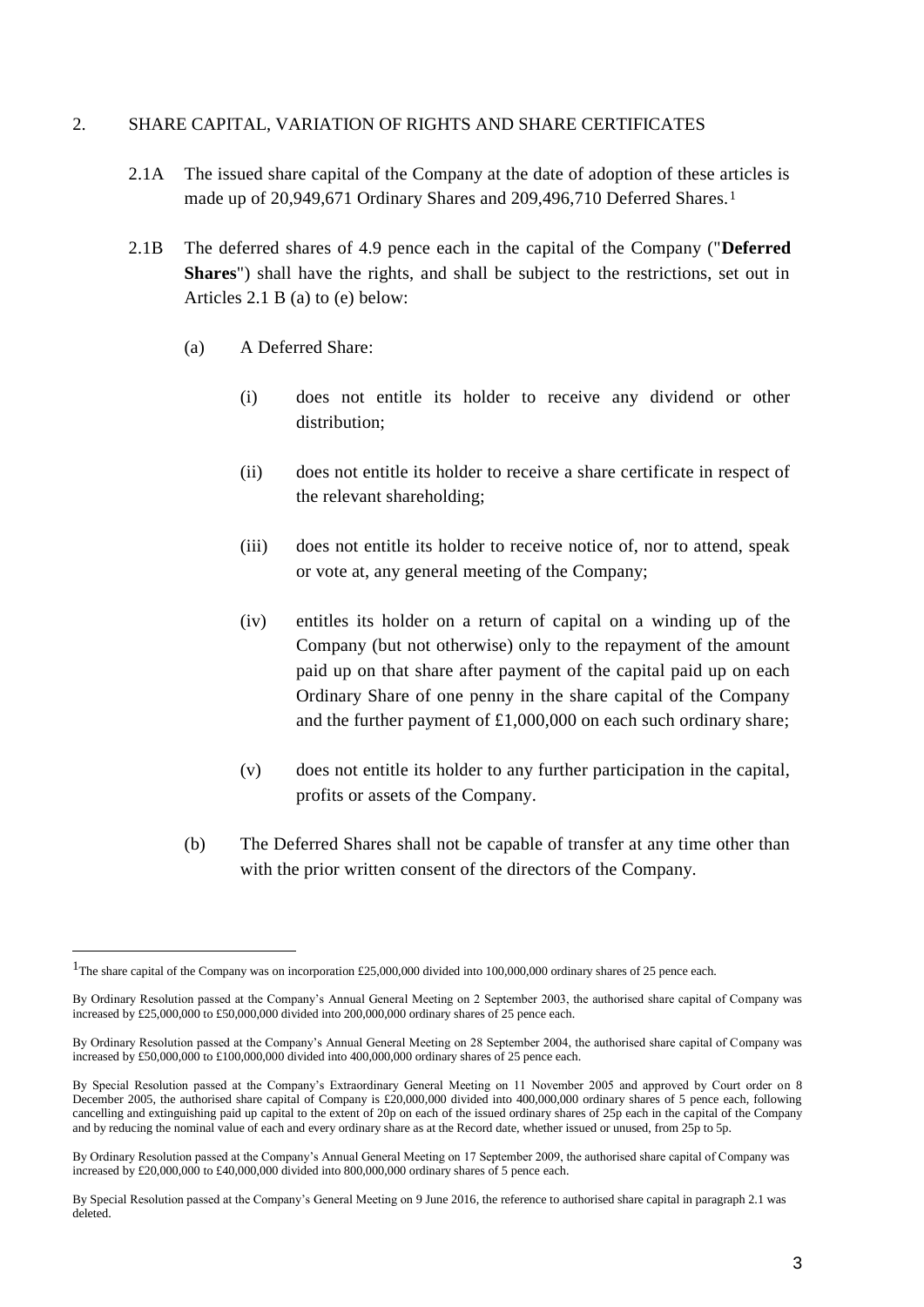- (c) The Company may at its option and is irrevocably authorised at any time after the creation of the Deferred Shares to:
	- (i) appoint any person to act on behalf of any or all holder(s) of a Deferred Share(s), without obtaining the sanction of the holder(s), to transfer any or all of such shares held by such holder(s) for nil consideration to any person appointed by the directors of the Company;
	- (ii) without obtaining the sanction of the holder(s), but subject to the Acts:
		- (A) purchase any or all of the Deferred Shares then in issue and to appoint any person to act on behalf of all holders of Deferred Shares to transfer and to execute a contract of sale and a transfer of all the Deferred Shares to the Company for an aggregate consideration of one penny payable to one of the holders of Deferred Shares to be selected by lot (who shall not be required to account to the holders of the other Deferred Shares in respect of such consideration); and
		- (B) cancel any Deferred Share without making any payment to the holder.
- (d) Any offer by the Company to purchase the Deferred Shares may be made by the Directors of the Company depositing at the registered office of the Company a notice addressed to such person as the Directors shall have nominated on behalf of the holders of the Deferred Shares.
- (e) The rights attaching to the Deferred Shares shall not be, or be deemed to be, varied, abrogated or altered by:
	- (i) the creation or issue of any shares ranking in priority to, or pari passu with, the Deferred Shares;
	- (ii) the Company reducing its share capital or share premium account;
	- (iii) the cancellation of any Deferred Share without any payment to the holder thereof; or
	- (iv) the redemption or purchase of any share, whether a Deferred Share or otherwise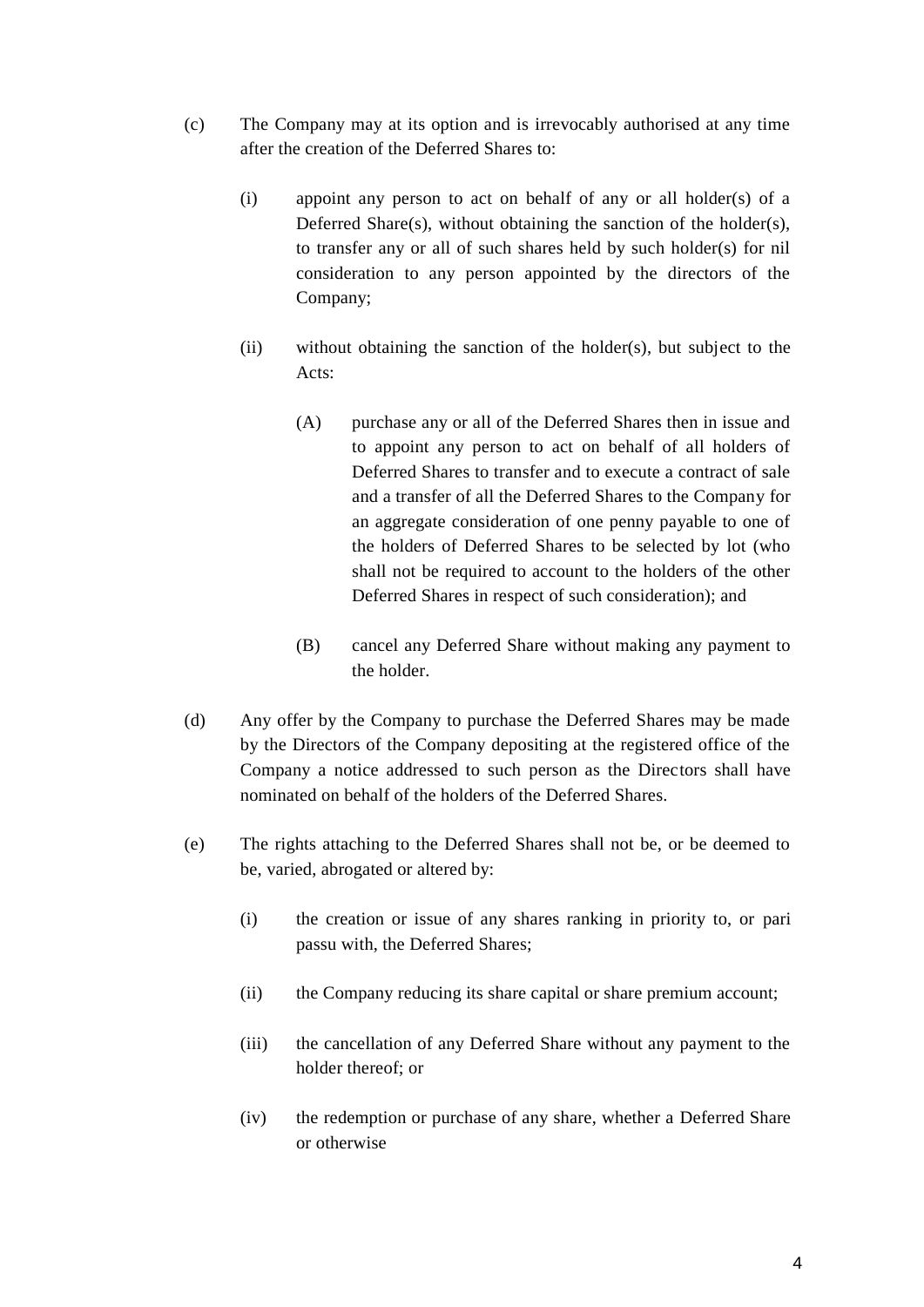nor by the passing by the members of the Company or any class of members of any resolution, whether in connection with any of the foregoing or for any other purpose, and accordingly no consent thereto or sanction thereof by the holders of the Deferred Shares, or any of them, shall be required.

- 2.2 Subject to the provisions of the Acts and without prejudice to any rights attached to any existing shares, any share may be issued with such rights or restrictions as the Company may by ordinary resolution determine.
- 2.3 Subject to the provisions of the Acts, shares may be issued which are to be redeemed or are to be liable to be redeemed at the option of the Company or the holder on such terms and in such manner as may be provided by these Articles.
- 2.4 Subject to the provisions of the Acts, these Articles and any resolution of the Company in general meeting passed pursuant to it, all unissued shares for the time being in the capital of the Company shall be at the disposal of the directors, who may allot, grant options over or otherwise dispose of them to such persons, on such terms and conditions and at such times as they think fit.
- 2.5 Subject to the provisions of the Acts, if at any time the share capital of the Company is divided into different classes of shares, the rights attached to any class may be varied or abrogated (unless otherwise provided by the terms of issue of the shares of that class), whether or not the Company is being wound up, either with the consent in writing of the holders of not less than three-quarters in nominal value of the issued shares of that class or with the sanction of an extraordinary resolution passed at a separate general meeting of the holders of the shares of that class but not otherwise. To every such separate general meeting the provisions of these Articles relating to general meetings of the Company shall apply, except that the quorum shall be two persons holding or representing by proxy at least one-third in nominal value of the issued shares of the class in question (and at an adjourned meeting one person holding shares of the class in question or his proxy) and any holder of shares of the class in question or his proxy may demand a poll.
- 2.6 Unless otherwise provided by the rights attached to the shares of any class, those rights shall be deemed to be varied by the reduction of the capital paid up on those shares and by the creation or issue of further shares ranking in priority for payment of a dividend or in respect of capital or conferring on the holders voting rights more favourable than those conferred by the shares of that class but shall not otherwise be deemed to be varied by the creation or issue of further shares ranking in any respect pari passu with that class or by the purchase or redemption by the Company of any of its own shares.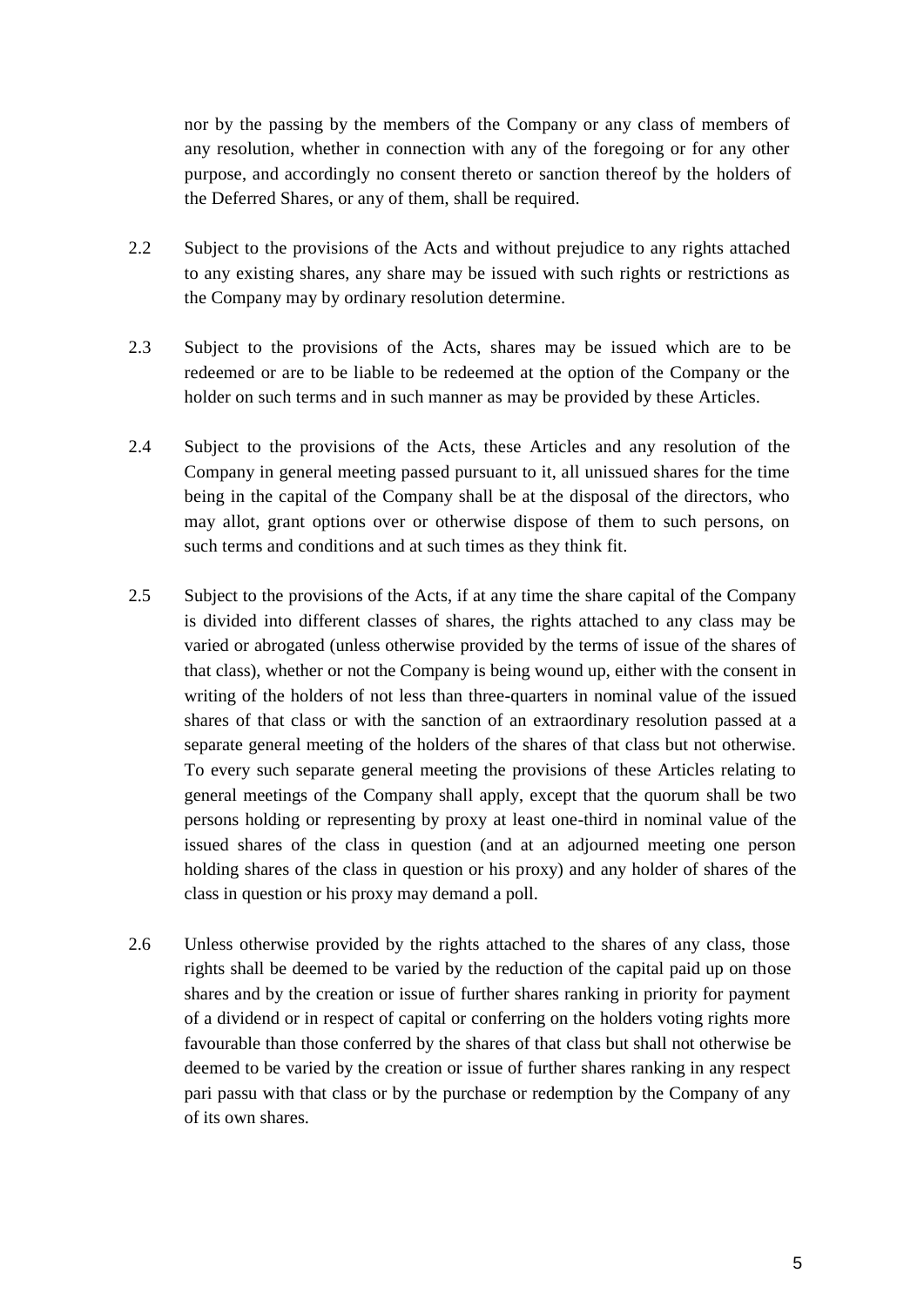- 2.7 The Company may exercise the powers of paying commissions or brokerage conferred by the Acts. Subject to the provisions of the Acts, any such commission or brokerage may be satisfied by the payment of cash or by the allotment of fully or partly paid shares or partly in one way and partly in the other.
- 2.8 Except as required by law, no person shall be recognised by the Company as holding any share upon any trust and (except as otherwise provided by these Articles or by law) the Company shall not be bound by or recognise (even when having notice of it) any interest in any share except an absolute right to the entirety of it in the holder.
- 2.9 The directors may issue warrants in respect of fully paid up shares stating that the bearer is entitled to the shares specified, and may provide by coupons or otherwise for the payment of future dividends on the shares included in the warrants. The directors may determine and vary the conditions upon which warrants are issued and upon which a new warrant or coupon is issued in the place of one worn out, defaced or destroyed. No new warrant or coupon shall be issued to replace one that has been lost unless the directors are satisfied beyond reasonable doubt that the original has been destroyed. The directors may also determine and vary the conditions upon which the bearer of a warrant is entitled to receive notices of and attend and vote at general meetings or to join in requisitioning general meetings, and upon which a warrant may be surrendered and the name of the holder entered in the register in respect of the shares specified in it. The directors may require the holder or person who claims to be the holder of a warrant to produce his warrant and to satisfy them that he continues to be the holder. Subject to such conditions and to these Articles, the bearer of a warrant shall be a member to the full extent. The holder of a warrant shall hold it subject to the conditions for the time being in force with regard to warrants whether made before or after the issue of such warrant.
- 2.10 Every holder of shares (other than a recognised clearing house or a nominee of a recognised clearing house or of a recognised investment exchange in respect of whom the Company is not required by law to complete and have ready a certificate) shall be entitled without payment to one certificate for all the shares of each class held by him and, upon transferring a part of his holding of shares of any class, to a certificate for the balance of such holding and, upon payment for every certificate after the first of such reasonable sum as the directors may from time to time determine, to several certificates, each for one or more shares. Every certificate shall be executed in accordance with these Articles and shall specify the number, class and distinguishing numbers (if any) of the shares to which it relates and the amount or respective amounts paid upon them. The Company shall not be bound to issue more than one certificate for shares held jointly by several persons and delivery of a certificate to one joint holder shall be a sufficient delivery to all of them.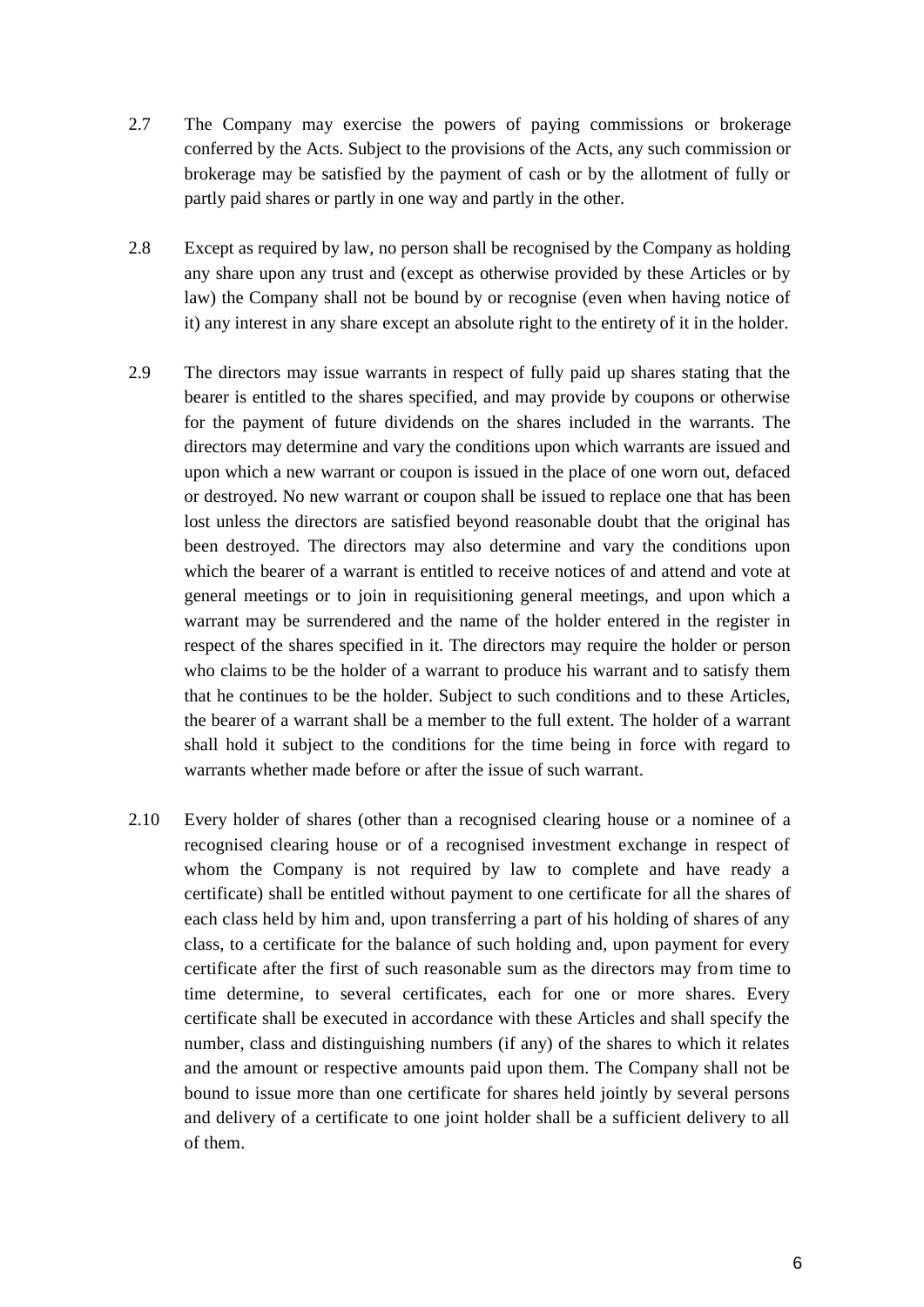2.11 If a share certificate is defaced, worn out, lost or destroyed, it may be renewed on such terms (if any) as to evidence and indemnity (with or without security) and payment of any exceptional expenses reasonably incurred by the Company in investigating evidence as the directors may determine but otherwise free of charge, and (in the case of defacement or wearing out) on delivery up of the old certificate.

## <span id="page-8-0"></span>3. LIEN

- 3.1 The Company shall have a first and paramount lien on every share (not being a fully paid share) for all sums (whether presently payable or not) payable at a fixed time or called in respect of that share. The directors may at any time declare any share to be wholly or in part exempt from the provisions of this Article. The Company's lien on a share shall extend to all distributions attributable to it.
- 3.2 The Company may sell in such manner as the directors determine any shares on which the Company has a lien if a sum in respect of which the lien exists is presently payable and is not paid within fourteen clear days after notice in writing has been given to the holder of the share or to the person entitled to it in consequence of the death or bankruptcy of the holder, demanding payment and stating that if the notice is not complied with the shares may be sold.
- 3.3 To give effect to a sale the directors may authorise some person to execute an instrument of transfer of the shares sold to, or in accordance with the directions of, the purchaser. The title of the transferee to the shares shall not be affected by any irregularity in or invalidity of the proceedings in reference to the sale.
- 3.4 The net proceeds of the sale, after payment of the costs, shall be applied in payment of so much of the sum for which the lien exists as is presently payable, and any residue shall (upon surrender to the Company for cancellation of the certificate for the shares sold and subject to a like lien for any moneys not presently payable as existed upon the shares before the sale) be paid to the person entitled to the shares at the date of the sale.

## <span id="page-8-1"></span>4. CALLS ON SHARES AND FORFEITURE

4.1 Subject to the terms of allotment, the directors may make calls upon the members in respect of any sums unpaid on their shares (whether in respect of nominal value or premium) and each member shall (subject to receiving at least fourteen clear days' notice specifying when and where payment is to be made) pay to the Company as required by the notice the amount called on his shares. A call may be required to be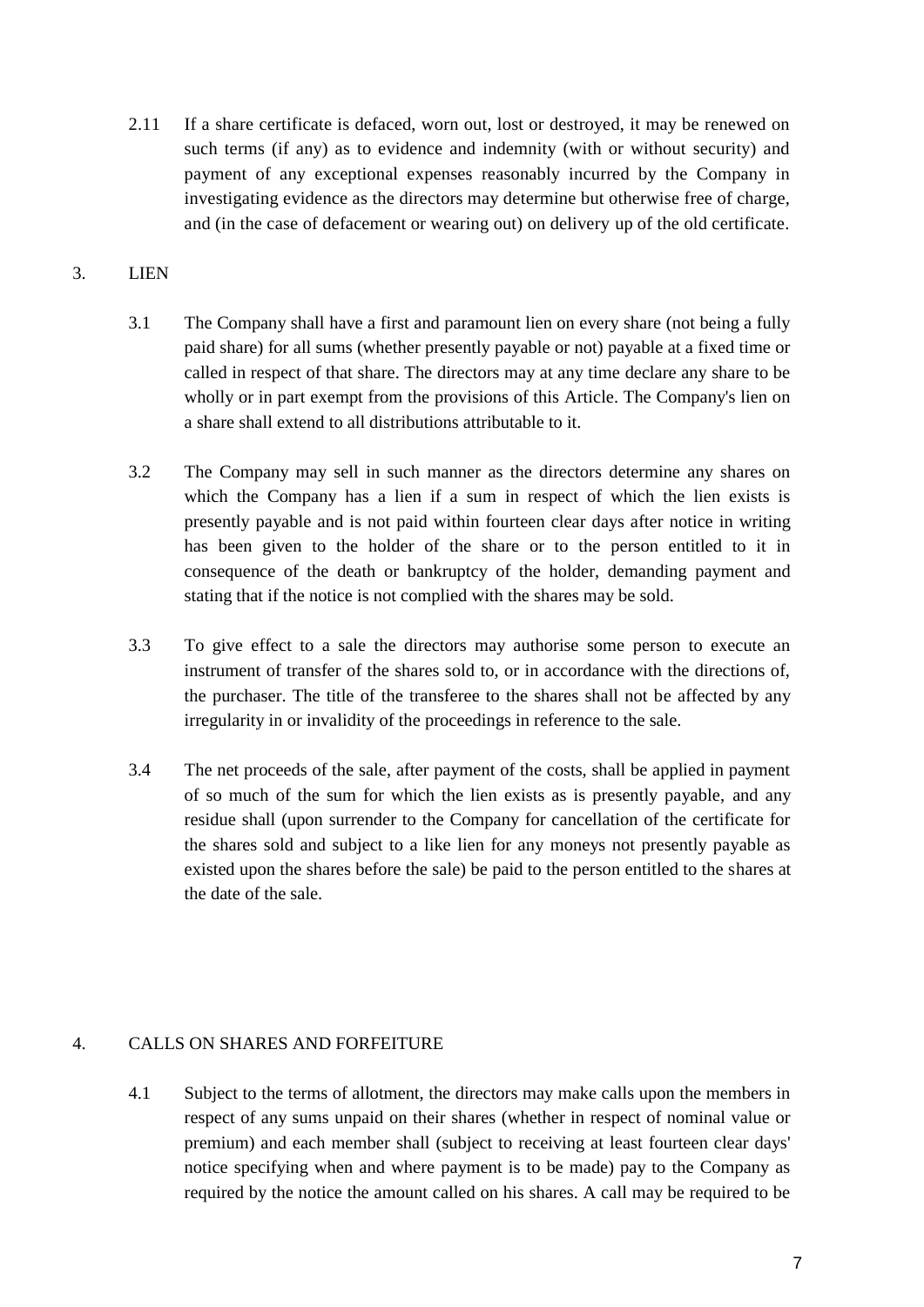paid by instalments. A call may, before receipt by the Company of any sum due thereunder, be revoked in whole or in part and payment of a call may be postponed in whole or part. A person upon whom a call is made shall remain liable for calls made upon him notwithstanding the subsequent transfer of the shares in respect of which the call was made.

- 4.2 A call shall be deemed to have been made at the time when the resolution of the directors authorising the call was passed.
- 4.3 The joint holders of a share shall be jointly and severally liable to pay all calls in respect of it.
- 4.4 If a call or any instalment of a call remains unpaid after it has become due and payable the person from whom it is due and payable shall pay interest on the amount unpaid from the day it became due and payable until it is paid at the rate fixed by the terms of allotment of the share or in the notice of the call or, if no rate is fixed, at the appropriate rate (as defined by the Acts) but the directors may waive payment of the interest wholly or in part.
- 4.5 An amount payable in respect of a share on allotment or at any fixed date, whether in respect of nominal value or premium or as an instalment of a call, shall be deemed to be a call and if it is not paid the provisions of these Articles shall apply as if that amount had become due and payable by virtue of a call.
- 4.6 Subject to the terms of allotment, the directors may make arrangements on the issue of shares for a difference between the holders in the amounts and times of payment of calls on their shares.
- 4.7 The directors may if they think fit receive from any member willing to advance it all or any part of the sums for the time being uncalled and unpaid on any of his shares and such payment shall extinguish pro tanto the liability on the shares in respect of which it is paid. The Company may pay interest on the sums so advanced (until the same would but for such advance become presently payable) at such rate not exceeding 15 per cent. per annum (or such other rate as may be fixed by the Company in general meeting) as may be agreed upon between the directors and the member.
- 4.8 If a call or any instalment of a call remains unpaid after it has become due and payable the directors may give to the person from whom it is due, not less than fourteen clear days' notice requiring payment of the amount unpaid together with any interest which may have accrued. The notice shall name the place where payment is to be made and shall state that if the notice is not complied with the shares in respect of which the call was made will be liable to be forfeited.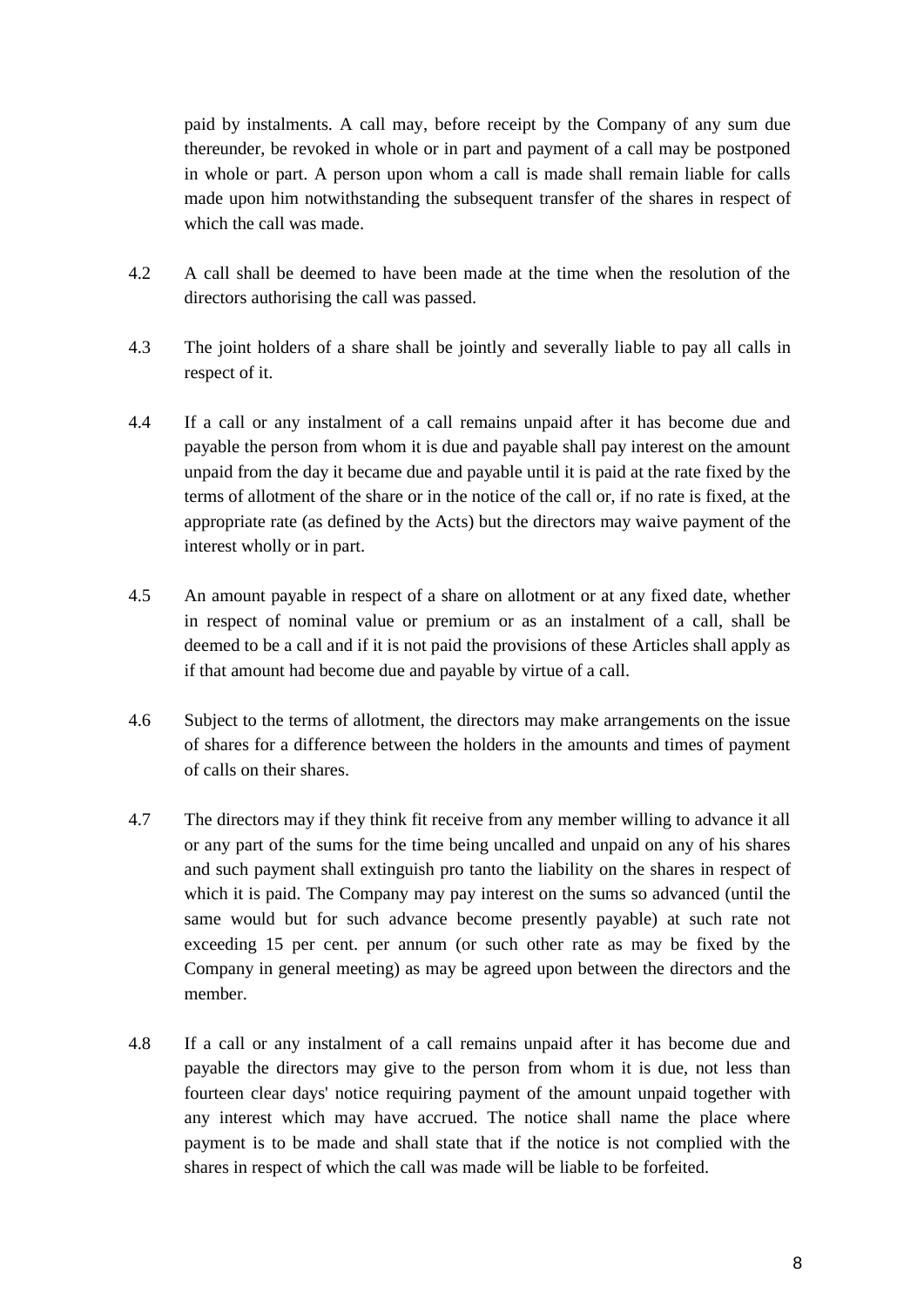- 4.9 If the notice is not complied with any share in respect of which it was given may, before the payment required by the notice has been made, be forfeited by a resolution of the directors and the forfeiture shall include all dividends or other moneys payable in respect of the forfeited shares and not paid before the forfeiture. When any share has been forfeited, notice of the forfeiture shall be served upon the person who was before the forfeiture the holder of the share, and an entry of such notice having been given and of the forfeiture with the date thereof shall be made in the register; but no forfeiture shall be invalidated by an omission or neglect to give such notice or to make such entry.
- 4.10 Subject to the provisions of the Acts, a forfeited share shall be deemed to belong to the Company and may be sold, re-allotted or otherwise disposed of on such terms and in such manner as the directors determine, either to the person who was before the forfeiture the holder or to any other person and at any time before sale, reallotment or other disposition, the forfeiture may be cancelled on such terms as the directors think fit. Where for the purposes of its disposal a forfeited share is to be transferred to any person the directors may authorise some person to execute an instrument of transfer of the share to that person. The Company may receive the consideration given for the share on its disposal and may register the transferee as holder of the share.
- 4.11 A person any of whose shares have been forfeited shall cease to be a member in respect of them and shall surrender to the Company for cancellation the certificate for the shares forfeited but shall remain liable to the Company for all moneys which at the date of forfeiture were presently payable by him to the Company in respect of those shares with interest at the rate at which interest was payable on those moneys before the forfeiture or, if no interest was so payable, at the appropriate rate (as defined in the Act) from the date of forfeiture until payment but the directors may waive payment wholly or in part or enforce payment without any allowance for the value of the shares at the time of forfeiture or for any consideration received on their disposal.
- 4.12 The directors may accept the surrender of any share which they are entitled to forfeit upon such terms and conditions as they may agree and, subject to any such terms and conditions, a surrendered share shall be treated as if it had been forfeited.
- 4.13 A statutory declaration by a director or the secretary that a share has been forfeited or surrendered on a specified date shall be conclusive evidence of the facts stated in it as against all persons claiming to be entitled to the share and the declaration shall (subject to the execution of an instrument of transfer if necessary) constitute a good title to the share and the person to whom the share is disposed of shall not be bound to see to the application of the consideration, if any, nor shall his title to the share be affected by any irregularity in or invalidity of the proceedings in reference to the forfeiture, surrender, sale, reallotment or disposal of the share.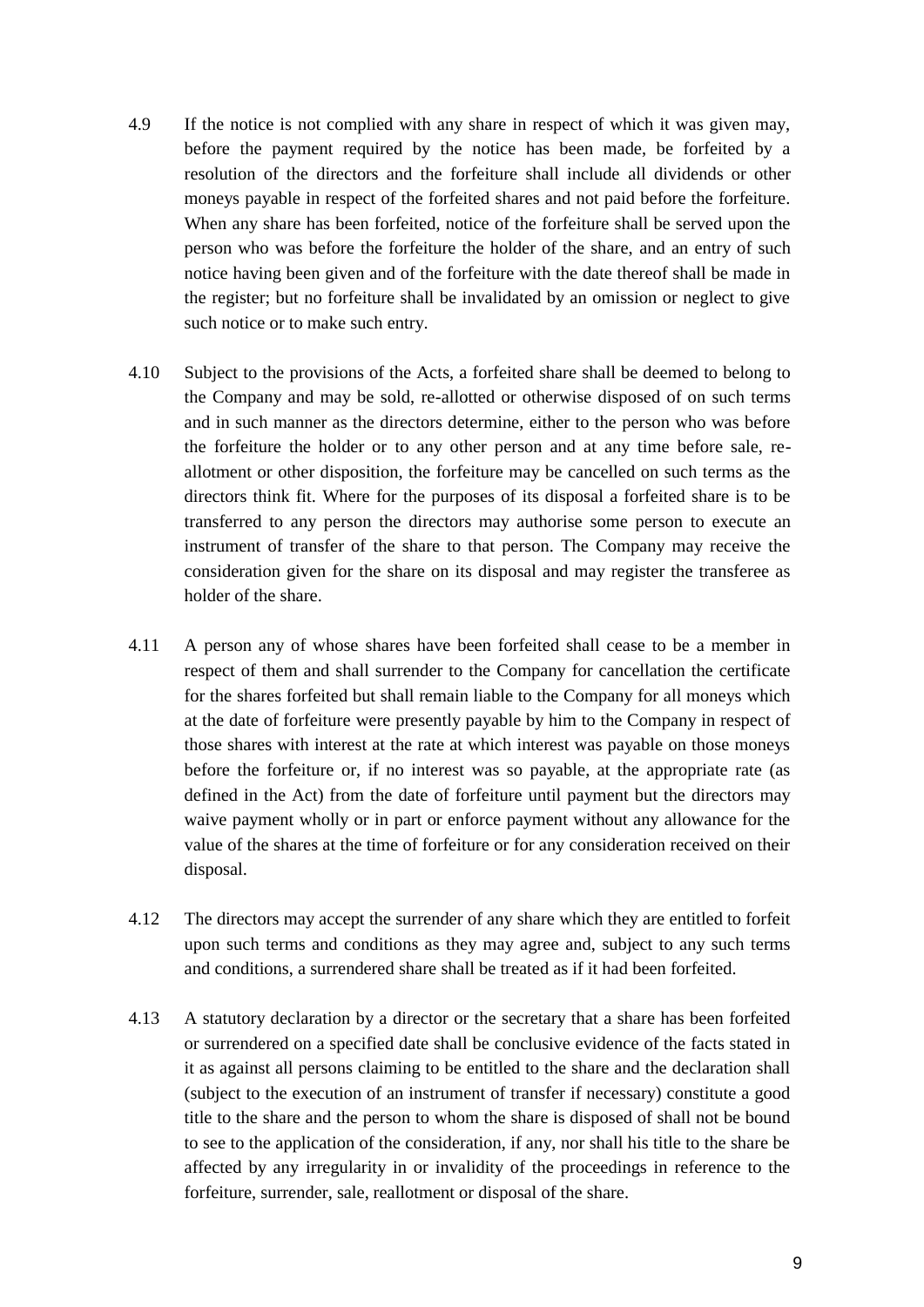## <span id="page-11-0"></span>5. TRANSFER OF SHARES

- 5.1 The instrument of transfer of a share may be in any usual form or in any other form which the directors may approve and shall be executed by or on behalf of the transferor and, unless the share is fully paid, by or on behalf of the transferee. An instrument of transfer need not be under seal.
- 5.2 The transferor shall be deemed to remain the holder of the share until the name of the transferee is entered in the register as the holder of that share.
- 5.3 The directors may, in their absolute discretion and without giving any reason, refuse to register the transfer of a share which is not fully paid provided that any refusal is not such as to prevent dealings in the shares from taking place on an open and proper basis. They may also refuse to register a transfer unless the instrument of transfer:
	- 1. is lodged at the office or at such other place as the directors may appoint and is duly stamped and accompanied by the certificate for the shares to which it relates and such other evidence as the directors may reasonably require to show the right of the transferor to make the transfer;
	- 2. is in respect of only one class of shares; and
	- 3. is in favour of not more than four transferees.
- 5.4 If the directors refuse to register a transfer of a share, they shall within two months after the date on which the transfer was lodged with the Company send to the transferee notice of the refusal.
- 5.5 The registration of transfers of shares or of transfers of any class of shares may be suspended at such times and for such periods (not exceeding thirty days in any year) as the directors may determine.
- 5.6 No fee shall be charged for the registration of any instrument of transfer or other document relating to or affecting the title to any share.
- 5.7 The Company shall be entitled to retain any instrument of transfer which is registered, but any instrument of transfer which the directors refuse to register shall be returned to the person lodging it when notice of the refusal is given.

## <span id="page-11-1"></span>6. TRANSMISSION OF SHARES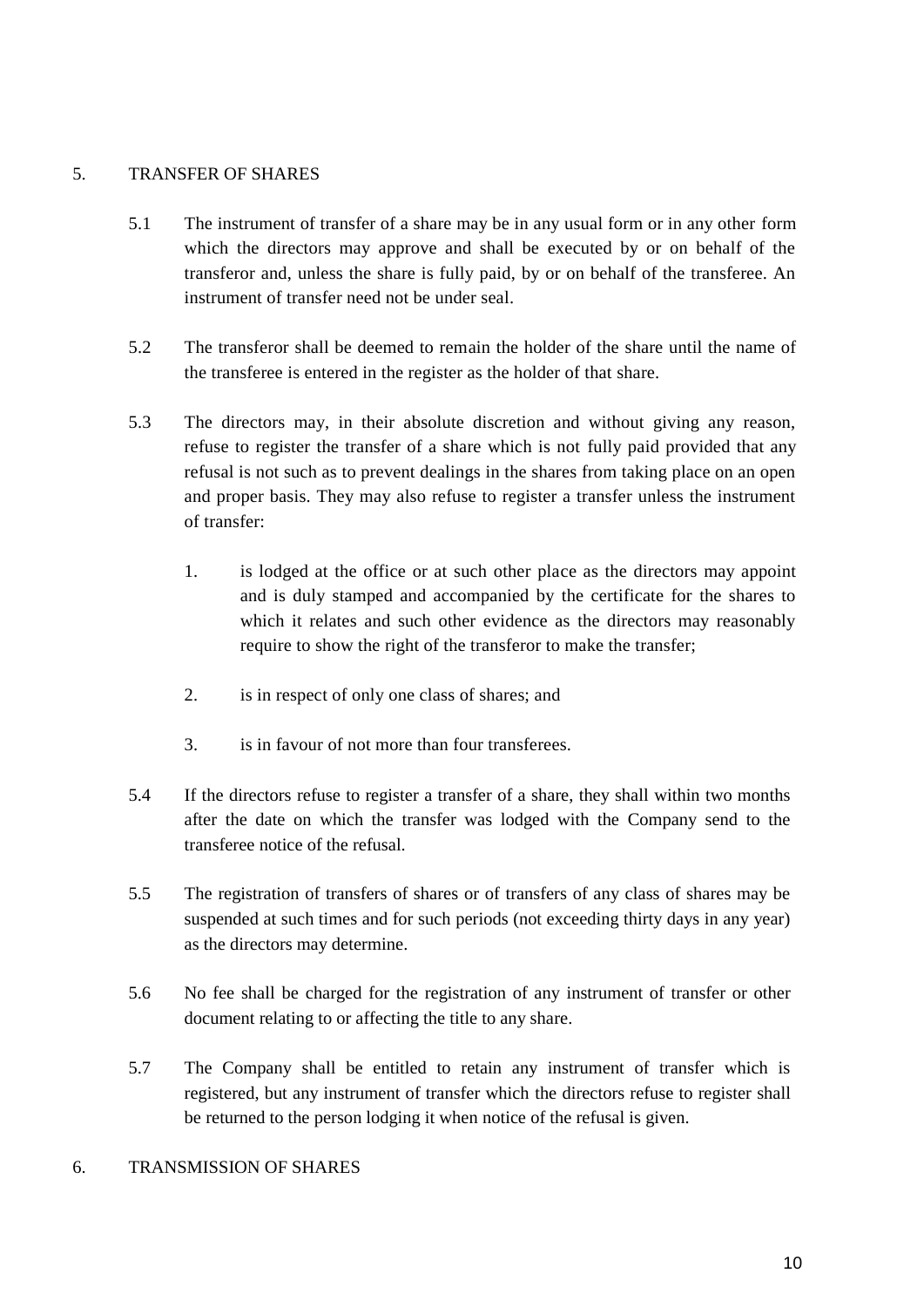- 6.1 If a member dies, the survivor or survivors where he was a joint holder, and his personal representatives where he was a sole holder or the only survivor of joint holders, shall be the only persons recognised by the Company as having any title to his interest; but nothing in this Article shall release the estate of a deceased member from any liability in respect of any share held by him.
- 6.2 A person becoming entitled to a share in consequence of the death or bankruptcy of a member may, upon such evidence being produced as the directors may require, elect either to become the holder of the share or to have some person nominated by him registered as the transferee. If he elects to become the holder he shall give notice to the Company to that effect. If he elects to have another person registered he shall execute an instrument of transfer of the share to that person. The provisions of these Articles relating to the transfer of shares shall apply to the notice or instrument of transfer as if it were an instrument of transfer signed by the member and the death or bankruptcy of the member had not occurred.
- 6.3 The directors may at any time give notice requiring any such person to elect either to become the holder of the share or to have another person registered and if the notice is not complied with within sixty days the directors may thereafter withhold payment of all dividends and other sums payable in respect of the share until the requirements of the notice have been complied with.
- 6.4 Subject to the foregoing provisions, and to producing such evidence of entitlement as the directors may properly require, a person becoming entitled to a share in consequence of the death or bankruptcy of a member shall have the rights to which he would be entitled if he were the holder of the share, except that he shall not, before being registered as the holder of the share, be entitled in respect of it to attend or vote at any meeting of the Company or at any separate meeting of the holders of any class of shares in the Company.

## <span id="page-12-0"></span>7. DISCLOSURE OF INTERESTS

7.1 If at any time the directors are satisfied that any member, or any other person appearing to be interested in shares held by that member, has been given a notice under section 793 of the 2006 Act or any other provision of the Acts concerning a disclosure of interests in voting shares and has failed to give the Company the information thereby required within fourteen days after service of the notice, then the directors may at any time, by notice to the member, direct that in respect of the shares in relation to which the default occurred:

the member shall not be entitled to attend or vote either personally or by proxy at any general meeting or at any separate meeting of the holders of any class of shares in the Company or on a poll;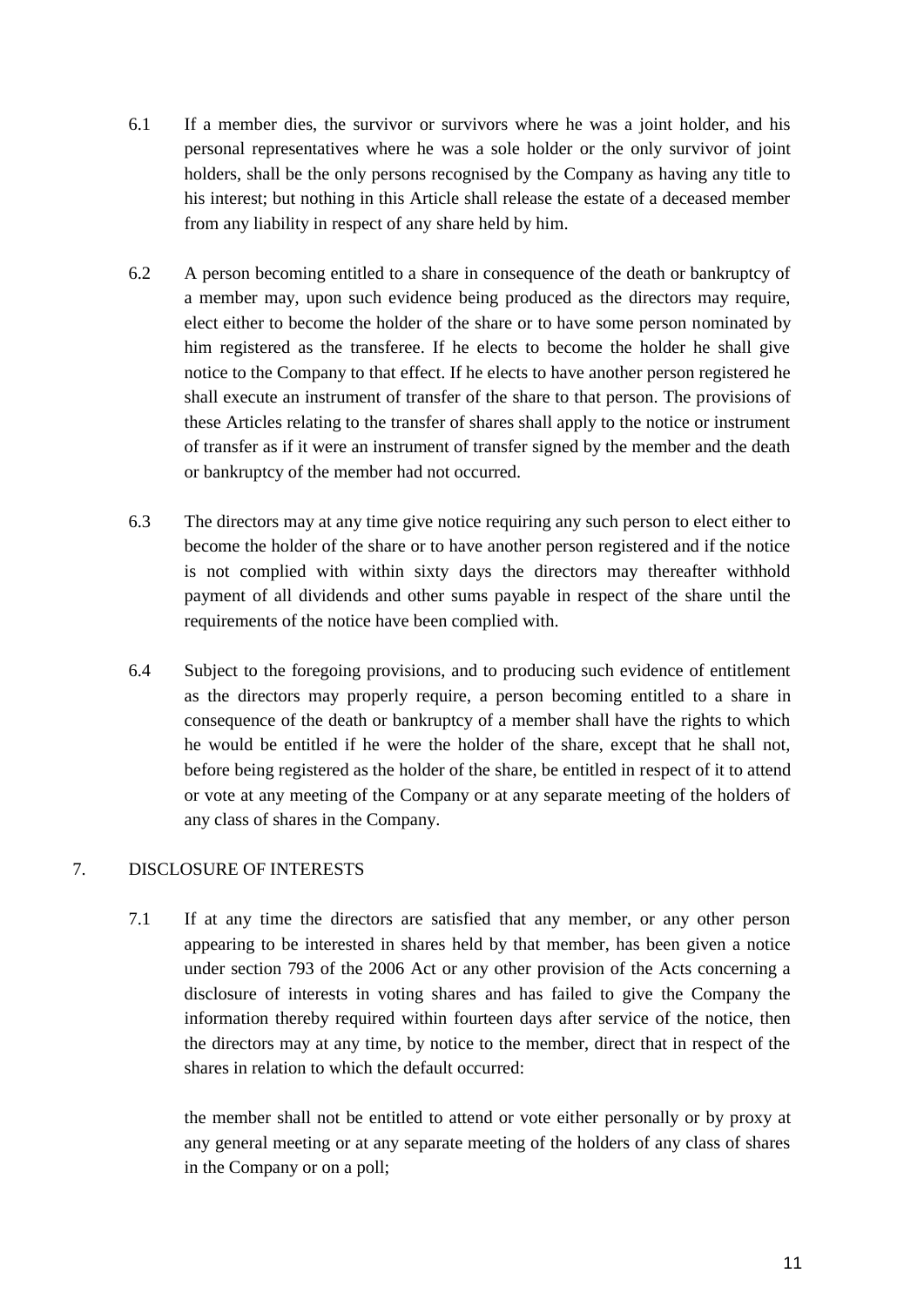- 1. where the shares in relation to which the default occurred represent at least 0.25 per cent. of the class of shares concerned:
	- (a) no payment shall be made of any sums due from the Company on those shares, whether in respect of dividend or capital or otherwise, no allotment of shares shall be made in lieu of any cash dividend and the Company shall not meet any liability to pay interest on any such payment when it is finally made to the member; and
	- (b) no transfer other than a permitted transfer (as defined below) of those shares shall be registered.
- 7.2 The preceding provisions of this Article shall cease to have effect not more than seven days after the earlier of:
	- 1. receipt by the Company of notice that the shares in relation to which the default occurred have been transferred by means of a permitted transfer; or
	- 2. the directors being satisfied that the member and any other person appearing to be interested in shares held by that member have given to the Company the information required by the relevant notice under section 793 of the 2006 Act.
- 7.3 Where, on the basis of information obtained from a member in respect of any share by him, the Company gives a notice under section 793 of the Act to any other person, it shall at the same time send a copy of the notice to the member, but the accidental omission to do so, or the non-receipt by the member of the copy, shall not invalidate or otherwise affect the application of this Article.
- 7.4 For the purposes of this Article:
	- 1. references to "persons interested in shares" and to "interest in shares" respectively shall be construed as they are for the purposes of section 793 of the 2006 Act;
	- 2. failure to give the Company the information required by a notice includes both failing or refusing to give all or any part of it and knowingly or recklessly giving information which is false in a material particular; and
	- 3. a permitted transfer is:
		- (a) a transfer of shares to an offeror on acceptance of an offer made to all the holders (or all the holders other than the person making the offer and his nominees) of the shares in the Company or of a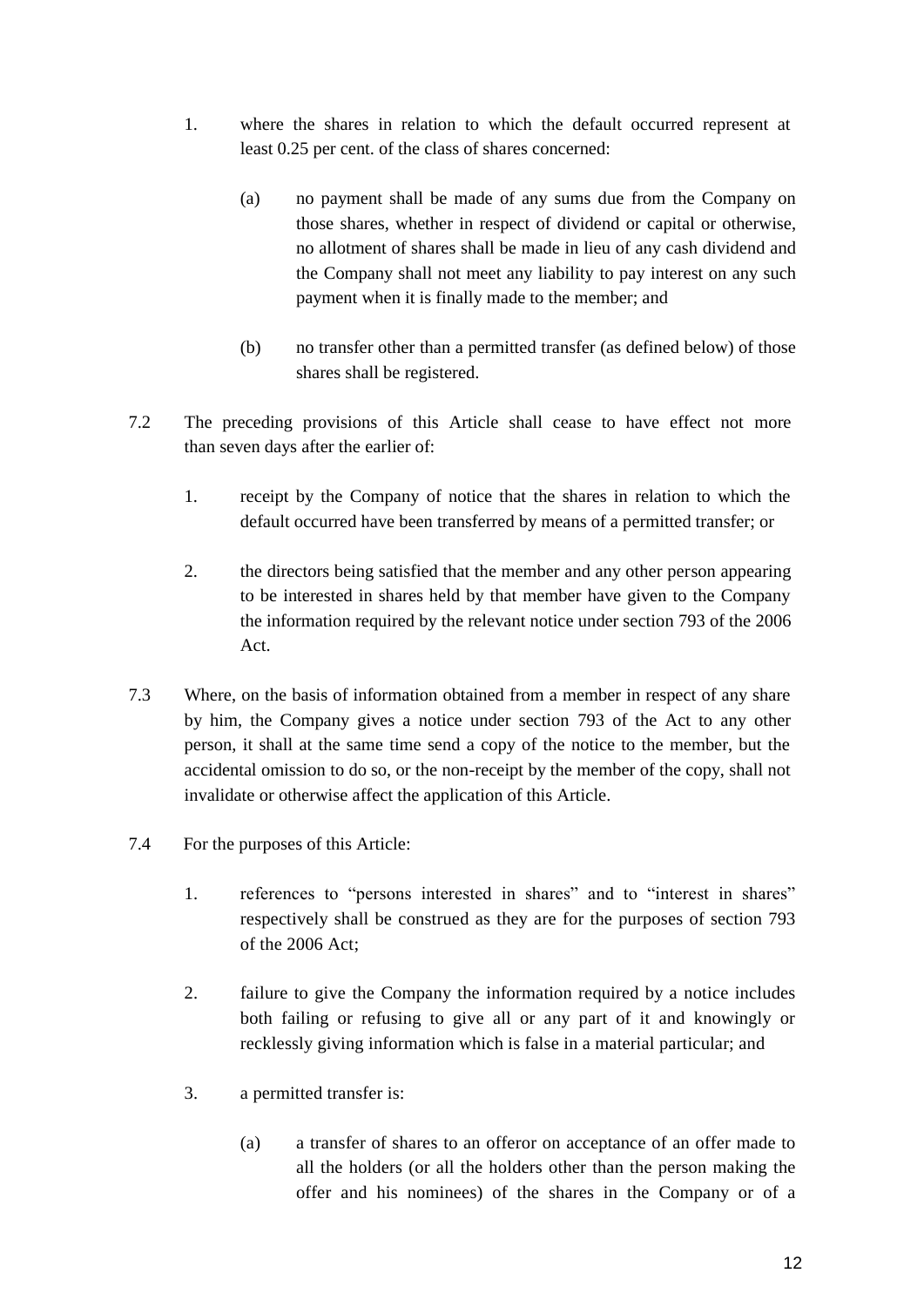particular class to acquire those shares or a specified proportion of them; or

- (b) a transfer made pursuant to a sale of the whole of the beneficial ownership of the shares to a person whom the directors are satisfied is unconnected with the member and with other persons appearing to be interested in such shares; or
- (c) a transfer resulting from a sale made through a recognised investment exchange as defined in the Financial Services and Markets Act 2000 or any other stock exchange outside the United Kingdom on which the Company's shares are normally traded.
- 7.5. For the purposes of Section 808 of the 2006 Act any information received by the Company following the service of a Section 793 notice on a member pursuant to Article 7 is deemed to have been received by the Company as though the member had been required to provide the information under Section 793 of the 2006 Act.
- 7.6 Nothing contained in Article 7 shall limit the power of the Company under Section 794 of the 2006 Act.

## <span id="page-14-0"></span>8. ALTERATION OF SHARE CAPITAL

- 8.1 The Company may by ordinary resolution:
	- 1. increase its share capital by the creation of new shares of such nominal amounts as the resolution prescribes;
	- 2. consolidate and divide all or any of its share capital into shares of larger amount;
	- 3. subject to the provisions of the Acts, sub-divide all or any of its shares into shares of smaller amount and determine that, as between the shares resulting from such a sub-division, any of them may have any preference or advantage as compared with the others;
	- 4. cancel any shares which, at the date of the passing of the resolution, have not been taken or agreed to be taken by any person and diminish the amount of its share capital by the amount of the shares so cancelled.
- 8.2 Whenever as a result of a consolidation or sub-division of shares fractions of a share arise, the directors may deal with the matter as they think fit and, in particular, may sell shares representing fractions to which any member would otherwise become entitled for the best price reasonably obtainable to any person (including, subject to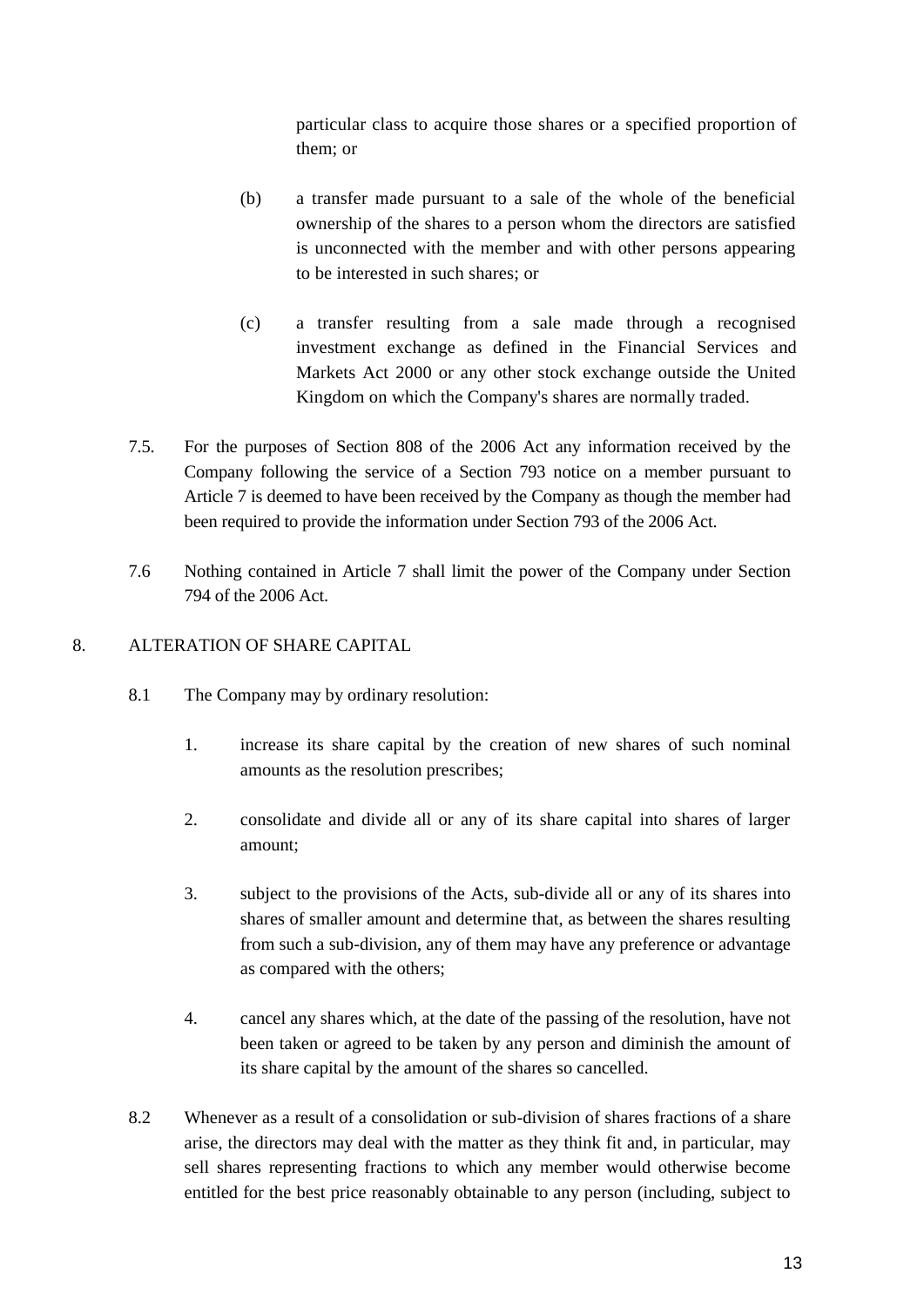the provisions of the Acts, the Company) and distribute the net proceeds of sale in due proportion among those members, and the directors may authorise some person to execute an instrument of transfer of the shares to, or in accordance with the directions of, the purchaser. The transferee shall not be bound to see to the application of the purchase money nor shall his title to the shares be affected by any irregularity in or invalidity of the proceedings in reference to the sale.

- 8.3 Subject to the provisions of the Acts, the Company may by special resolution reduce its share capital, any capital redemption reserve and any share premium account in any way.
- 8.4 Subject to the provisions of the Acts and any rights attached to any class of shares, the Company may purchase its own shares (including any redeemable shares) of any class at any price (whether at, above or below par) and so that any shares to be so purchased may be selected in any manner whatsoever.

## <span id="page-15-0"></span>9. GENERAL MEETINGS

- 9.1 All general meetings other than annual general meetings shall be called general meetings.
- 9.2 The directors may call general meetings and, on the requisition of members pursuant to the provisions of the Acts, shall forthwith proceed to convene a general meeting in accordance with the requirements of the Acts. If there are not within the United Kingdom sufficient directors to call a general meeting, any director of the Company may call a general meeting.
- 9.3 An annual general meeting shall be called by at least twenty-one clear days' notice. All other general meetings shall be called by the minimum number of days' notice permissible under the Acts but a general meeting may be called by shorter notice if it is so agreed:
	- 1. in the case of an annual general meeting, by all the members entitled to attend and vote thereat; and
	- 2. in the case of any other meeting by a majority in number of the members having a right to attend and vote being a majority together holding not less than ninety-five per cent. in nominal value of the shares giving that right.
- 9.4 The notice shall specify the time and place of the meeting and, in the case of special business, the general nature of the business to be transacted and, in the case of an annual general meeting, shall specify the meeting as such. The notice shall include a statement, appearing with reasonable prominence, that a member entitled to attend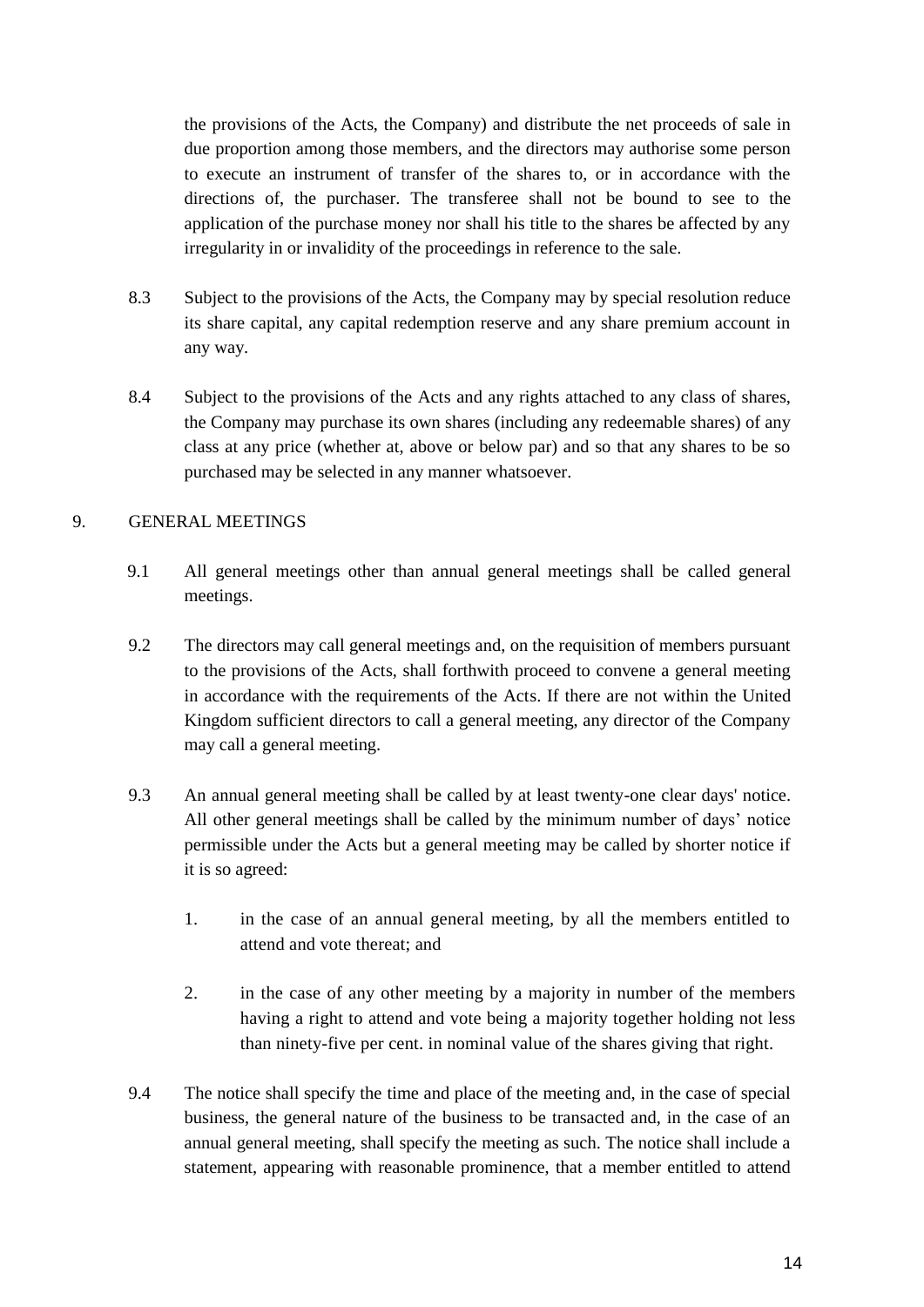and vote is entitled to appoint one or more proxies to attend and vote on a poll in his place and that a proxy need not be a member.

- 9.5 All business shall be deemed special that is transacted at a general meeting and also all business that is transacted at an annual general meeting with the exception of:
	- 1. the declaration of dividends;
	- 2. the consideration and adoption of the accounts and balance sheet and the directors' and auditors' reports and other documents required to be annexed to the accounts;
	- 3. the appointment and re-appointment of directors;
	- 4. the appointment of auditors where special notice of the resolution for such appointment is not required by the Acts; and
	- 5. the fixing of, or the determining of the method of fixing, the remuneration of the directors and the auditors.
- 9.6 Subject to the provisions of these Articles and to any restrictions imposed on any shares, the notice shall be given to all the members, to all persons entitled to a share in consequence of the death or bankruptcy of a member and to the directors and auditors.
- 9.7 The accidental omission to give notice of a meeting to, or the non-receipt of notice of a meeting by, any person entitled to receive notice shall not invalidate the proceedings at that meeting.
- 9.8 The directors may provide for a general meeting to be held at or adjourned to more than one place, in which case the notice of the meeting or adjourned meeting shall specify the place at which the chairman of the meeting shall participate and such other places where persons attending will be able to see and hear and be seen and heard (whether by audio visual links or otherwise) by persons attending at the other places at which the meeting is held. For the purpose of controlling the numbers attending at any such place, the directors may make such arrangements in respect of any meeting including, without limitation, the issue of tickets, as they shall in their absolute discretion consider appropriate, provided that a member who is not entitled to attend at any particular place shall be entitled to attend at one of the other places. A general meeting held in this way shall be deemed to take place at the place from where the chairman of the meeting participates.
- 9.9 If a meeting is adjourned to more than one place, notice of the adjourned meeting shall be given notwithstanding any other provision of these Articles.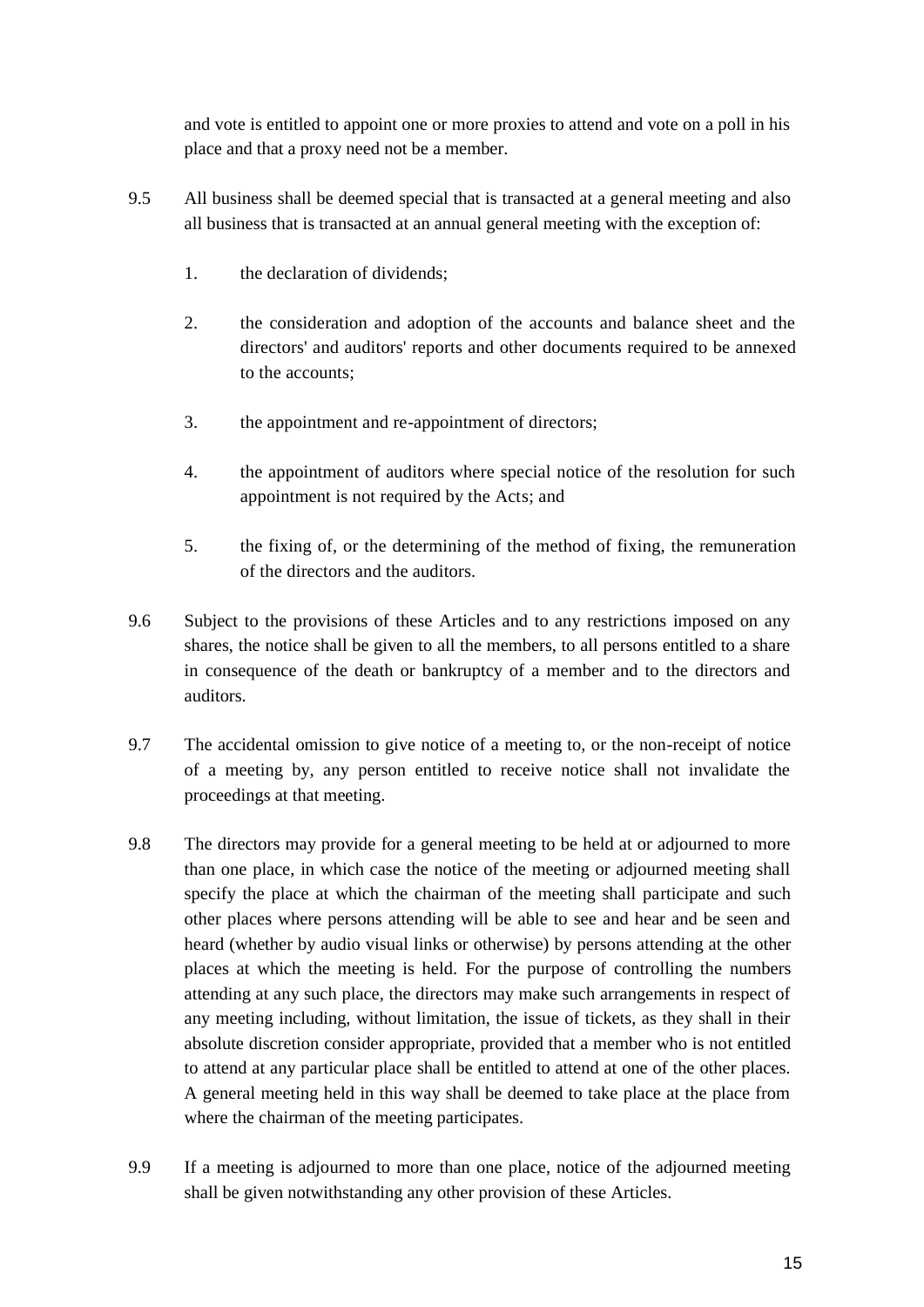- 9.10 For the purposes of Article 9.3 a notice of meeting must be given in accordance with the 2006 Act, that is in hard copy form, electronic form or by means of a website.
- 9.11 If notice of meeting is sent in electronic form the Company must have complied with all applicable regulatory requirements and the person entitled to receive such notice must have agreed that the notice can be sent to him in that way and not revoked that agreement or, in the case of a company, be deemed to have agreed to receive notice in that way by a provision in the Acts.
- 9.12 The notice must be sent to the address specified by the person entitled to receive such notice or, in the case of notice sent to a company, an address which is deemed to have been specified by any provision of the Acts.
- 9.13 Provided that the Company has complied with all applicable legal requirements the Company may send or supply a notice of meeting by making it available on a website and where the Company intends to make that notice of meeting available on a website, the Company must:
	- 1. comply with the provisions of Article 25;
	- 2. notify persons entitled to receive such notice that the notice of meeting has been published on the website, such notification to state that it concerns a notice of meeting, to specify the place, date and time of the meeting and whether the meeting will be an annual general meeting; and
	- 3. the notice must be available on the website throughout the period beginning with the date of notification and ending with the conclusion of the meeting.

## <span id="page-17-0"></span>10. PROCEEDINGS AT GENERAL MEETINGS

- 10.1 No business shall be transacted at any general meeting unless a quorum is present. Two persons entitled to vote upon the business to be transacted, each being a member or a proxy, for a member or a duly authorised representative of a corporation, shall be a quorum.
- 10.2 If such a quorum is not present within ten minutes from the time appointed for the meeting, or if during a meeting such a quorum ceases to be present, the meeting shall stand adjourned to the same day in the next week at the same time and place or to such time and place as the directors may determine. If at the adjourned meeting a quorum is not present within ten minutes after the time appointed for the meeting, the meeting shall be dissolved.
- 10.3 The chairman, if any, of the board of directors or in his absence some other director nominated by the directors shall preside as chairman of the meeting, but if neither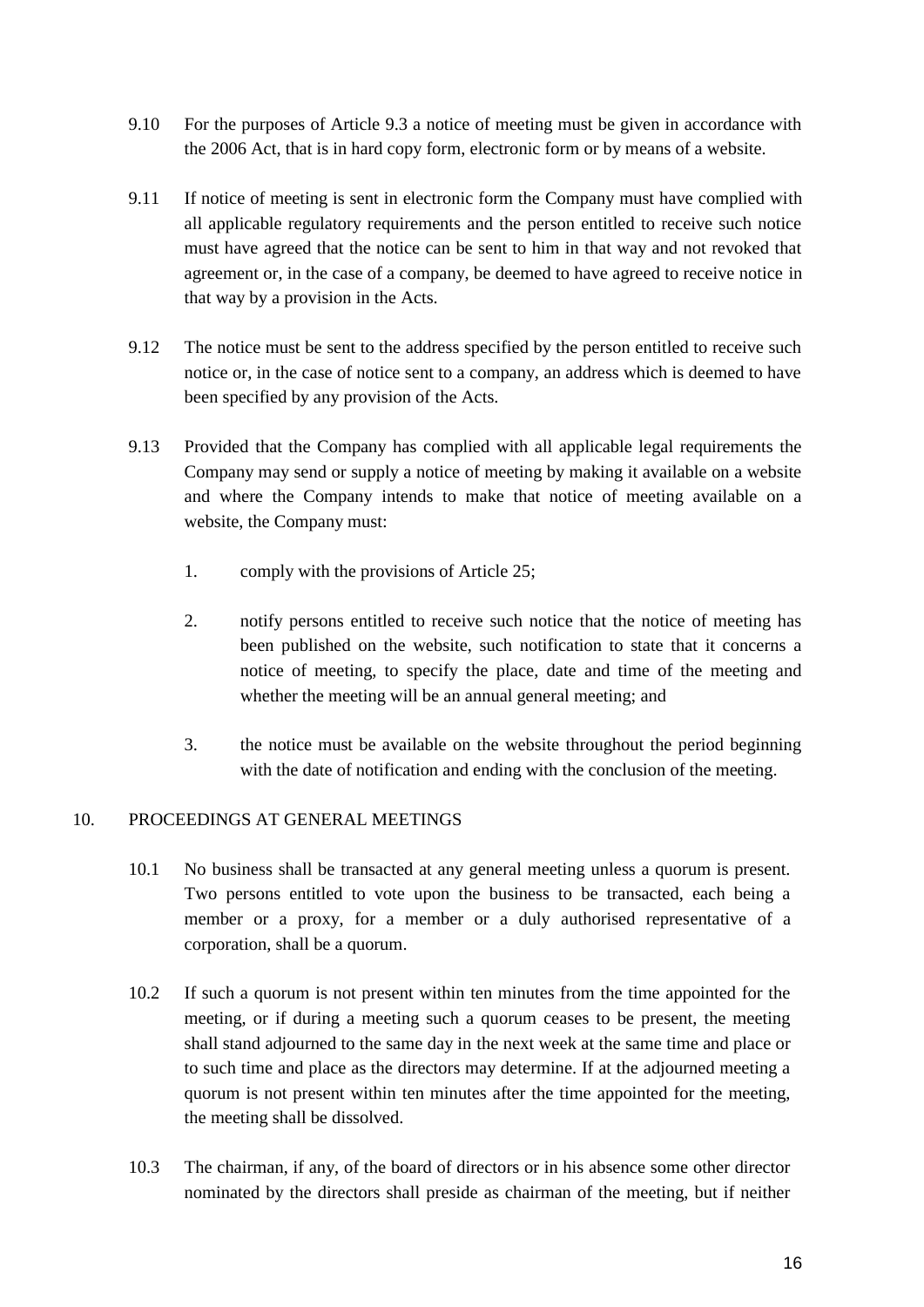the chairman nor such other director (if any) be present within ten minutes after the time appointed for holding the meeting and willing to act, the directors present shall elect one of their number to be chairman and, if there is only one director present and willing to act, he shall be chairman.

- 10.4 If no director is willing to act as chairman, or if no director is present within ten minutes after the time appointed for holding the meeting, the members present and entitled to vote shall choose one of their number to be chairman.
- 10.5 A director shall, notwithstanding that he is not a member, be entitled to attend and speak at any general meeting and at any separate meeting of the holders of any class of shares in the Company.
- 10.6 The chairman may, with the consent of a meeting at which a quorum is present (and shall if so directed by the meeting), adjourn the meeting from time to time and from place to place, but no business shall be transacted at an adjourned meeting other than business which might properly have been transacted at the meeting had the adjournment not taken place. The chairman may adjourn the meeting without such consent if it appears to him that it is likely to be impracticable to hold or continue the meeting because of the number of members wishing to attend who are not present or because of the unruly conduct of those present. When a meeting is adjourned for thirty days or more, at least seven clear days' notice shall be given specifying the time and place of the adjourned meeting and the general nature of the business to be transacted. Otherwise it shall not be necessary to give any such notice.
- 10.7 If an amendment is in good faith ruled out of order by the chairman of the meeting, the proceedings on the unamended resolution shall not be invalidated by any error in such ruling. With the consent of the chairman of the meeting, an amendment may be withdrawn by its proposer before it is voted upon. No amendment may be made to a special or resolution, other than a clerical amendment to correct a patent error.
- 10.8 A resolution put to the vote of a meeting shall be decided on a show of hands unless before, or on the declaration of the result of, a vote on the show of hands, or on the withdrawal of any other demand for a poll, a poll is duly demanded. Subject to the provisions of the Act, a poll may be demanded:
	- 1. by the chairman; or
	- 2. by at least two members having the right to vote at the meeting; or
	- 3. by a member or members representing not less than one-tenth of the total voting rights of all the members having the right to vote at the meeting; or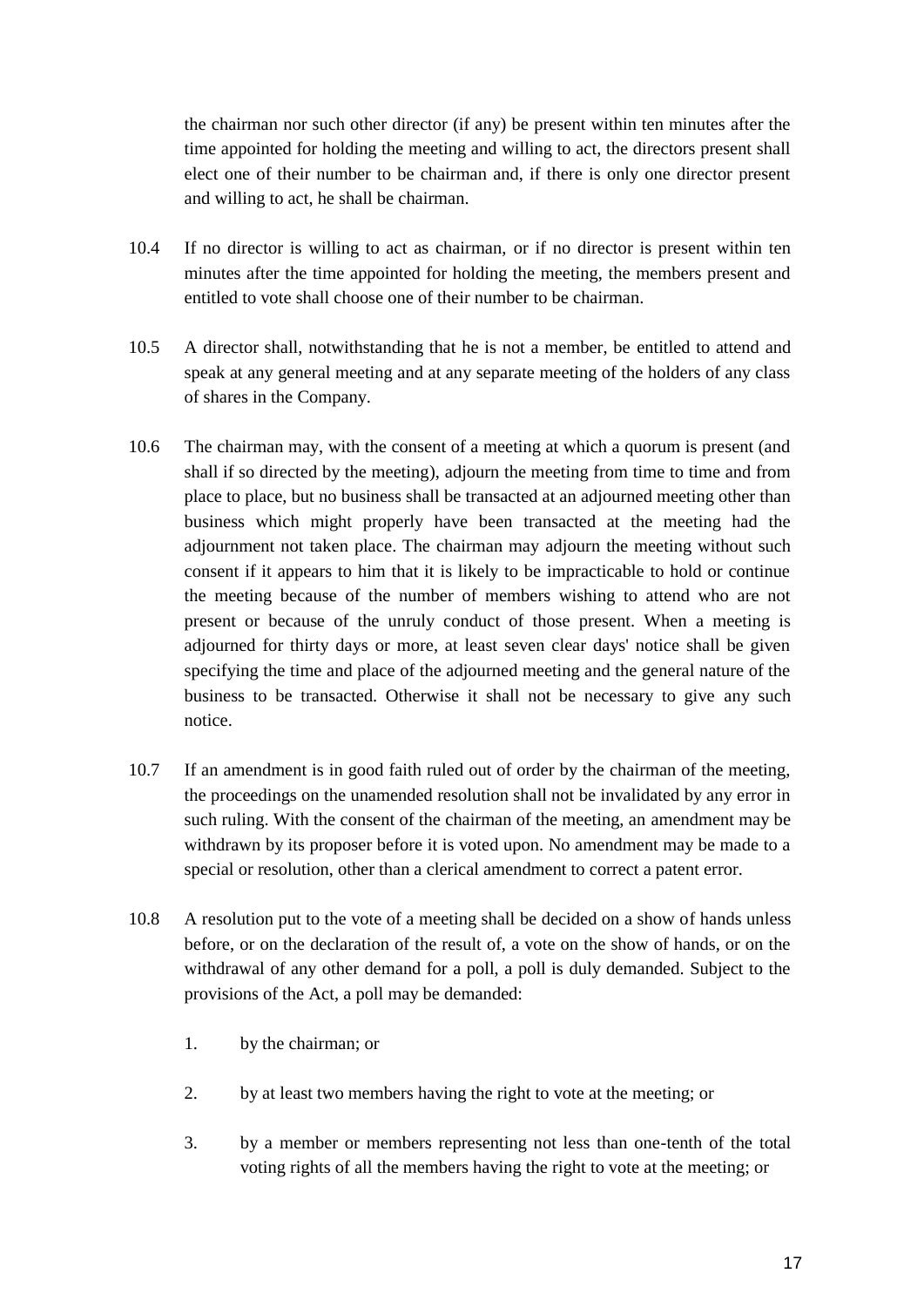4. by a member or members holding shares conferring a right to vote at the meeting being shares on which an aggregate sum has been paid up equal to not less than one-tenth of the total sum paid up on all the shares conferring that right;

and a demand by a person as proxy for a member or duly authorised representative of a corporate member shall be the same as a demand by the member.

- 10.9 Unless a poll is duly demanded a declaration by the chairman that a resolution has been carried or carried unanimously, or by a particular majority, or lost, or not carried by a particular majority and an entry to that effect in the minutes of the meeting shall be conclusive evidence of the fact without proof of the number or proportion of the votes recorded in favour of or against the resolution.
- 10.10 If any votes are counted which ought not to have been counted, or might have been rejected, the error shall not vitiate the resolution unless it is pointed out at the same meeting, or at an adjourned meeting and it is, in the opinion of the chairman of the meeting, of sufficient magnitude to vitiate the resolution. The decision of the chairman on such matters shall be final and conclusive.
- 10.11 The demand for a poll may, before the poll is taken, be withdrawn but only with the consent of the chairman and a demand so withdrawn shall not be taken to have invalidated the result of a show of hands declared before the demand was made, If the demand for a poll is withdrawn, the chairman or any other member entitled may demand a poll.
- 10.12 A poll shall be taken as the chairman directs and he may appoint scrutineers (who need not be members) and fix a time and place for declaring the result of the poll. The result of the poll shall be deemed to be the resolution of the meeting at which the poll was demanded.
- 10.13 In the case of an equality of votes, whether on a show of hands or on a poll, the chairman shall be entitled to a casting vote in addition to any other vote he may have.
- 10.14 A poll demanded on the election of a chairman or on a question of adjournment shall be taken forthwith. A poll demanded on any other question shall be taken either forthwith or at such time and place as the chairman directs not being more than thirty days after the poll is demanded. The demand for a poll shall not prevent the continuance of a meeting for the transaction of any business other than the question on which the poll was demanded. If a poll is demanded before the declaration of the result of a show of hands and the demand is duly withdrawn, the meeting shall continue as if the demand had not been made.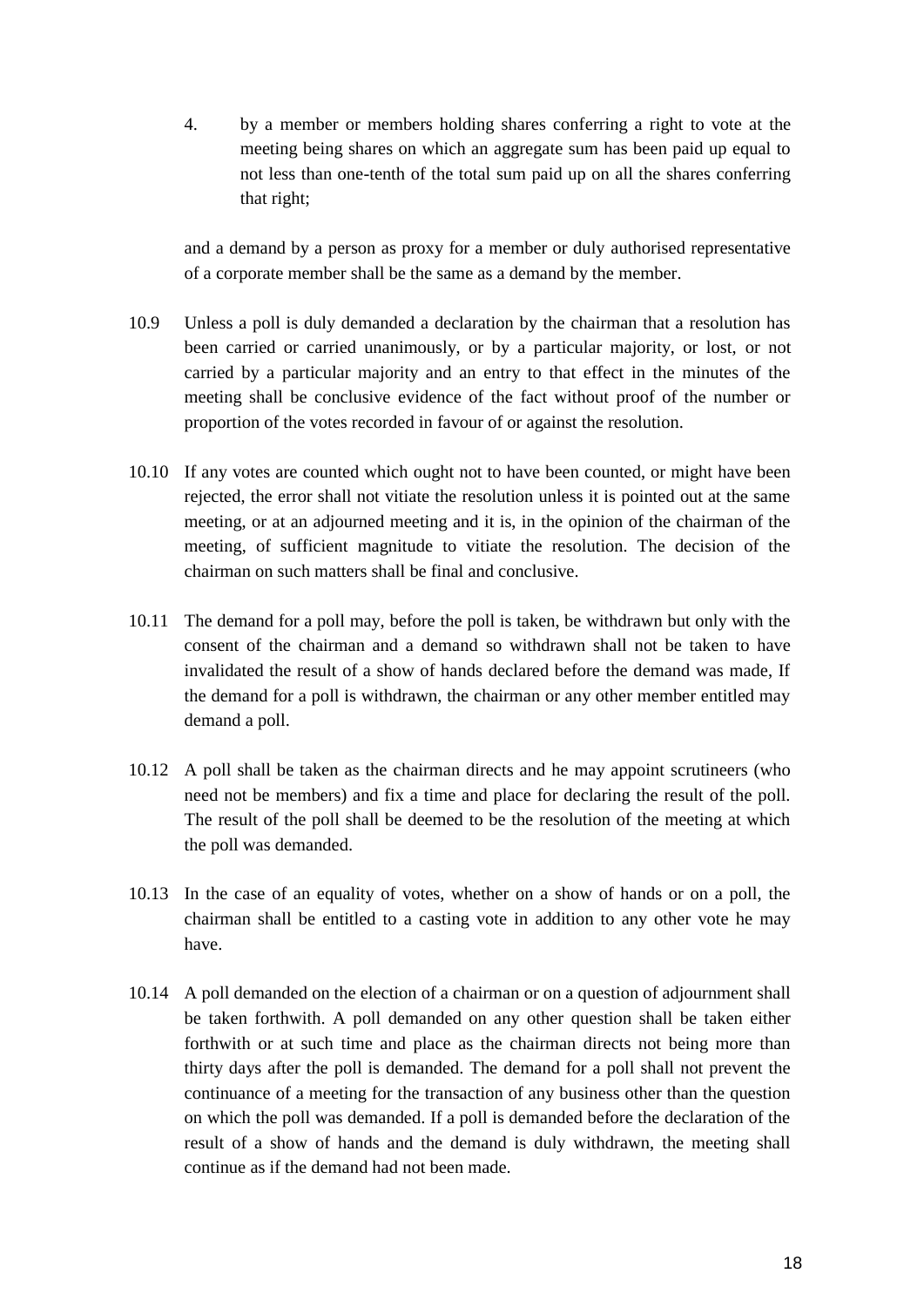10.15 No notice need be given of a poll not taken forthwith if the time and place at which it is to be taken are announced at the meeting at which it is demanded. In any other case at least seven clear days' notice shall be given specifying the time and place at which the poll is to be taken.

## <span id="page-20-0"></span>11. VOTES OF MEMBERS

- 11.1 Subject to any rights or restrictions attached to any shares, on a show of hands every member who is present by proxy or (being an individual) is present in person or (being a corporation) is present by a duly authorised representative, not being himself a member entitled to vote, shall have one vote and on a poll every member shall have one vote for every share of which he is the holder.
- 11.2 In the case of joint holders the vote of the senior who tenders a vote, whether in person or by proxy, shall be accepted to the exclusion of the votes of the other joint holders; and seniority shall be determined by the order in which the names of the holders stand in the register of members.
- 11.3 A member in respect of whom an order has been made by any court having jurisdiction (whether in the United Kingdom or elsewhere) in matters concerning mental disorder may vote, whether on a show of hands or on a poll, by his receiver, curator bonis or other person authorised in that behalf appointed by that court, and any such receiver, curator bonis or other person may, on a poll, vote by proxy. Evidence to the satisfaction of the directors of the authority of the person claiming to exercise the right to vote shall be deposited at the office, or at, such other place as is specified in accordance with these Articles for the deposit of instruments of proxy, not less than 48 hours before the time appointed for holding the meeting or adjourned meeting at which the right to vote is to be exercised and in default the right to vote shall not be exercisable.
- 11.4 No member shall vote at any general meeting or at any separate meeting of the holders of any class of shares in the Company, either in person or by proxy, in respect of any share held by him unless all sums presently payable by him in respect of that share have been paid.
- 11.5 No objection shall be raised to the qualification of any voter except at the meeting or adjourned meeting at which the vote objected to is tendered, and every vote not disallowed at the meeting shall be valid. Any objection made in due time shall be referred to the chairman whose decision shall be final and conclusive.
- 11.6 On a poll votes may be given either personally or by proxy or, in the case of a corporation, by a duly authorised representative. A member entitled to more than one vote need not use all his votes or cast all the votes he uses in the same way.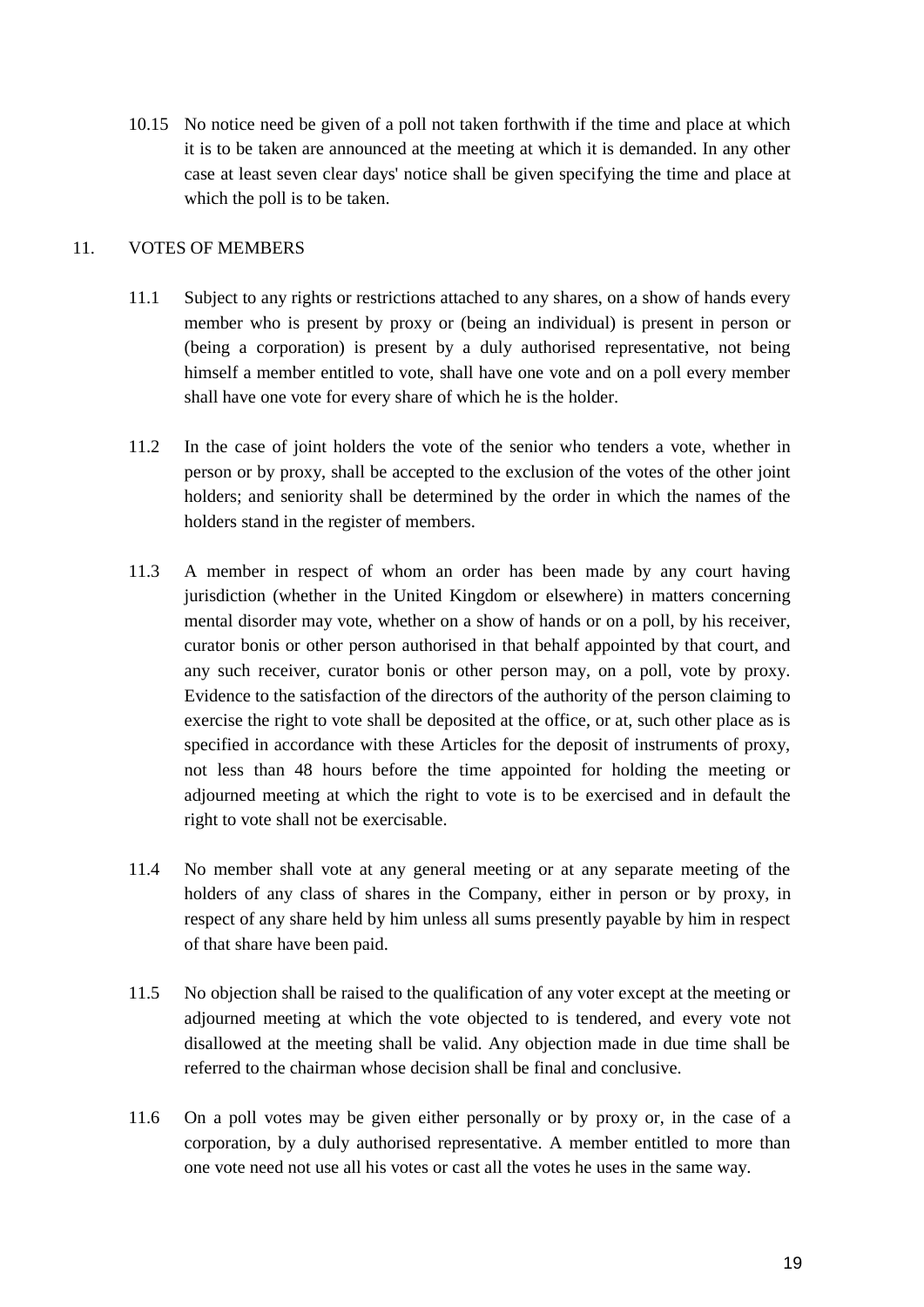## <span id="page-21-0"></span>12. PROXIES AND CORPORATE REPRESENTATIVES

- 12.1 Proxies may only validly be appointed by a notice in writing (a "proxy notice") which:
	- 1. states the name and address of the member appointing the proxy;
	- 2. identifies the person appointed to be that member's proxy and the general meeting in relation to which that person is appointed;
	- 3. is executed by the member appointing the proxy; and
	- 4. is delivered to the Company in accordance with the Articles and any instructions contained in the notice of the general meeting to which they relate.
- 12.2 The Company may require proxy notices to be delivered in a particular form, and may specify different forms for different purposes. Proxy notices may specify how the proxy appointed under them is to vote (or that the proxy is to abstain from voting) on one or more resolutions. Unless a proxy notice indicates otherwise, it shall be treated as:
	- 1. allowing the person appointed under it as a proxy discretion as to how to vote on any ancillary or procedural resolutions put to the meeting; and
	- 2. appointing that person as a proxy in relation to any adjournment of the general meeting to which it relates as well as the meeting itself.
- 12.3 The directors may, but are not obliged to, accept a proxy appointment in electronic form subject to any limitations, restrictions or conditions prescribed by the directors from time to time. The appointment shall be sent to an address specified in the notice convening the meeting.
- 12.4 An instrument appointing a proxy shall be in writing, executed by or on behalf of the appointor (or, in the case of a corporation, either under its common seal or under the hand of a duly authorised officer, attorney or other person entitled to sign it) and shall be in any usual form or in any other form which the directors may approve.
- 12.5 Where it is desired to afford members an opportunity of instructing the proxy how he shall vote the instrument appointing a proxy shall be in any form approved by the directors (which shall include provision for two way voting) which enables the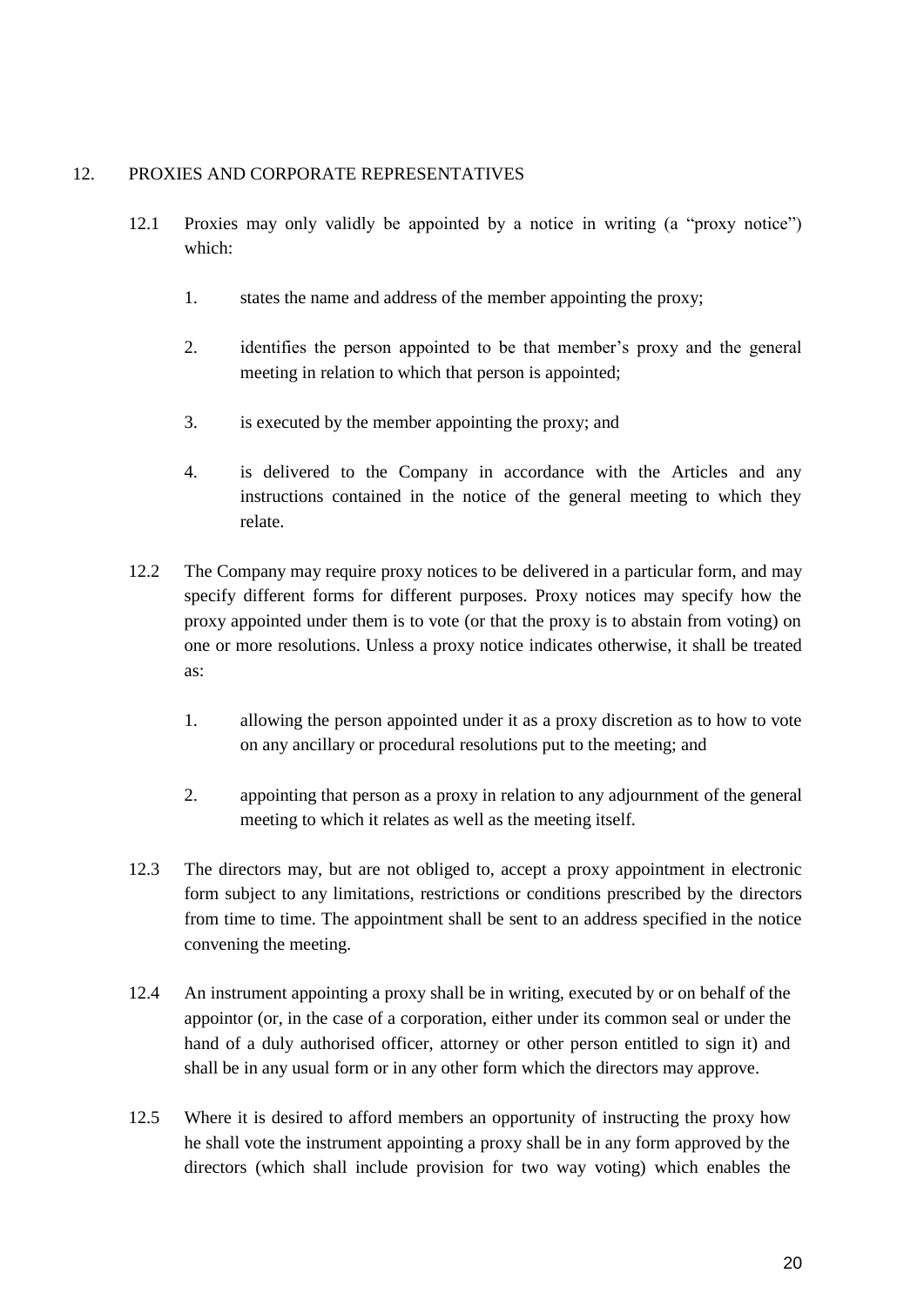members to determine how their votes are to be cast on each of the resolutions comprised in the business of the meeting for which it is to be used.

- 12.6 Delivery of an instrument appointing a proxy shall not preclude a member from attending and voting at the meeting. A member may appoint more than one proxy to attend on the same occasion.
- 12.7 An instrument of proxy shall be deemed to confer authority on the proxy to vote on any amendment to a resolution and at any adjournment of the meeting to which it relates.
- 12.8 The instrument appointing a proxy and any authority under which it is executed or a copy of such authority certified notarially or in accordance with the Powers of Attorney Act 1971 may:
	- 1. be deposited by personal delivery, post, facsimile transmission or electronic communication at the office or at such other place within the United Kingdom as is specified in the notice convening the meeting or in any instrument of proxy sent out by the Company in relation to the meeting not less than 48 hours before the time for holding the meeting or adjourned meeting at which the person named in the instrument proposes to vote; or
	- 2. in the case of a poll taken more than 48 hours after it is demanded, be deposited as aforesaid after the poll has been demanded and not less than 24 hours before the time appointed for the taking of the poll; or
	- 3. where the poll is not taken forthwith but is taken not more than 48 hours after it was demanded, be delivered at the meeting at which the poll was demanded to the chairman or to the secretary or to any director

and an instrument of proxy which is not deposited or delivered in a manner so permitted shall be invalid. Where two or more valid instruments of proxy are delivered in respect of the same share for use at the same meeting, the one which was executed last shall be treated as replacing and revoking the others as regards that share. If the Company is unable to determine which was executed last, none of them shall be treated as valid in respect of that share.

12.9 A vote given or poll demanded by proxy or by the duly authorised representative of a corporation shall be valid notwithstanding the previous determination of the authority of the person voting or demanding a poll unless notice of the determination was received by the Company at the office or at such other place at which the instrument of proxy was duly deposited at least 48 hours before the commencement of the meeting or adjourned meeting at which the vote is given or the poll demanded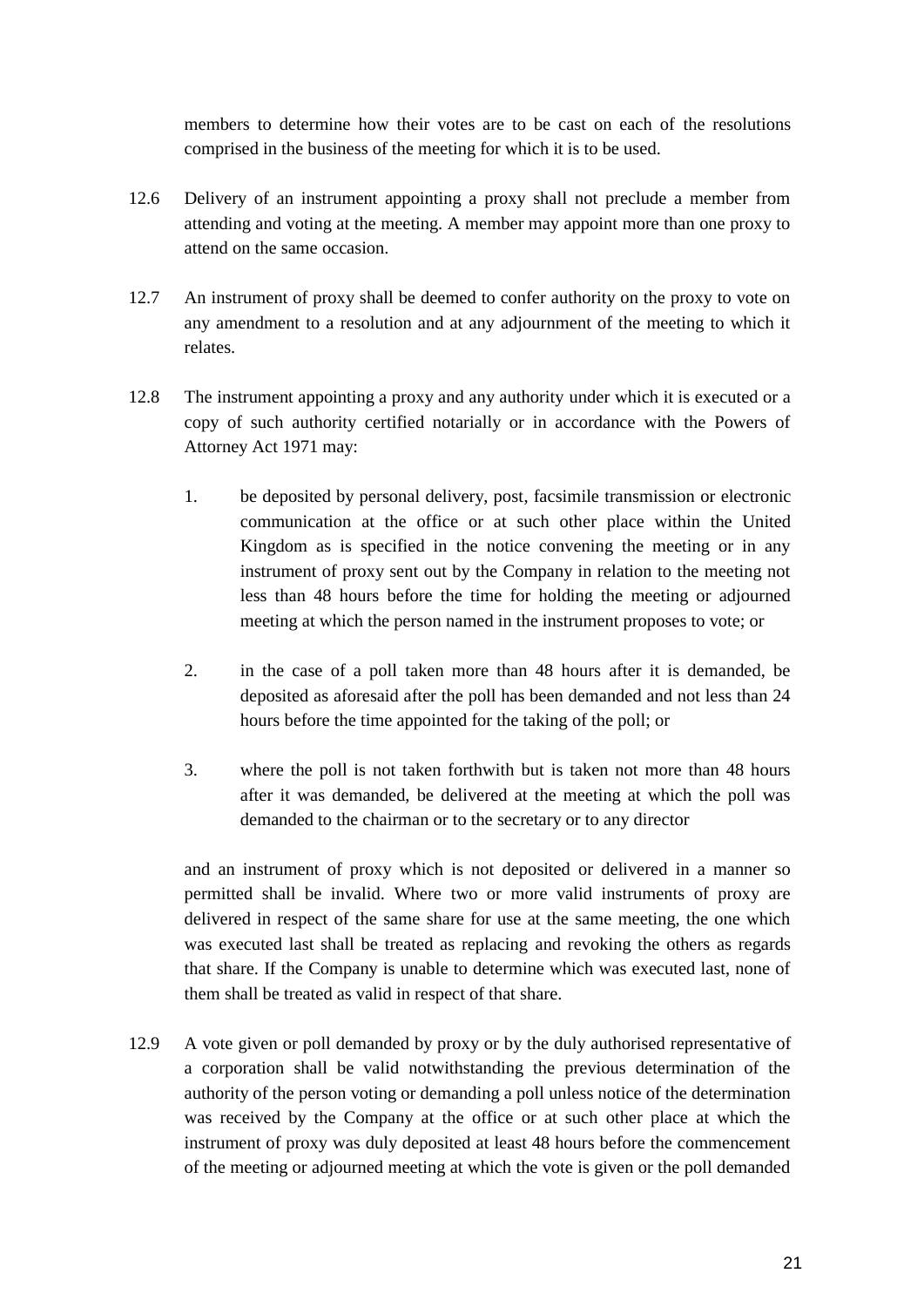or (in the case of a poll taken otherwise than on the same day as the meeting or adjourned meeting) the time appointed for taking the poll.

12.10 Any corporation which is a member of the Company may, by resolution of its directors or other governing body, authorise such person as it thinks fit to act as its representative at any meeting of the Company, or at any separate meeting of, the holders of any class of shares. The person so authorised shall be entitled to exercise the same power on behalf of the corporation as the corporation could exercise if it were an individual member of the Company, and the corporation shall for the purposes of these Articles be deemed to be present in person at any such meeting if a person so authorised is present at it.

## <span id="page-23-0"></span>13. DIRECTORS

- 13.1 Unless otherwise determined by ordinary resolution, the number of directors (other than alternate directors) shall not be subject to any maximum but shall be not less than two.
- 13.2 At every annual general meeting one-third of the directors who are subject to retirement by rotation or, if their number is not three or a multiple of three, the number nearest to one-third shall retire from office; but, if there is only one director who is subject to retirement by rotation, he shall retire.
- 13.3 Subject to the provisions of the Acts, the directors to retire by rotation shall be those who have been longest in office since their last appointment or reappointment, but as between persons who became or were last reappointed directors on the same day those to retire shall (unless they otherwise agree among themselves) be determined by lot.
- 13.4 If the Company, at the meeting at which a director retires by rotation, does not fill the vacancy the retiring director shall, if willing to act, be deemed to have been reappointed unless at the meeting it is resolved not to fill the vacancy or unless a resolution for the reappointment of the director is put to the meeting and lost.
- 13.5 No person other than a director retiring by rotation shall be appointed or reappointed a director at any general meeting unless:
	- 1. he is recommended by the directors; or
	- 2. not less than seven nor more than thirty-five clear days before the date appointed for the meeting, notice executed by a member qualified to vote at the meeting has been given to the Company of the intention to propose that person for appointment or reappointment stating the particulars which would, if he were so appointed or reappointed, be required to be included in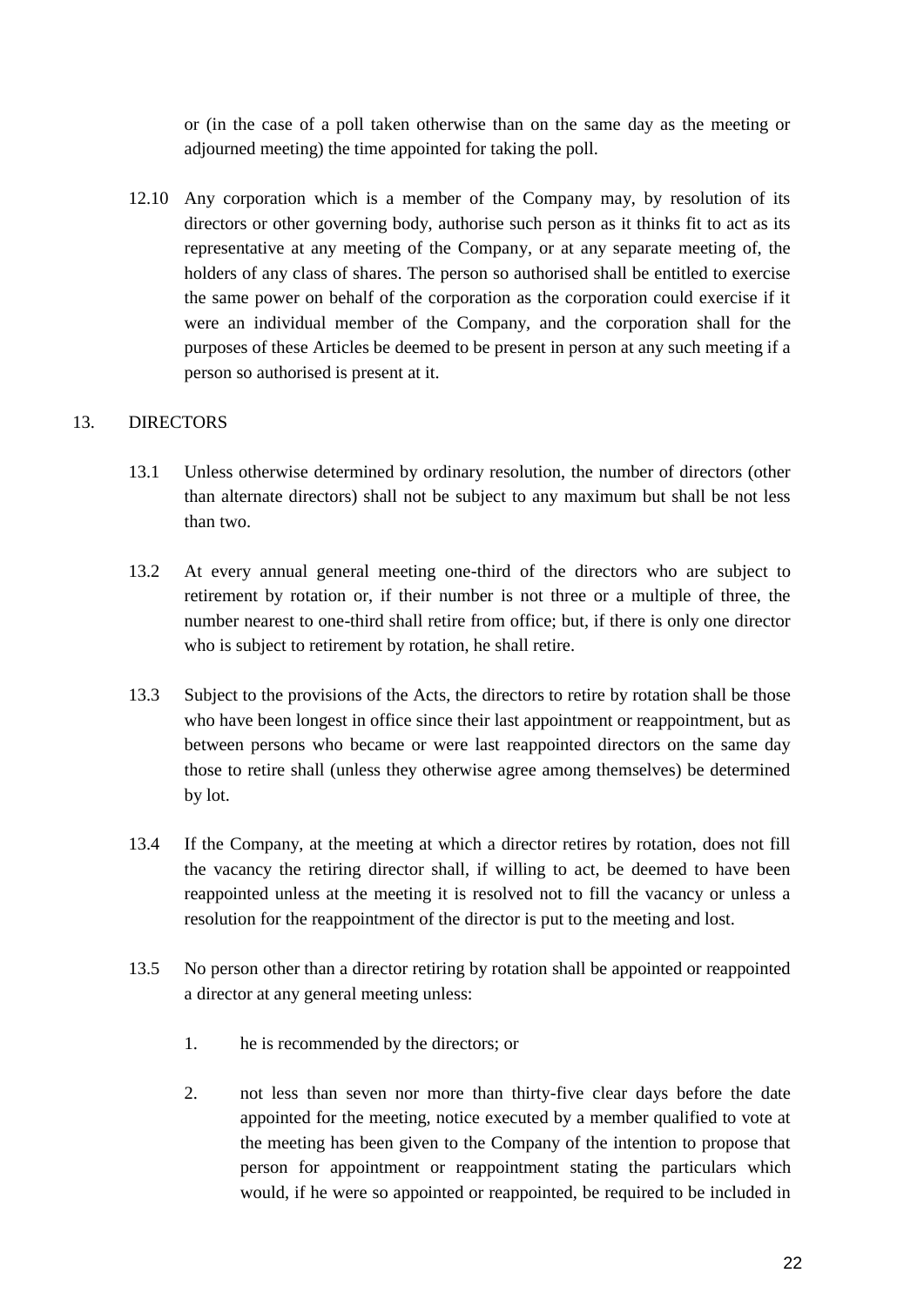the Company's register of directors together with notice executed by that person of his willingness to be appointed or reappointed.

- 13.6 Subject as aforesaid, the Company may by ordinary resolution appoint a person who is willing to act to be a director either to fill a vacancy or as an additional director and may also determine the rotation in which any additional directors are to retire. The appointment of a person to fill a vacancy or as an additional director shall take effect from the end of the meeting.
- 13.7 At a general meeting a motion for the appointment of two or more persons as directors by a single resolution shall not be made, unless a resolution that it shall be so made has been first agreed to by the meeting without any vote being given against it, and for this purpose a motion for approving a person's appointment or for nominating a person for appointment shall be treated as a motion for his appointment.
- 13.8 The directors may appoint a person who is willing to act to be a director, either to fill a vacancy or as an additional director, provided that the appointment does not cause the number of directors to exceed any number fixed by or in accordance with these Articles as the maximum number of directors. A director so appointed shall hold office only until the, next following annual general meeting and shall not be taken into account in determining the directors who are to retire by rotation at the meeting. If not reappointed at such annual general meeting, he shall vacate office at the conclusion thereof.
- 13.9 Subject as aforesaid, a director who retires at an annual general meeting may, if willing to act, be reappointed. If he is not reappointed, he shall retain office until the meeting appoints someone in his place, or if it does not do so, until the end of the meeting.
- 13.10 A director shall not be required to hold any shares of the Company by way of qualification.

## <span id="page-24-0"></span>14. ALTERNATE DIRECTORS

- 14.1 Any director (other than an alternate director) may appoint any other director, or any other person approved by resolution of the directors and willing to act, to be an alternate director and may remove from office an alternate director so appointed by him.
- 14.2 An alternate director shall be entitled to receive notice of all meetings of directors and of all meetings of committees of directors of which his appointor is a member, to attend and vote at any such meeting at which the directors appointing him is not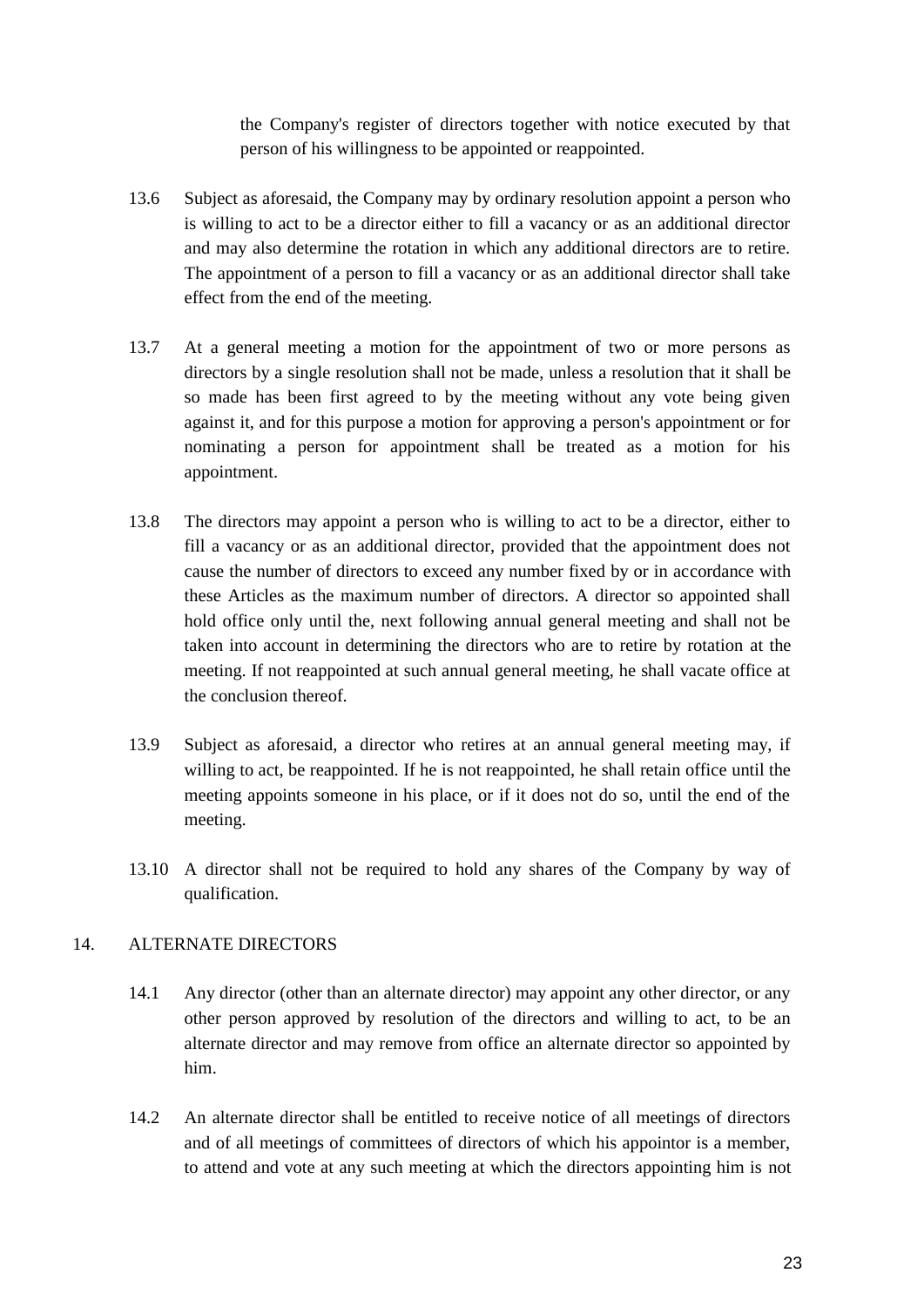personally present, and generally to perform all the functions of his appointor (except appointment of an alternate) as a director in his absence.

- 14.3 A director or any other person may act as alternate director to represent more than one director, and an alternate director shall be entitled at meetings of directors or any committee of directors to one vote for every director whom he represents (and who is not present) in addition to his own vote (if any) as a director, but he shall count as only one for the purpose of determining whether a quorum is present.
- 14.4 An alternate director shall be entitled to be repaid such expenses and to be indemnified to such extent as if he had been a director but shall not be entitled to receive any remuneration from the Company for his services as an alternate director.
- 14.5 An alternate director shall cease to be an alternate director if his appointor ceases to be a director; but, if a director retires by rotation or otherwise but is reappointed or deemed to have been reappointed at the meeting at which he retires, any appointment of an alternate director made by him which was in force immediately prior to his retirement shall continue after his reappointment.
- 14.6 Any appointment or removal of an alternate director shall be by notice to the Company signed by the director making or revoking the appointment or in any other manner approved by the directors.
- 14.7 Save as otherwise provided in these Articles, an alternate director shall be deemed for all purposes to be a director and shall alone be responsible for his own acts and defaults and he shall not be deemed to be the agent of the director appointing him.

## <span id="page-25-0"></span>15. POWERS OF DIRECTORS

- 15.1 The business of the Company shall be managed by the directors who, subject to the provisions of the Acts, the memorandum and these Articles and to any directions given by special resolution, may pay all expenses incurred in forming the Company and may exercise all the powers of the Company, including the power to dispose of all or any part of the undertaking of the Company. No alteration of the memorandum or these Articles and no such direction shall invalidate any prior act of the directors which would have been valid if that alteration had not been made or that direction had not been given. The powers given by this Article shall not be limited by any special power given to the directors by these Articles. A meeting of directors at which a quorum is present may exercise all powers exercisable by the directors.
- 15.2 The directors may, by power of attorney or otherwise, appoint any person to be the agent of the Company for such purposes, with such powers, authorities and discretions (not exceeding those vested in the directors) and on such conditions as they determine, including authority for the agent to delegate all or any of his powers.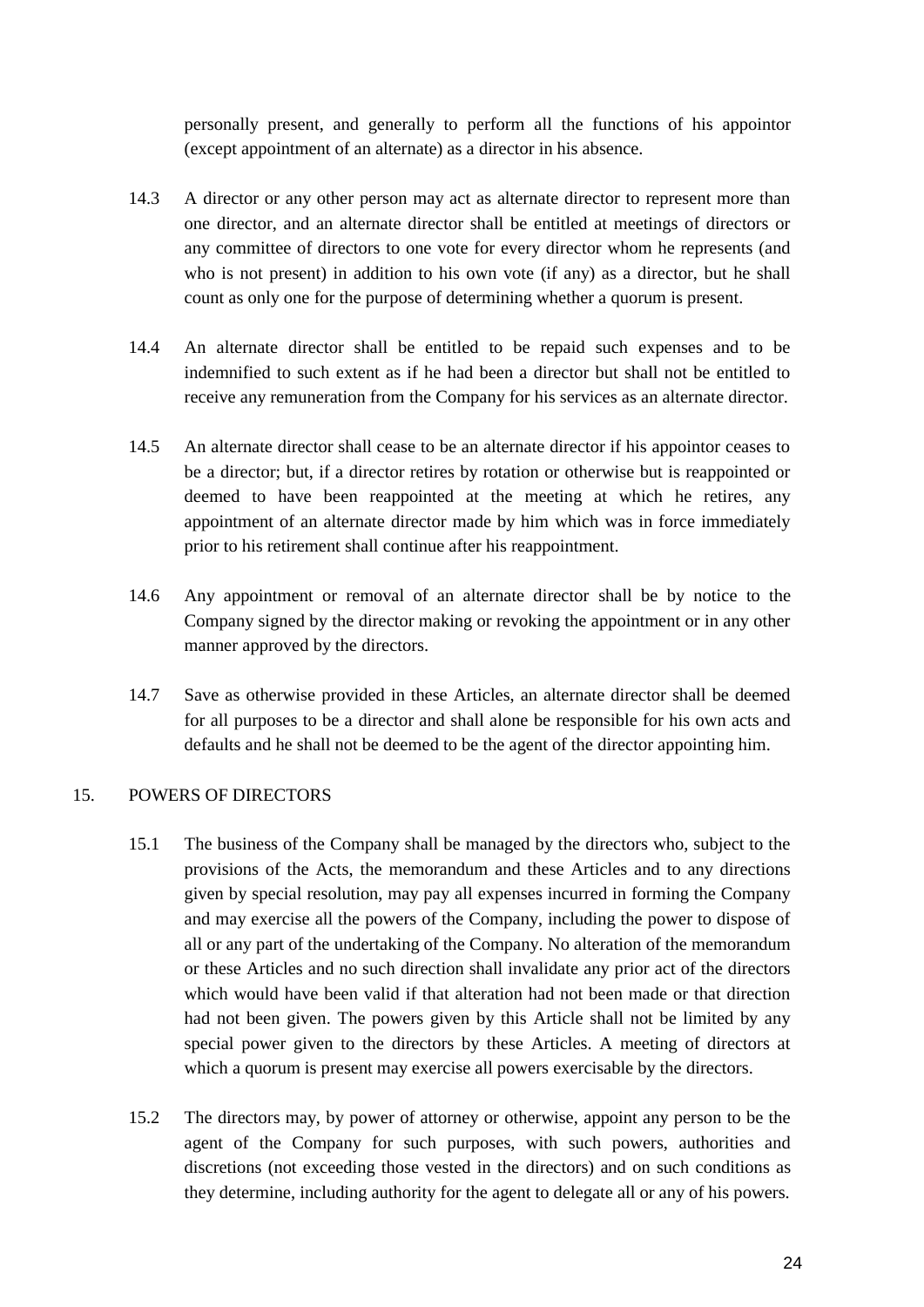- 15.3 The directors may delegate any of their powers to any committee consisting of one or more directors. They may also delegate to any managing director or any director holding any other executive office such of their powers as they consider desirable to be exercised by him. Any such delegation shall, in the absence of express provision to the contrary in the terms of delegation, be deemed to include authority to subdelegate and may be made subject to any conditions the directors may impose, and either collaterally with or to the exclusion of their own powers and may be revoked or altered. The directors may co-opt on to any committee persons other than directors, who may be granted voting rights in the committee. The co-opted members shall comprise less than one-half of the committee and a resolution of any committee shall be effective only if a majority of those present are directors. Subject to any conditions imposed by the directors, the proceedings of a committee with two or more members shall be governed by these Articles regulating the proceedings of directors so far as they are capable of applying.
- 15.4 The directors may establish any local or divisional boards or agencies for managing any of the affairs of the Company in the United Kingdom or elsewhere, and may appoint their members and fix their remuneration; and they may delegate to any local or divisional board, manager or agency any of the powers, authorities and discretions vested in the directors (other than their powers to make calls, forfeit shares, borrow money or issue debentures, shares or other securities), with power to sub-delegate, and may authorise the members of any local or divisional board, or any of them, to fill vacancies and to act notwithstanding vacancies; and any such appointment or delegation may be made on such terms and conditions as the directors think fit. The directors may remove any person so appointed, or annul or vary any such delegation; but no person dealing in good faith and without notice of the annulment or variation shall be affected. No member of a local or divisional board or agency so established shall by reason thereof be or be deemed to be a director or be described as such.
- 15.5 The directors may appoint any person to any office or employment with the Company having a designation including the word "director" or attach to any existing office or employment with the Company such a designation and may terminate any such appointment or the use of any such designation. No holder of any such office or employment shall by reason thereof be or be deemed to be a director of the Company.
- 15.6 The directors may establish, maintain and give effect to any scheme approved by an ordinary resolution for the allotment of or the grant of options to subscribe for shares of the Company to persons (including directors) in the employment of the Company or any subsidiary of the Company and may exercise all the powers conferred on them by the scheme (including any power to alter or add to its provisions). These Articles shall be deemed to be modified as far as may be necessary to give effect to the scheme in respect of any shares in issue or under option.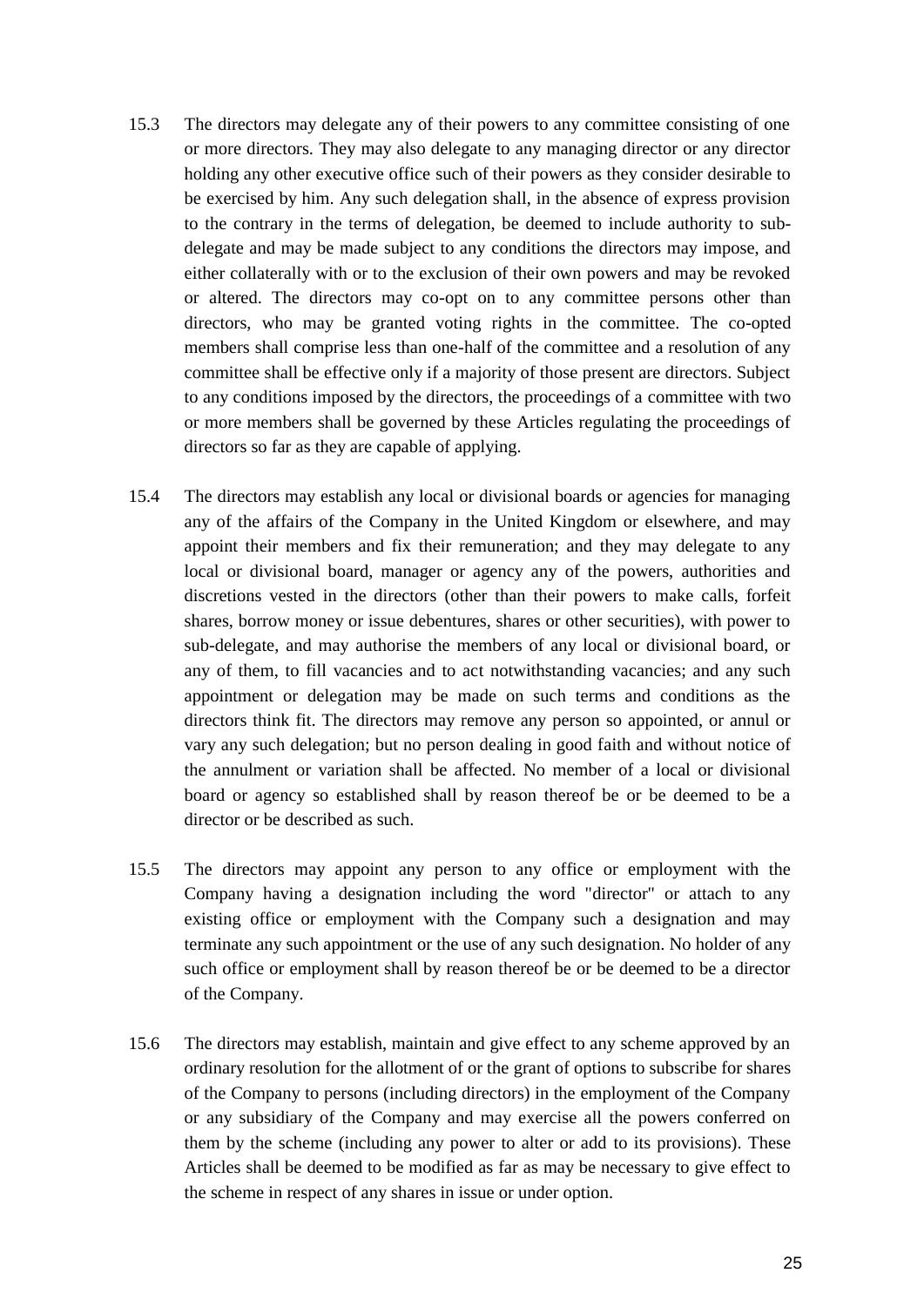15.7 The directors may make such provision as may seem appropriate for the benefit of any persons employed or formerly employed by the Company or any of its subsidiaries in connection with the cessation or the transfer of the whole or part of the undertaking of the Company or any subsidiary.

## <span id="page-27-0"></span>16. BORROWING POWERS

- 16.1 Subject to the following provisions the directors may exercise all the powers of the Company to borrow money, and to mortgage or charge all or any part of its undertaking, property, assets (present and future) and uncalled capital, and, subject to the provisions of the Acts and these Articles, to issue debentures, debenture stock, and other securities, whether outright or as primary or collateral security for any debt, liability or obligation of the Company or of any other person.
- 16.2 The directors shall restrict the borrowings of the Company and exercise all voting and other rights or powers of control exercisable by the Company in relation to its subsidiaries (if any) so as to secure (so far, as regards subsidiaries, as by such exercise they can secure) that the aggregate amount for the time being remaining undischarged of all moneys borrowed by the Group and for the time being owing to persons outside the Group shall not at any time, without the previous sanction of an ordinary resolution of the Company in general meeting exceed a sum equal to the higher of US\$250 million (two hundred and fifty million United States dollars) and five times its share capital and consolidated reserves (as defined below).
- 16.3 In this Article, the share capital and consolidated reserves of the Company means the aggregate of the paid up share capital of the Company and the total of the consolidated capital and revenue reserves of the Group (including, without limitation, any share premium account, capital redemption reserve and credit balance on the consolidated profit and loss account), all as shown in the latest audited consolidated balance sheet of the Company and its subsidiaries (but adjusted as may be necessary to take into account any change since the date of that balance sheet in the companies comprising the Group) and after:
	- 1. making such other adjustments as may be appropriate in respect of any variation in such amount paid up on the share capital, share premium account or capital redemption reserve since the date of the latest audited consolidated balance sheet (and for this purpose any shares which are allotted, whether provisionally or not, shall be deemed to be issued and the amount payable in respect thereof received by the Company on allotment taking place, and when any proposed issue or allotment has been underwritten the shares to be issued or allotted shall be deemed to be issued and fully paid on the date when the underwriting arrangement is entered into whether conditionally or not);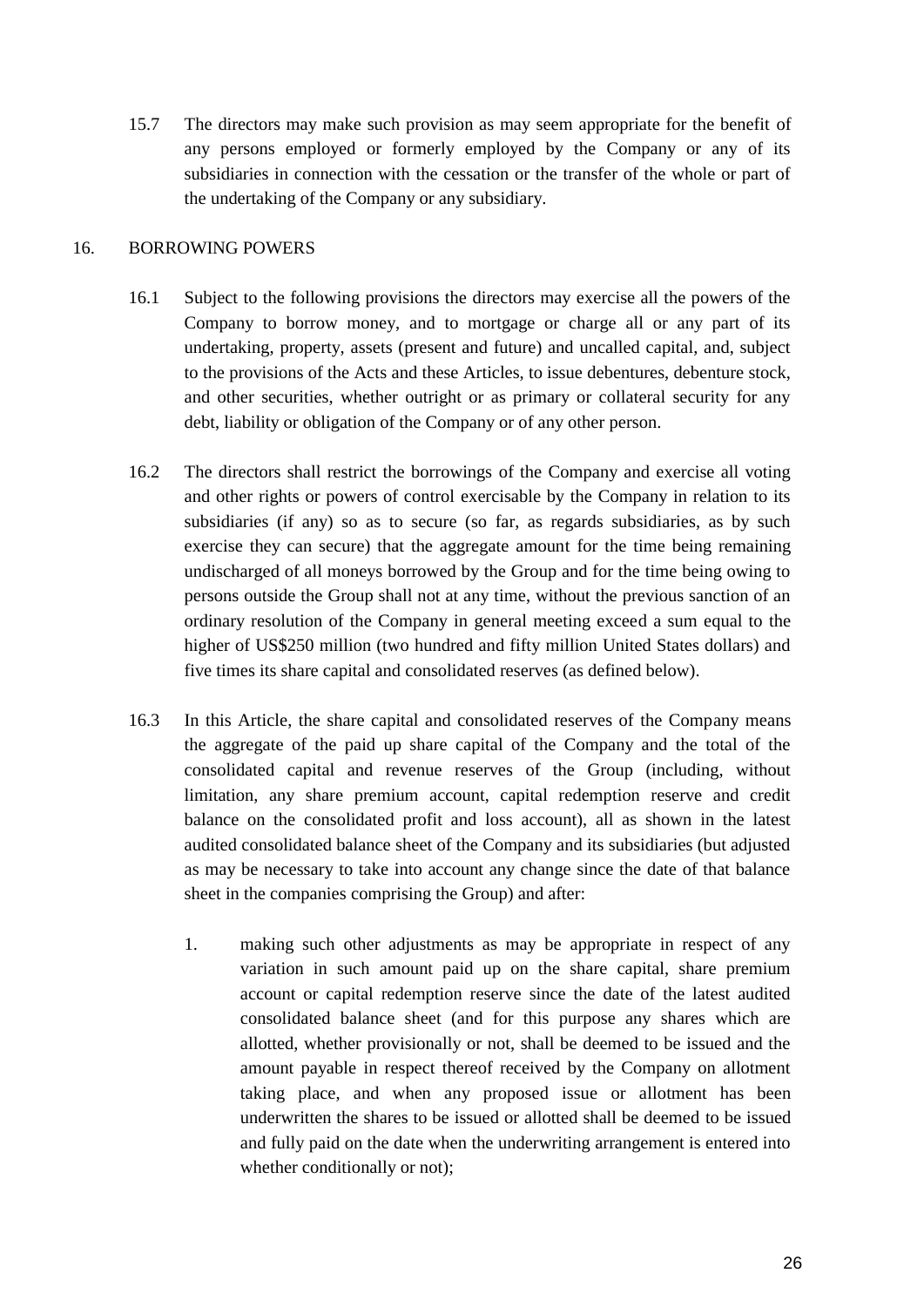- 2. deducting, to the extent that this has not already been taken into account in the latest audited consolidated balance sheet of the Company:
	- (a) any amounts distributed or proposed to be distributed (but not provided in the latest audited consolidated balance sheet) other than distributions by any member of the Group to any other member of the Group;
	- (b) any sums set aside for taxation;
	- (c) any amount attributable to outside shareholders in subsidiaries of the Company;
	- (d) any amount attributable to intangible assets; and
	- (e) any debit balance on profit and loss account;
- 3. making such other adjustments as the auditors may certify to be appropriate.
- 16.4 For the purpose of the foregoing limit "moneys borrowed" shall be deemed to include the following except in so far as otherwise taken into account:
	- 1. the principal amount for the time being owing (other than to a member of the Group) in respect of any debenture, whether secured or unsecured, issued by a member of the Group in whole or in part for cash or otherwise;
	- 2. the principal amount raised by any member of the Group by acceptances or under any acceptance credit opened on its behalf by any bank or accepting house, other than acceptances relating to the purchase or sale of goods in the ordinary course of trading;
	- 3. the nominal amount of any share capital and the principal amount of any moneys borrowed or other indebtedness, the redemption or repayment of which is guaranteed or secured or is the subject of an indemnity given by any member of the Group and the beneficial interest in the redemption or repayment of which is not owned within the Group;
	- 4. the nominal amount of any share capital (not being equity share capital which as regards capital has rights no more favourable than those attached to its ordinary share capital) of any subsidiary of the Company owned otherwise than by other members of the Group; and
	- 5. any fixed or minimum premium payable on repayment of any moneys borrowed;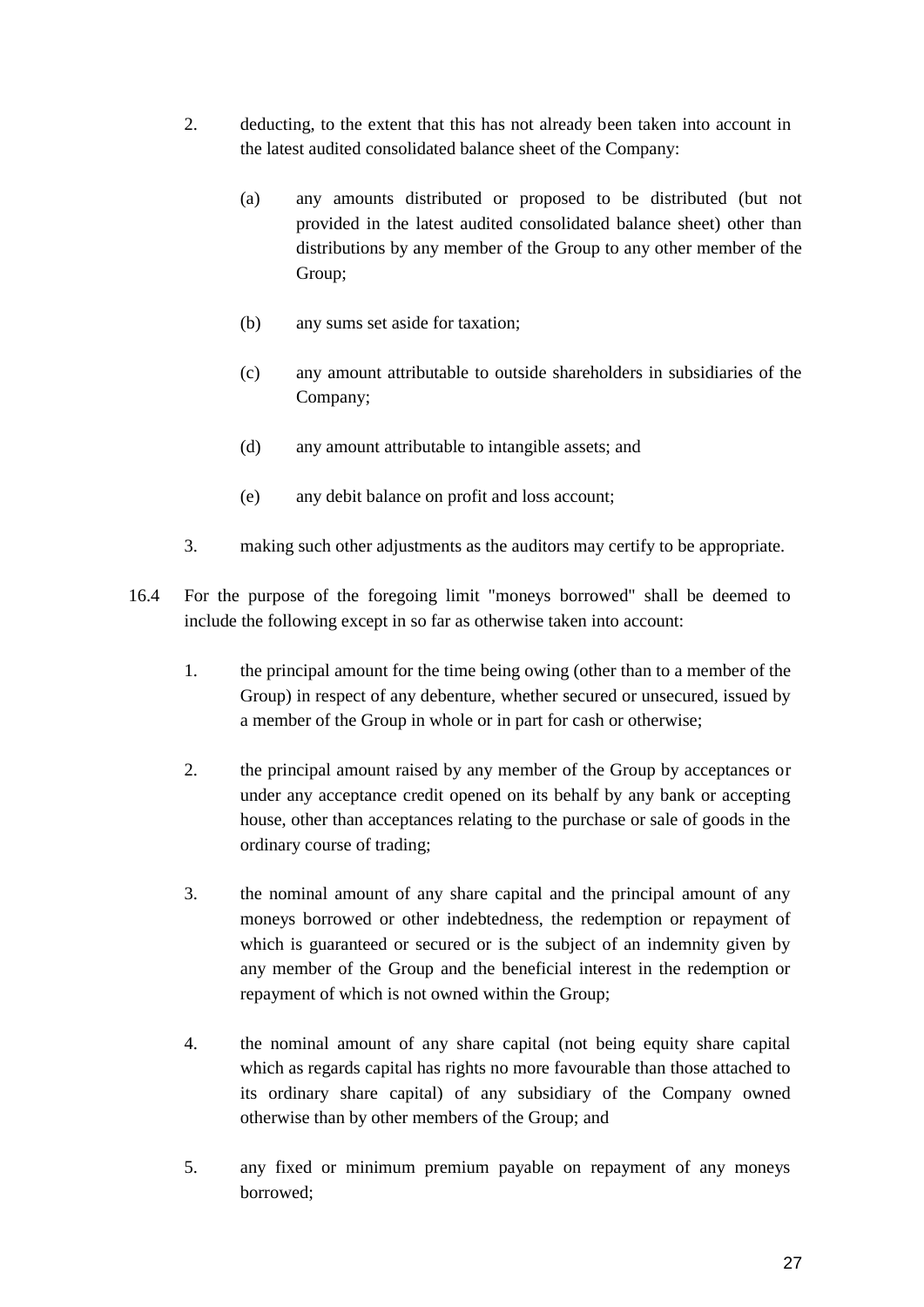but shall not be deemed to include:

- 6. amounts borrowed for the purpose of repaying (with or without premium) any moneys borrowed by any member of the Group then outstanding and so to be applied within six months of being so borrowed, pending their application for such purpose within such period; and
- 7. the proportion of the excess outside borrowing of a partly owned subsidiary which corresponds to the proportion of its equity share capital owned otherwise than by members of the Group and so that, for this purpose, the expression "excess outside borrowing" shall mean the borrowings of such partly owned subsidiary otherwise than from members of the Group less the amounts (if any) borrowed from it by other members of the Group.
- 16.5 For the purposes of this Article, any moneys borrowed by any member of the Group which are denominated or repayable in a currency other than sterling shall be treated as converted into sterling:
	- 1. at the rate specified in any exchange cover scheme, forward currency contract, currency option, back to back loan, swap or other similar arrangement entered into and relating to those moneys borrowed;
	- 2. to the extent that no such arrangements were entered into or do not apply to particular moneys borrowed, at the rate of exchange used for the conversion of that currency in the latest audited balance sheet of that member; and
	- 3. if no rate was so used, at the middle market rate of exchange prevailing in London at the close of business on the date of that balance sheet

but (save to the extent (1) applies) if the amount in sterling resulting from conversion at that rate would be greater than that resulting from conversion at the middle market rate prevailing in London at the close of business on the business day immediately preceding the day on which the calculation falls to be made, the latter rate shall apply instead.

16.6 No lender or other person dealing with the Company or any of its subsidiaries shall by reason of the foregoing provisions be concerned to see or inquire whether the limit imposed by those provisions is observed, and no debt incurred or security given in excess of such limit shall be invalid or ineffectual except in the case of express notice to the lender or the recipient of the security at the time when the debt was incurred or security given that the said limit had been or would thereby be exceeded.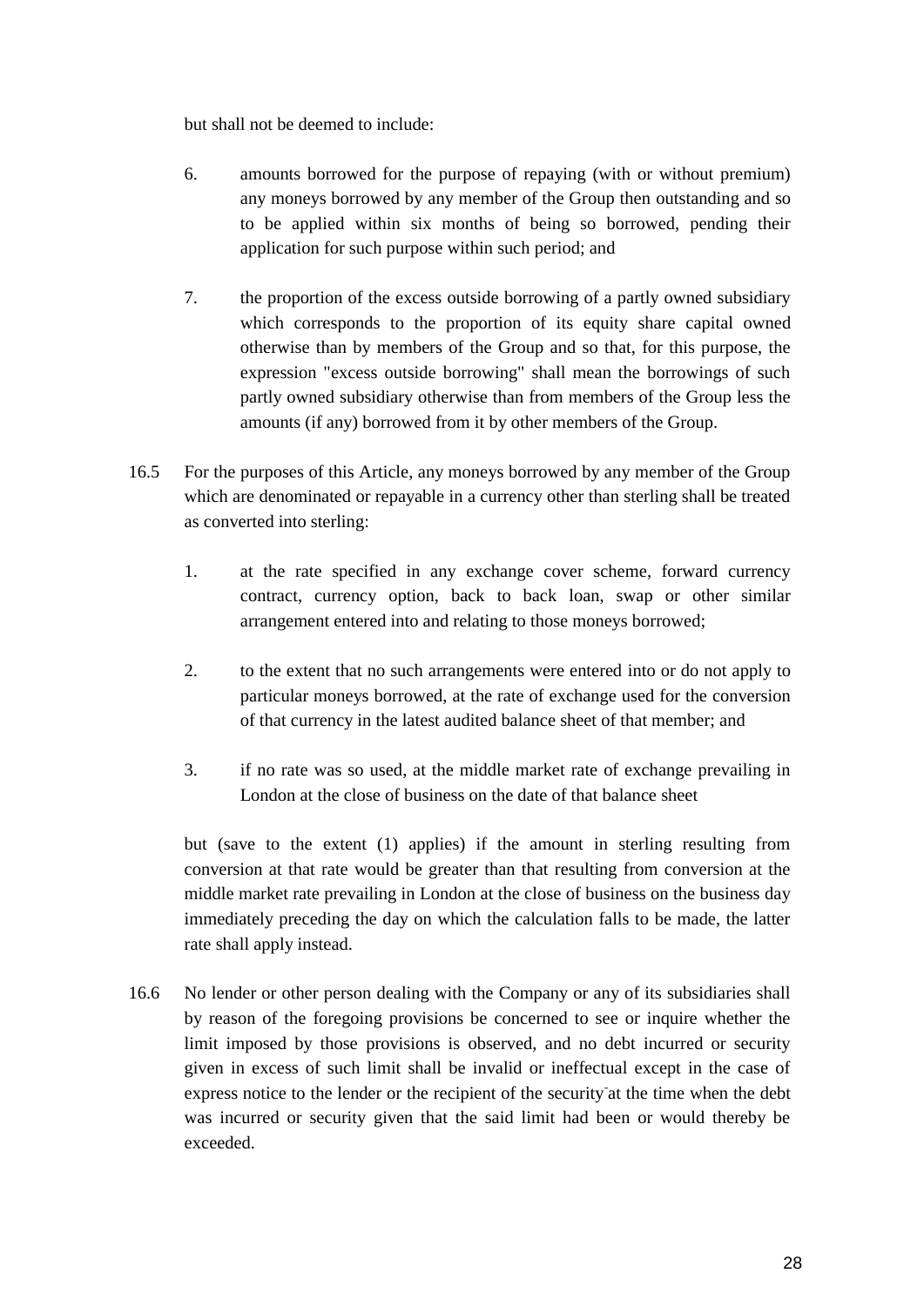## <span id="page-30-0"></span>17. DISQUALIFICATION AND REMOVAL OF DIRECTORS

- 17.1 The office of a director shall be vacated if:
	- 1. he ceases to be a director by virtue of any provision of the Acts or he becomes prohibited by law from being a director; or
	- 2. he becomes bankrupt or makes any arrangement or composition with his creditors generally or applies to the court for an interim order under section 253 of the Insolvency Act 1986 in connection with a voluntary arrangement; or
	- 3. he is, or may be, suffering from mental disorder and either:
		- (a) he is admitted to hospital in pursuance of an application for admission for treatment under the Mental Health Act 1983 or, in Scotland, an application for admission under the Mental Health (Scotland) Act 1960; or
		- (b) an order is made by a court having jurisdiction (whether in the United Kingdom or elsewhere) in matters concerning mental disorder for his detention or for the appointment of a receiver, curator bonis or other person to exercise powers with respect to his property or affairs; or
	- 4. he resigns his office by notice to the Company; or
	- 5. in the case of a director who holds any executive office, his appointment as such is terminated or expires and the directors resolve that his office be vacated; or
	- 6. he shall for more than six consecutive months have been absent without permission of the directors from meetings of directors held during that period and the directors resolve that his office be vacated; or
	- 7. he is requested in writing by all the other directors to resign; and in calculating the number of directors who are required to make such a request to the director:
		- (a) there shall be excluded any alternate director appointed by him, acting in his capacity as such; and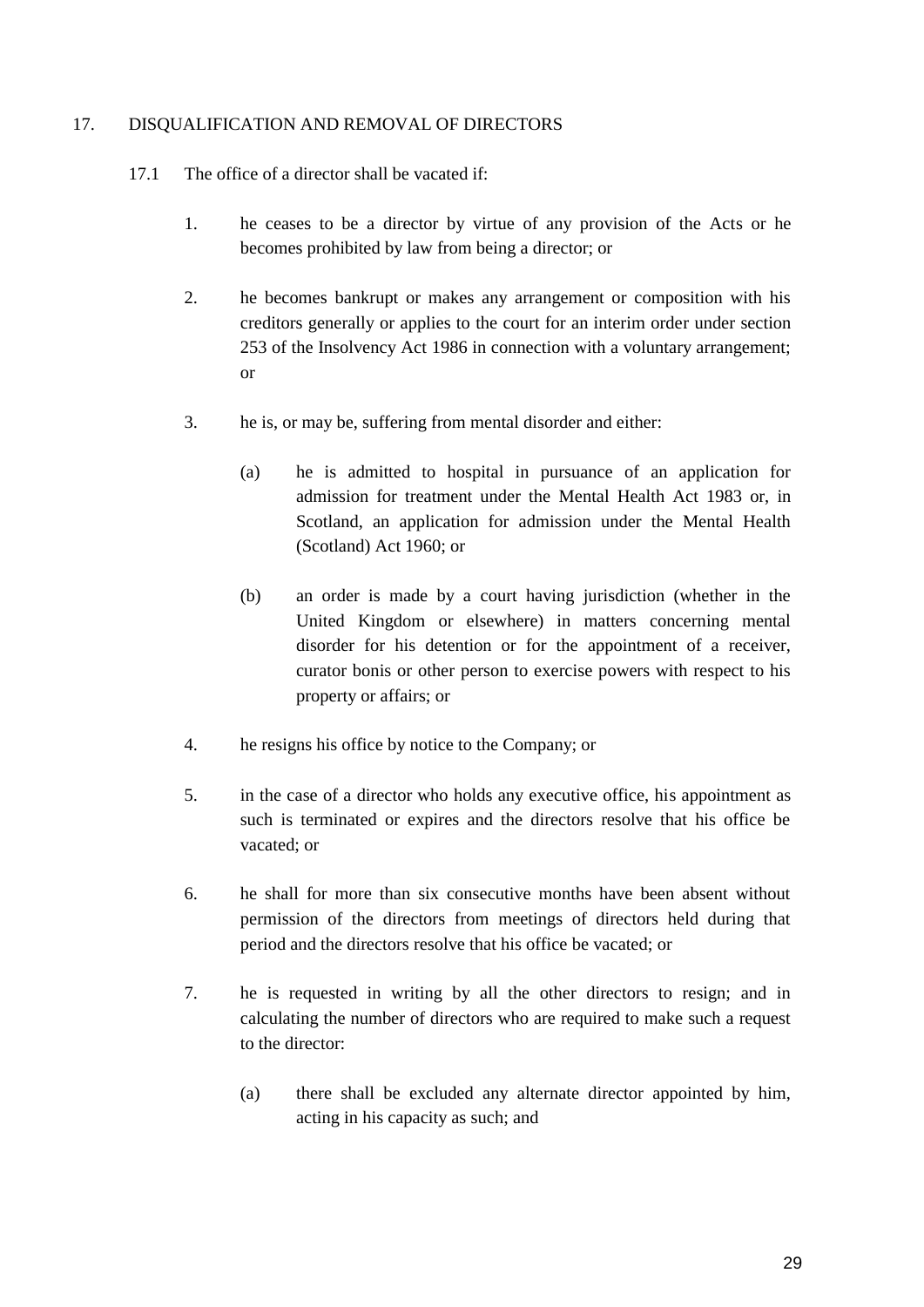- (b) a director and any alternate director appointed by him and acting in his capacity as such shall constitute a single director for this purpose, so that the signature of either shall be sufficient.
- 17.2 The Company may, by ordinary resolution of which special notice has been given in accordance with the Acts, remove any director from office (notwithstanding anything in these Articles or any agreement between the Company and such director, but without prejudice to any claim he may have for damages in respect of the termination of his appointment or breach of such agreement) and, by ordinary resolution, appoint another person in place of a director so removed. Any person so appointed shall be treated for the purpose of determining the time at which he or any other director is to retire by rotation as if he had become a director on the day on which the director in whose place he is appointed was last appointed a director. If the vacancy arising upon the removal of a director is not filled at the meeting at which he is removed, it may be filled as a casual vacancy.

## <span id="page-31-0"></span>18. DIRECTORS' REMUNERATION, EXPENSES AND BENEFITS

- 18.1 The directors may appoint one or more of their number to the office of managing director or to any other executive office under the Company and may enter into an agreement or arrangement with any director for his employment by the Company or for the provision by him of any services outside the scope of the ordinary duties of a director. Subject to the provisions of the Acts, any such appointment, agreement or arrangement may be made upon such terms as the directors determine and they may remunerate any such director for his services as they think fit. Any appointment of a director to an executive office shall terminate if he ceases to be a director but without prejudice to any claim to damages for breach of the contract of service between the director and the Company. A director appointed to an executive office shall not ipso facto cease to be a director if his appointment to such executive office terminates.
- 18.2 A director holding executive office under the Company shall receive such remuneration (whether by way of salary, commission or participation in profits, or partly in one way and partly in another) as the directors determine.
- 18.3 The directors who do not hold executive office under the Company shall be entitled to such remuneration as the directors may determine, not exceeding in aggregate £150,000 or such higher amount as the Company may by ordinary resolution determine and, unless the resolution provides otherwise, such remuneration shall be deemed to accrue from day to day.
- 18.4 The directors may be paid all travelling, hotel, and other expenses properly incurred by them in connection with their attendance at meetings of directors or committees of directors or general meetings or separate meetings of the holders of any class of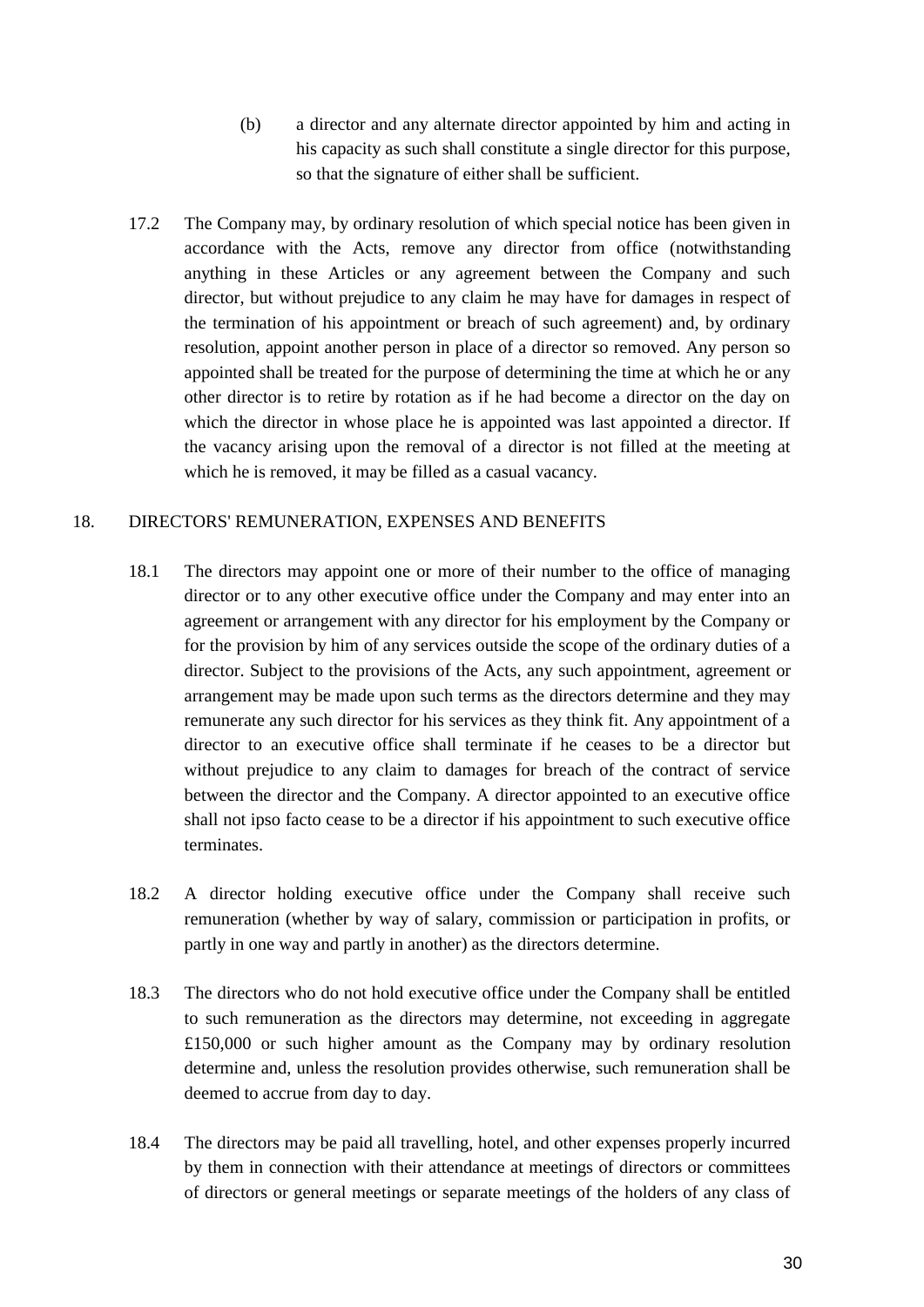shares or of debentures of the Company or otherwise in connection with the discharge of their duties.

- 18.5 Any director who at the request of the directors performs special services or goes or resides abroad for any purposes of the Company may (unless otherwise expressly resolved by the Company in general meeting) receive such extra remuneration by way of salary, percentage of profits or otherwise as the directors may determine.
- 18.6 The directors may (by the establishment of schemes or otherwise) provide benefits, whether by the payment of gratuities or pensions or by insurance or otherwise, for any past or present director or employee of the Company or any of its subsidiaries, and for any member of his family (including a spouse and a former spouse) or any person who is or was dependent on him, and may (as well before as after he ceases to hold such office or employment) contribute to any fund and pay premiums for the purchase or provision of any such benefit.
- 18.7 The directors may purchase and maintain insurance for or for the benefit of any persons who are or were at any time:
	- 1. directors, officers or employees of the Company, or of any other company which is its holding company or in which the Company or such holding company has any interest whether direct or indirect or which is in any way associated with the Company, or of any subsidiary undertaking of the Company or any such other company; or
	- 2. trustees of any pension fund in which employees of the Company or any, such other company or subsidiary undertaking are interested

including (without limitation) insurance against any liability incurred by such persons in respect of any act or omission in the actual or purported execution or discharge of their duties or in the exercise or purported exercise of their powers or otherwise in relation to their duties, powers or offices in relation to the Company or any such other company, subsidiary undertaking or pension fund. No director or former director shall be accountable to the Company or the members for any benefit provided pursuant to this Article and the receipt of any such benefit shall not disqualify any person from being or becoming a director.

## <span id="page-32-0"></span>19. PROCEEDINGS OF DIRECTORS

19.1 Subject to the provisions of these Articles, the directors may regulate their proceedings as they think fit. A director may, and the secretary at the request of a director shall, call a meeting of the directors. Notice of a meeting of the directors shall be deemed to be properly given to a director if it is given to him personally or by word of mouth or sent in writing to him at his last known address or at any other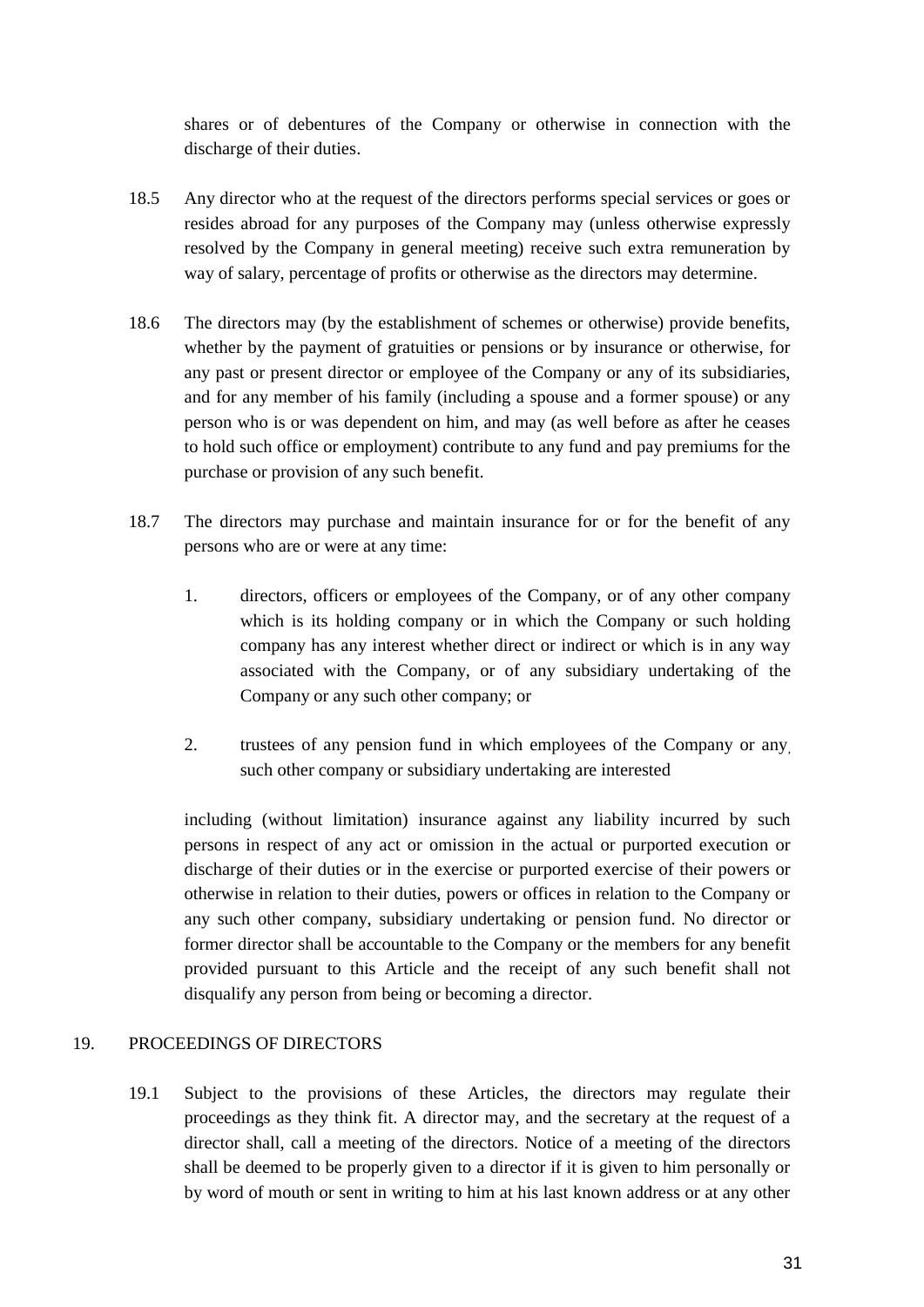address given by him to the Company for this purpose. A director intending to be absent from the United Kingdom may request the directors that notices of meetings of the directors shall during his absence be sent to him at an address given by him to the Company for the purpose (but the Company shall not be obliged by virtue of this provision to give any such director a longer notice than that given to directors not so absent). If no such request is made to the directors it shall not be necessary to give notice of a meeting to a director who is absent from the United Kingdom. Questions arising at a meeting shall be decided by a majority of votes. In the case of an equality of votes, the chairman shall have a second or casting vote. A director who is also an alternate director shall be entitled in the absence of his appointor to a separate vote on behalf of his appointor in addition to his own vote.

- 19.2 The quorum for the transaction of the business of the directors may be fixed by the directors and unless so fixed at any other number shall be two. A person who holds office only as an alternate director shall, if his appointor is not present, be counted in the quorum. Any person who ceases to be a director during a meeting of directors may, unless any director objects and if otherwise a quorum of the directors would not be present, continue to be present and to be counted in the quorum for the remainder of that meeting.
- 19.3 The continuing directors or a sole continuing director may act notwithstanding any vacancies in their number, but, if the number of directors is less than the number constituting the quorum, the continuing directors or director may act only for the purpose of filling vacancies or of calling a general meeting. If there is no director able or willing to act, then any two members may call a general meeting for the purpose of appointing directors.
- 19.4 The directors may appoint one of their number to be the chairman of the board of directors and may at any time remove him from that office. Unless he is unwilling to do so, the director so appointed shall preside at every meeting of directors at which he is present. But if there is no director holding that office, or if the director holding it is unwilling to preside or is not present within five minutes after the time appointed for the meeting, the directors present may appoint one of their number to be chairman of the meeting.
- 19.5 All acts done in good faith by a meeting of directors, or of a committee of directors, or by a person acting as a director shall, notwithstanding that it be afterwards discovered that there was a defect in the appointment of any director or that any of them were disqualified from holding office, or had vacated office, or were not entitled to vote, be as valid as if every such person had been duly appointed and was qualified and had continued to be a director and had been entitled to vote.
- 19.6 A resolution in writing signed by all the directors entitled to receive notice of a meeting of directors or of a committee of directors (not being less than the number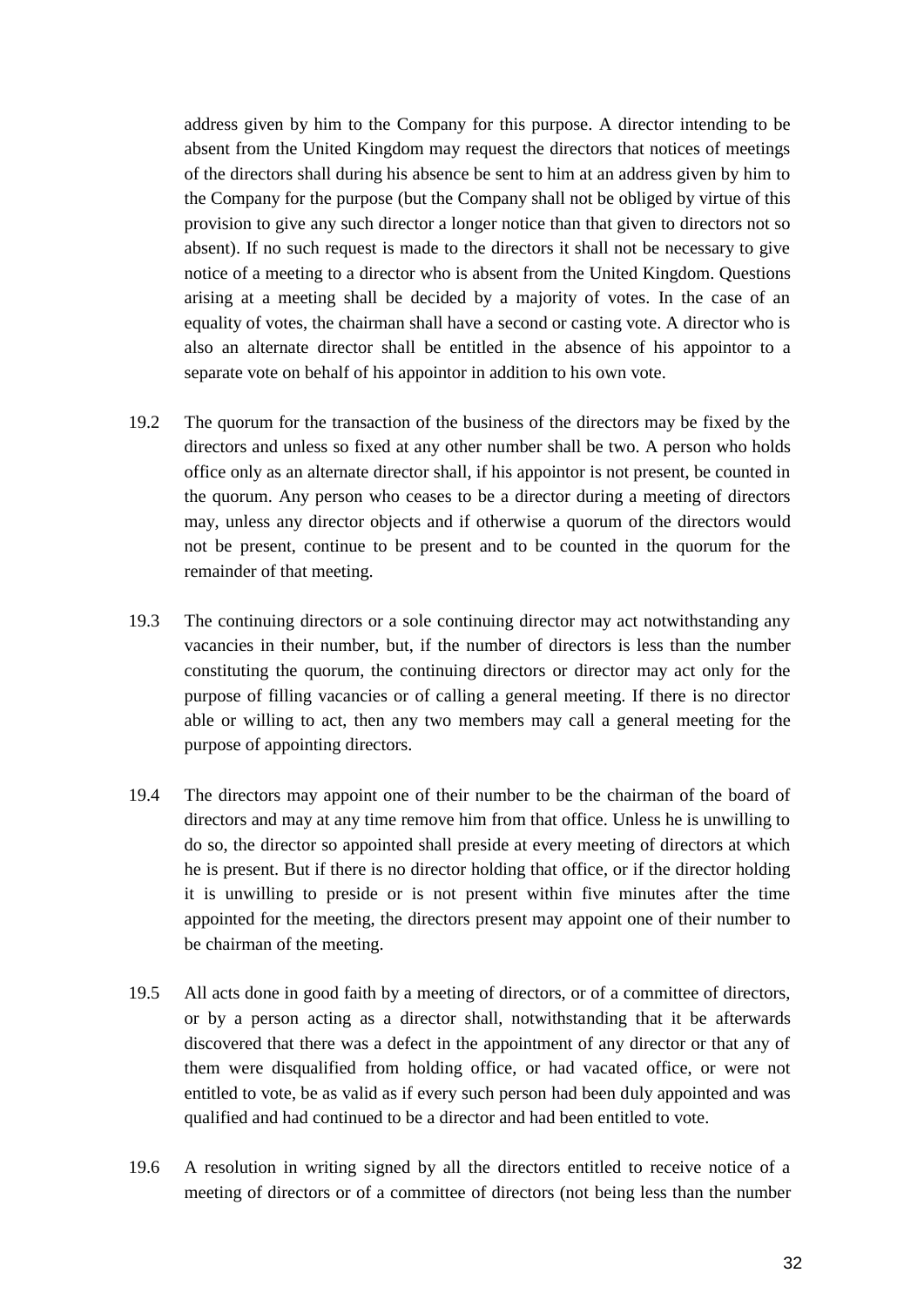of directors required to form a quorum of the directors) shall be as valid and effectual as if it had been passed at a meeting of directors or (as the case may be) a committee of directors duly convened and held and may consist of several documents in the like form each signed by one or more directors; but a resolution signed by an alternate director need not also be signed by his appointor and, if it is signed by a director who has appointed an alternate director, it need not be signed by the alternate director in that capacity.

- 19.7 A meeting of the directors may consist of a conference between directors some or all of whom are in different places provided that each director who participates is able:
	- 1. to hear each of the other participating directors addressing the meeting; and
	- 2. if he so wishes, to address all of the other participating directors simultaneously

whether directly, by conference telephone or by any other form of communications equipment whether or not such equipment is available when this Article is adopted) or by a combination of those methods. A quorum is deemed to be present if those conditions are satisfied in respect of at least the number of directors required to form a quorum and a meeting held in this way is deemed to take place at the place where the largest group of participating directors is assembled or, if no such group is readily identifiable, at the place from where the chairman of the meeting participates.

## <span id="page-34-0"></span>20. DIRECTORS' INTERESTS

- 20.1 For the purposes of section 175 of the 2006 Act, the directors may authorise any matter proposed to it in accordance with the Articles which would, if not so authorised, involve a breach of duty by a director under that section, including, without limitation, any matter which relates to a situation in which a director has, or can have, an interest which conflicts, or possibly may conflict, with the interests of the Company.
	- 1. Any such authorisation will be effective only if:
		- (f) any requirement as to quorum at the meeting at which the matter is considered is met without counting the director in question or any other interested director; and
		- (g) the matter was agreed to without their voting or would have been agreed to if their votes had not been counted.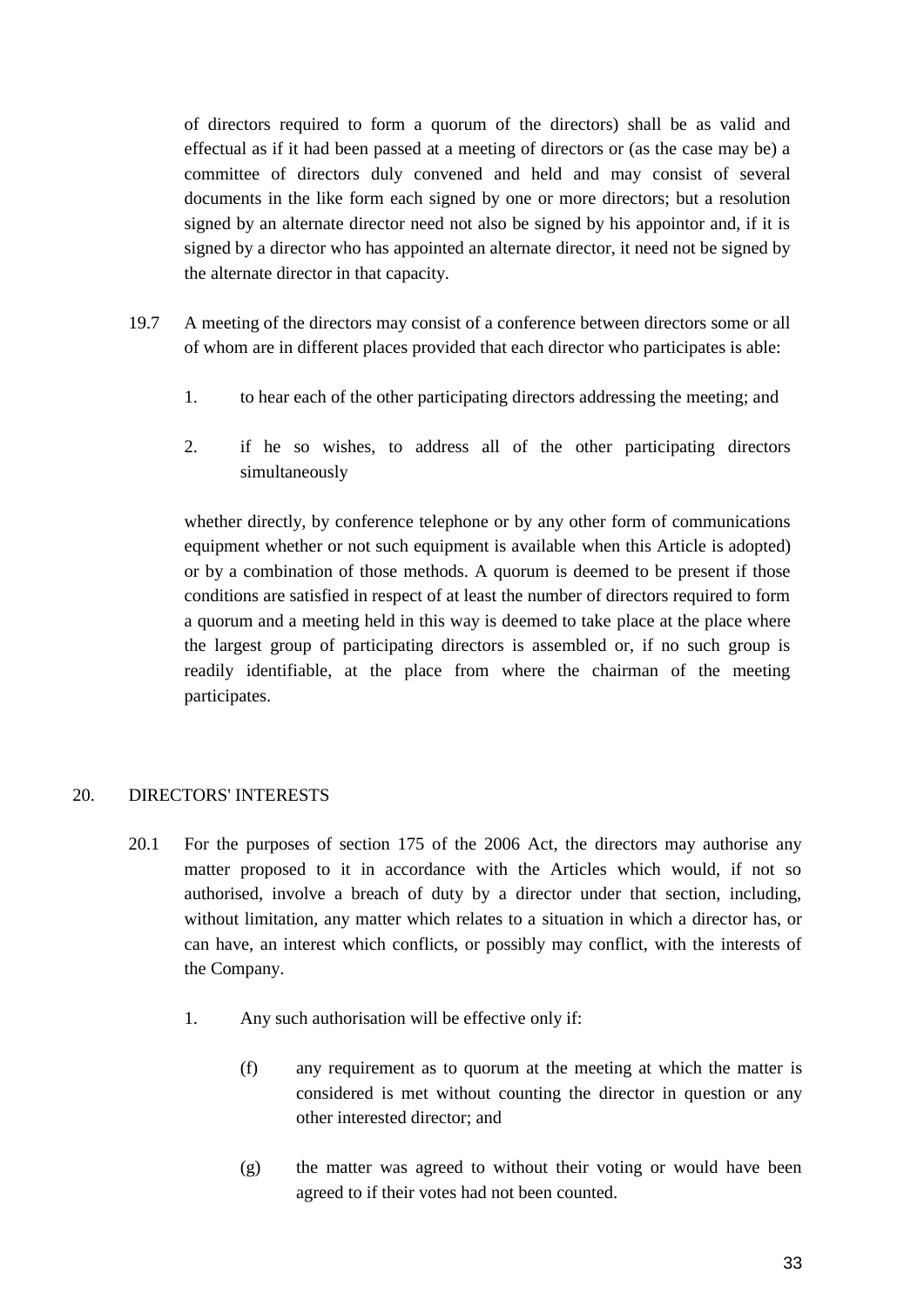- 2. The directors may (whether at the time of the giving of the authorisation or subsequently) make any such authorisation subject to any limits or conditions it expressly imposes but such authorisation is otherwise given to the fullest extent permitted.
- 3. The directors may vary or terminate any such authorisation at any time.
- 4. For the purposes of these Articles, a conflict of interest includes a conflict of interest and duty and a conflict of duties, and interest includes both direct and indirect interests.
- 20.2 Subject to the provisions of the Acts, and provided that he has disclosed to the directors the nature and extent of any material interest of his (unless the circumstances referred to in section 177(5) or section 177(6) of the 2006 Act apply, in which case no such disclosure is required), a director notwithstanding his office:
	- 1. may be a party to, or otherwise interested in, any transaction or arrangement with the Company or in which the Company is otherwise interested;
	- 2. may act by himself or his firm in a professional capacity for the Company (except as auditor) and he or his firm shall be entitled to remuneration for professional services as if he were not a director;
	- 3. may be a director or other officer of, or employed by, or a party to any transaction or arrangement with, or otherwise interested in, any body corporate promoted by the Company or in which the Company is otherwise interested;
	- 4. and shall not, by reason of his office, be accountable to the Company for any benefit which he derives from any such office or employment or from any such transaction or arrangement or from any interest in any such body corporate and no such transaction or arrangement shall be liable to be avoided on the ground of any such interest or benefit, nor shall the receipt of any such remuneration or other benefits constitute a breach of his duty under section 176 of the 2006 Act.
- 20.3 For the purposes of this Article:
	- 1. a general notice given to the directors that a director is to be regarded as having an interest of the nature and extent specified in the notice in any transaction or arrangement in which a specified person or class of persons is interested shall be deemed to be a disclosure that the director has an interest in any such transaction of the nature and extent so specified; and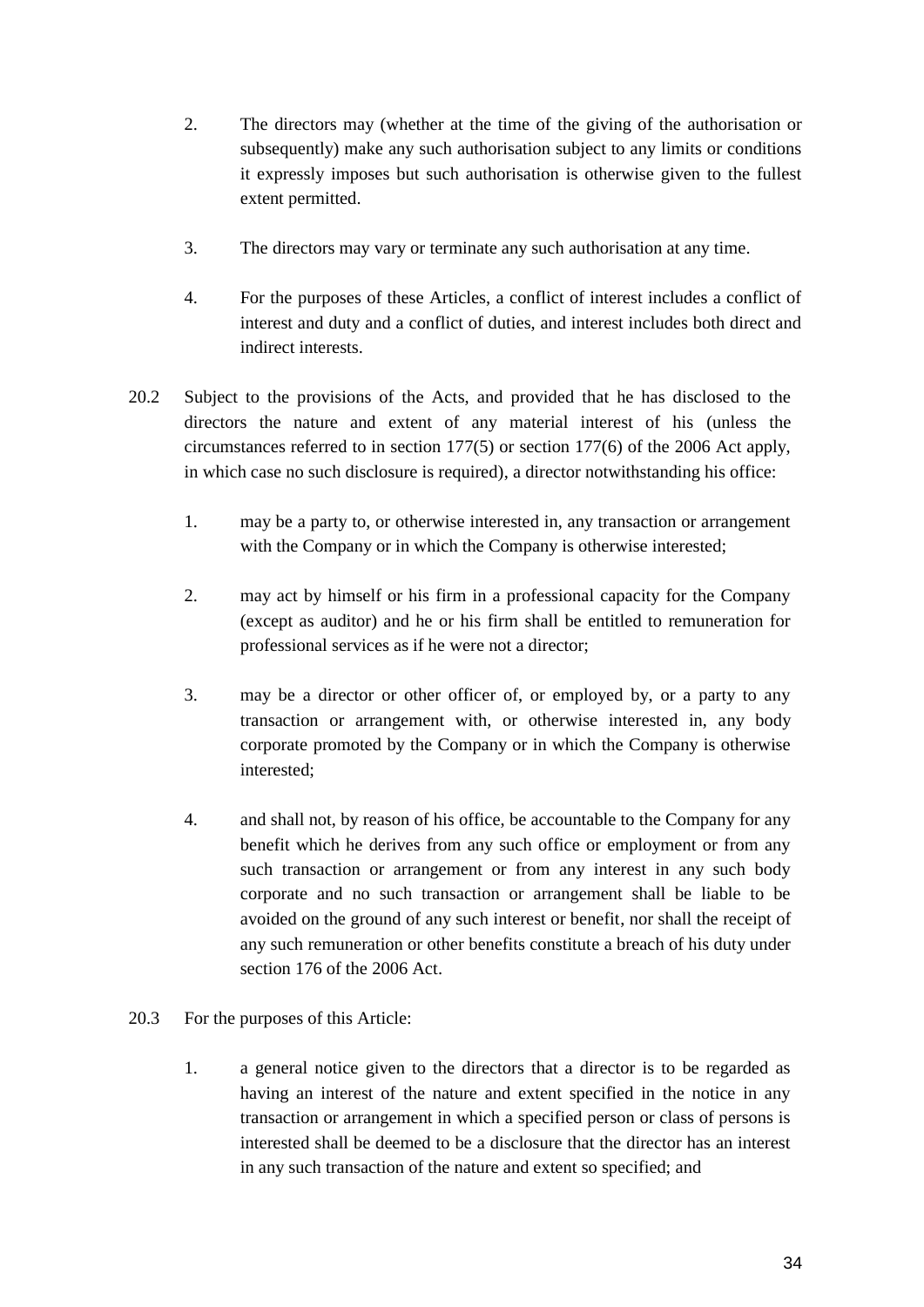- 2. an interest of which a director has no knowledge and of which it is unreasonable to expect him to have knowledge shall not be treated as an interest of his.
- 20.4 Save as otherwise provided by these Articles, a director shall not vote at a meeting of directors or of a committee of directors on any resolution concerning a matter in which he has, directly or indirectly, a material interest (other than by virtue of his interests in shares, debentures or other securities of or otherwise in or through the Company) unless his interest arises only because the case falls within one or more of the following paragraphs:
	- 1. the resolution relates to the giving to him of a guarantee, security, or indemnity in respect of money lent to, or an obligation incurred by him for the benefit of, the Company or any of its subsidiary undertakings;
	- 2. the resolution relates to the giving to a third party of a guarantee, security, or indemnity in respect of an obligation of the Company or any of its subsidiaries for which the director has assumed responsibility in whole or part and whether alone or jointly with others under a guarantee or indemnity or by the giving of security;
	- 3. his interest arises in relation to the subscription or purchase by him of shares, debentures or other securities of the Company or any of its subsidiary undertakings pursuant to an offer or invitation to holders of securities in the Company, or by virtue of his being, or intending to become, a participant in the underwriting or sub-underwriting of an offer of any such shares, debentures, or other securities by the Company or any of its subsidiary undertakings for subscription, purchase or exchange;
	- 4. the resolution relates to an arrangement for the benefit of the employees of the Company or any of its subsidiary undertakings which does not award to any director any privilege or benefit not generally awarded to the employees to whom the arrangement relates;
	- 5. the resolution relates to a transaction or arrangement with any other company in which he is interested, directly or indirectly, provided that he is not beneficially interested in one per cent. or more of the equity share capital of that company (or any other company through which his interest is derived) or entitled to exercise one per cent. or more of the voting rights available to members of the relevant company;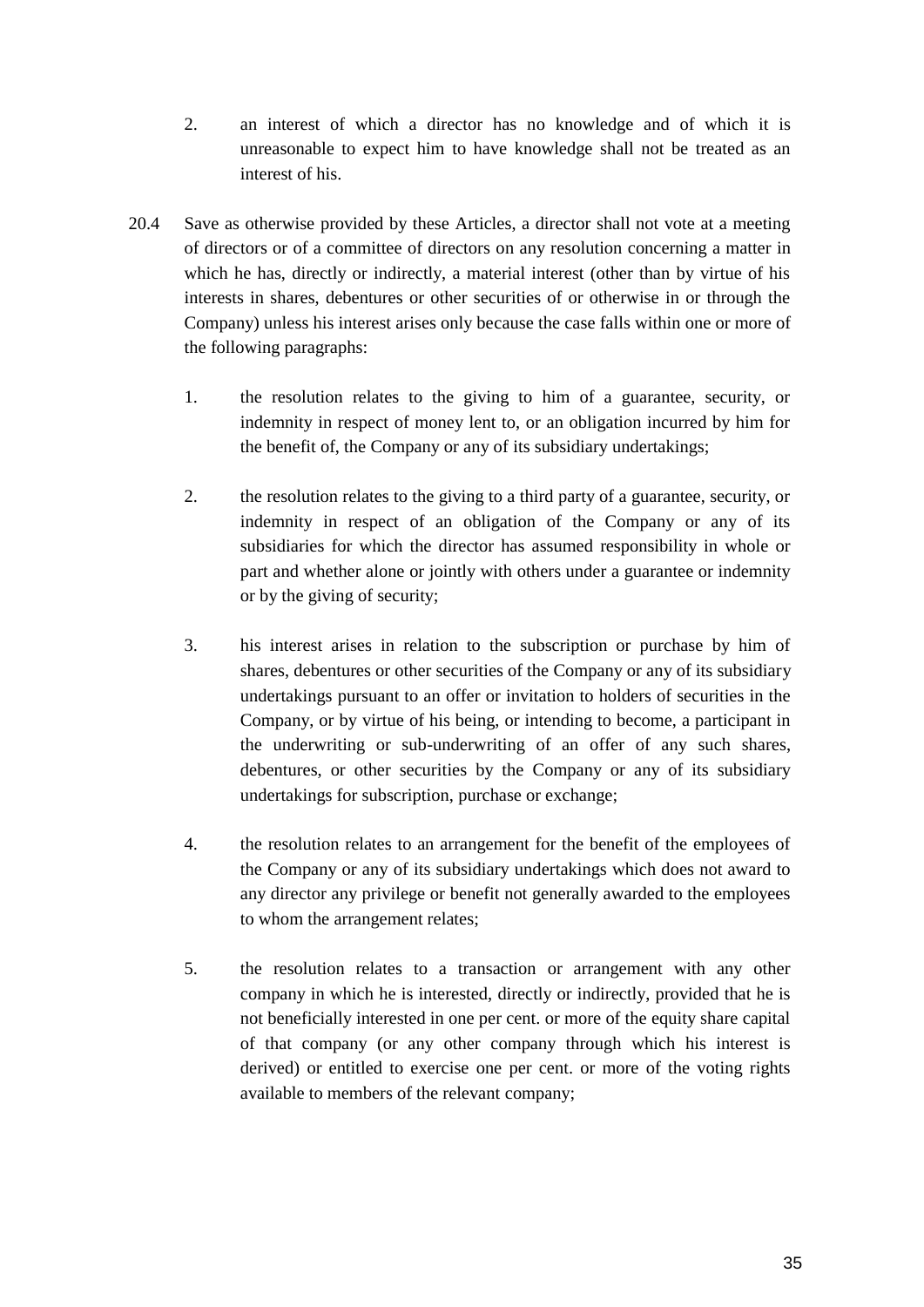6. the resolution concerns any insurance which the Company is empowered to purchase or maintain for or for the benefit of any directors of the Company or for persons who include directors of the Company.

For the purpose of determining whether a transaction or arrangement is with a company in which a director is interested:

- 7. there shall be disregarded any shares held by a director as bare or custodian trustee and in which he has no beneficial interest, any shares comprised in a trust in which the director's interest is in reversion or remainder if and so long as some other person is entitled to receive the income thereof, and any shares comprised in an authorised unit trust in which the director is only interested as a unit holder;
- 8. there shall be included an interest of a person who is, for any purpose of the Acts (excluding any statutory modification thereof not in force when this Article becomes binding on the Company), connected with a director; and
- 9. in relation to an alternate director, an interest of his appointor shall be treated as an interest which the alternate director without prejudice to any interest which the alternate director has otherwise.
- 20.5 A director shall not be counted in the quorum at a meeting in relation to a resolution on which he is not entitled to vote.
- 20.6 Where proposals are under consideration concerning the appointment of two or more directors to offices or employments with the Company or any body corporate in which the Company is interested the proposals may be divided and considered in relation to each director separately and (provided he is not for another reason precluded from voting) each of the directors concerned shall be entitled to vote and be counted in the quorum in respect of each resolution except that concerning his own appointment.
- 20.7 If a question arises at a meeting of directors or of a committee of directors as to the right of a director to vote, the question may, before the conclusion of the meeting, be referred to the chairman of the meeting and his ruling in relation to any director other than himself shall be final and conclusive.
- 20.8 A director shall be under no duty to the Company with respect to any information which he obtains or has obtained otherwise than as a director of the Company and in respect of which he owes a duty of confidentiality to another person. However, to the extent that his relationship with that other person gives rise to a conflict of interest or possible conflict of interest, this Article applies only if the existence of that relationship has been approved by the Board pursuant to Article 20.1. In particular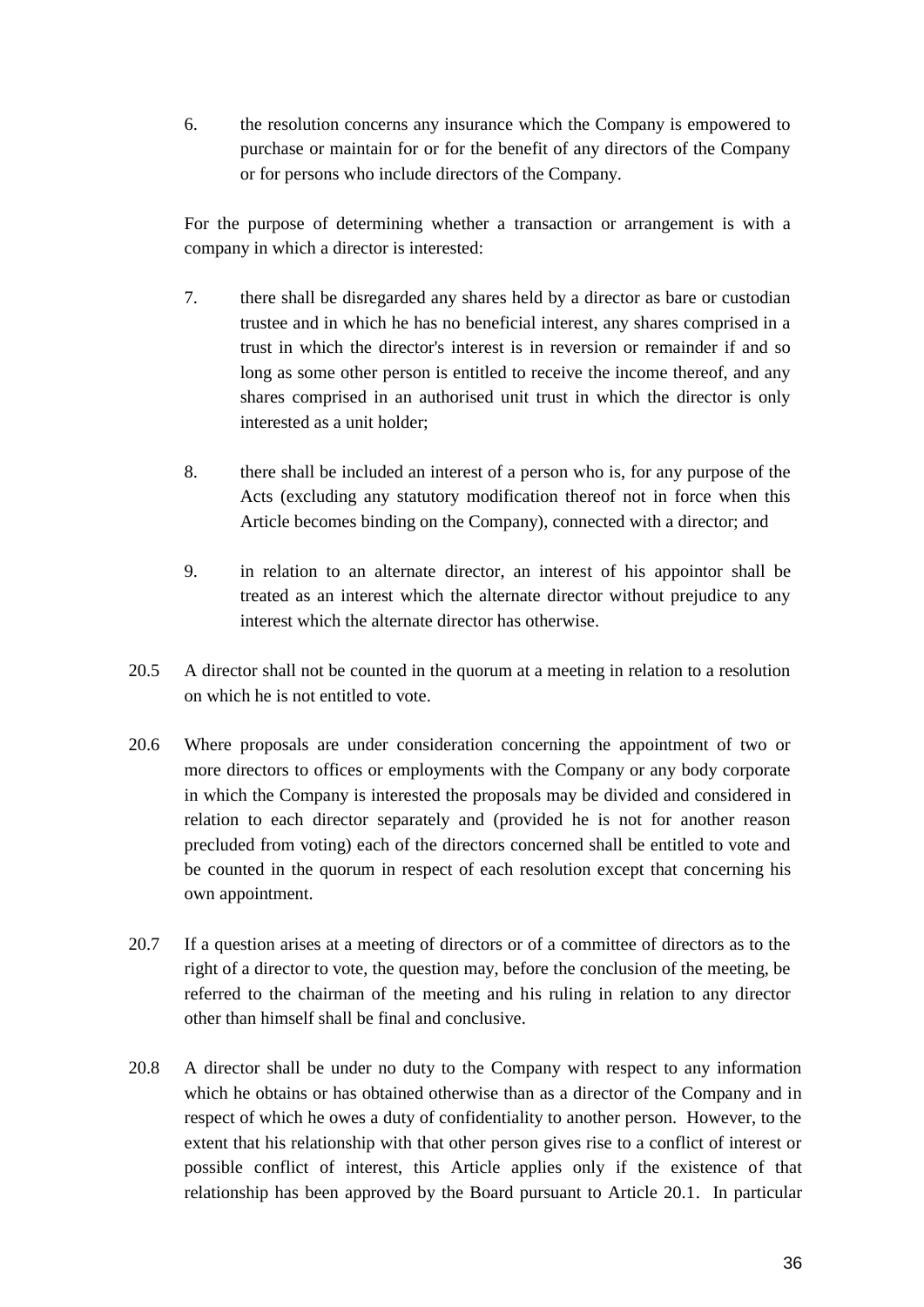the director shall not be in breach of the general duties he owes to the Company by virtue of sections 171 to 177 of the 2006 Act because he fails:

- 1. to disclose any such information to the directors or other officer or employee of the Company, and/or
- 2. to use or apply any such information in performing his duties as a director of the Company.
- 20.9 Where the existence of a director's relationship with another person has been approved by the directors pursuant to Articles 20.1 and his relationship with that person gives rise to a conflict of interest or possible conflict of interest, the director shall not be in breach of the general duties he owes to the Company by virtue of sections 171 to 177 of the 2006 Act because he:
	- 1. absents himself from meetings of the directors at which any matter relating to the conflict of interest or possible conflict of interest will or may be discussed or from the discussion of any such matter at a meeting or otherwise, and/or
	- 2. makes arrangements not to receive documents and information relating to any matter which gives rise to the conflict of interest or possible conflict of interest sent or supplied by the Company and/or for such documents and information to be received and read by a professional adviser,

for so long as he reasonably believes such conflict of interest (or possible conflict of interest) subsists.

- 20.10 The provisions of Articles 20.8 and 20.9 are without prejudice to any equitable principle or rule of law which may excuse the director from:
	- 1. disclosing information in circumstances where disclosure would otherwise be required under the Articles, or
	- 2. attending meetings or discussions or receiving documents and information as referred to in Article 20.9 in circumstances where such attendance or receiving such documents and information would otherwise be required under the Articles.

## <span id="page-38-0"></span>21. SECRETARY, MINUTES, EXECUTION AND REGISTERS

21.1 Subject to the provisions of the Acts the secretary shall be appointed by the directors for such term, at such remuneration and upon such conditions as they may think fit; and any secretary so appointed may be removed by them (but without prejudice to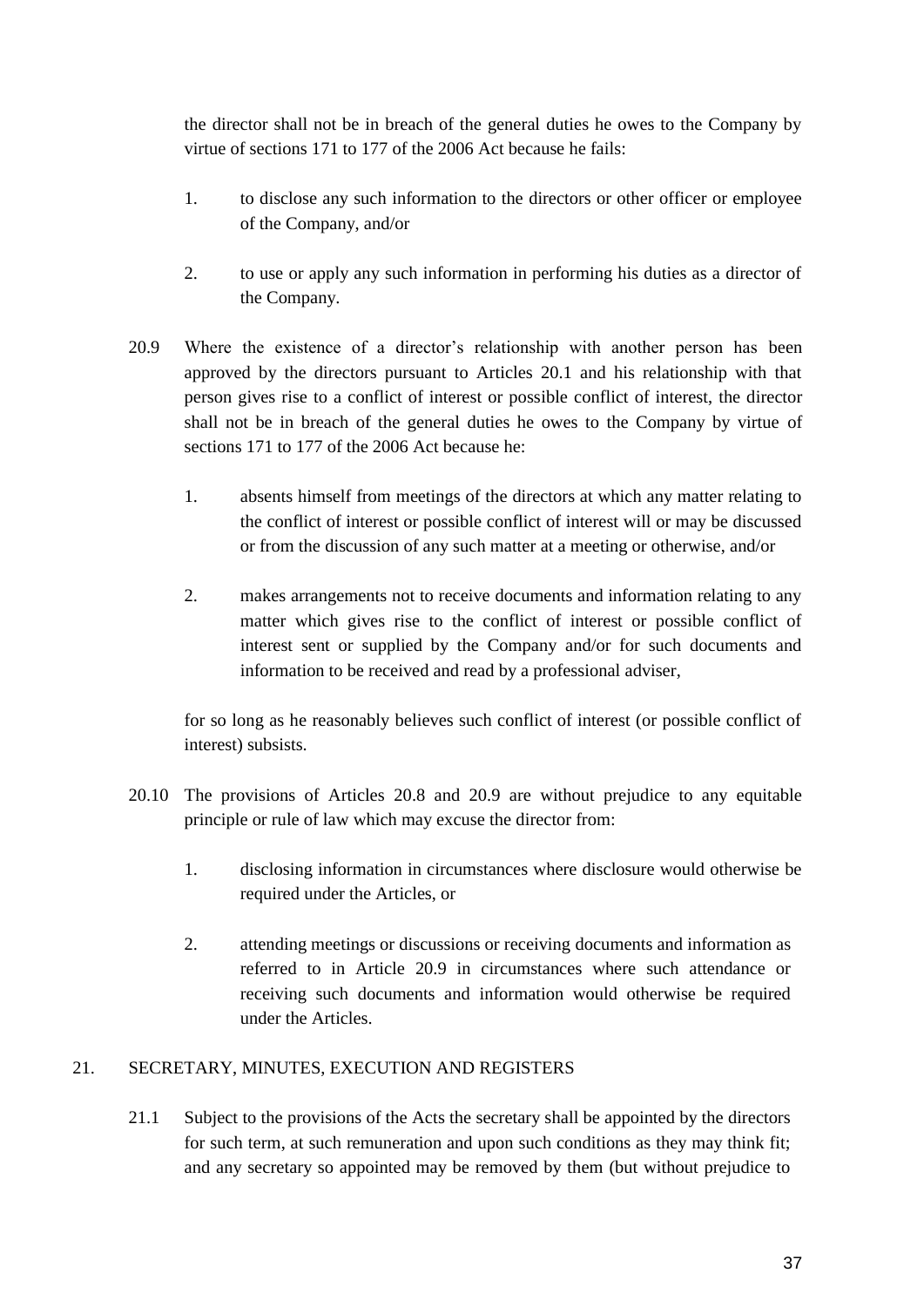any claim he may have for damages for breach of any agreement between the Company and him).

- 21.2 The directors shall cause minutes to be made in books kept for the purpose:
	- 1. of all appointments of officers made by the directors; and
	- 2. of all proceedings at meetings of the Company, of the holders of any class of shares in the Company, and of the directors, and of committees of directors, including the names of the directors present at each such meeting.
- 21.3 Any such minutes, if purporting to be signed by the chairman of the meeting at which the proceedings were had, or by the chairman of the next succeeding meeting, is evidence of the proceedings.
- 21.4 Any director or the secretary shall have power to authenticate any documents affecting the constitution of the Company and any resolutions passed by the Company or the holders of any class of shares of the Company or the directors or any committee of directors, and any books, records, documents and accounts relating to the business of the Company, and to certify copies thereof or extracts therefrom as true copies or extracts. A document purporting to be a copy of a resolution, or the minutes of or an extract from the minutes of a meeting of the Company or the holders of any class of shares of the Company or of the directors or any committee of directors that is certified as aforesaid shall be conclusive evidence in favour of all persons dealing with the Company that such resolution has been duly passed or, as the case may be, that such minutes or extract is a true and accurate record of proceedings at a duly constituted meeting.
- 21.5 The seal shall only be used by the authority of the directors or of a committee of directors authorised by the directors. The directors may determine whether any instrument to which the seal is affixed shall be signed and, if so, who shall sign it and unless otherwise so determined it shall be signed by at least one director and the secretary or by at least two directors.
- 21.6 The directors may by resolution determine either generally or in any particular case that any certificates for shares or debentures or representing any other form of security may, in accordance with the Acts, have the seal and signatures affixed to them by some mechanical means or printed on them, or that such certificates need not bear any signature.
- 21.7 Subject to the provisions of the Acts, the Company may have an official seal for use in any place abroad.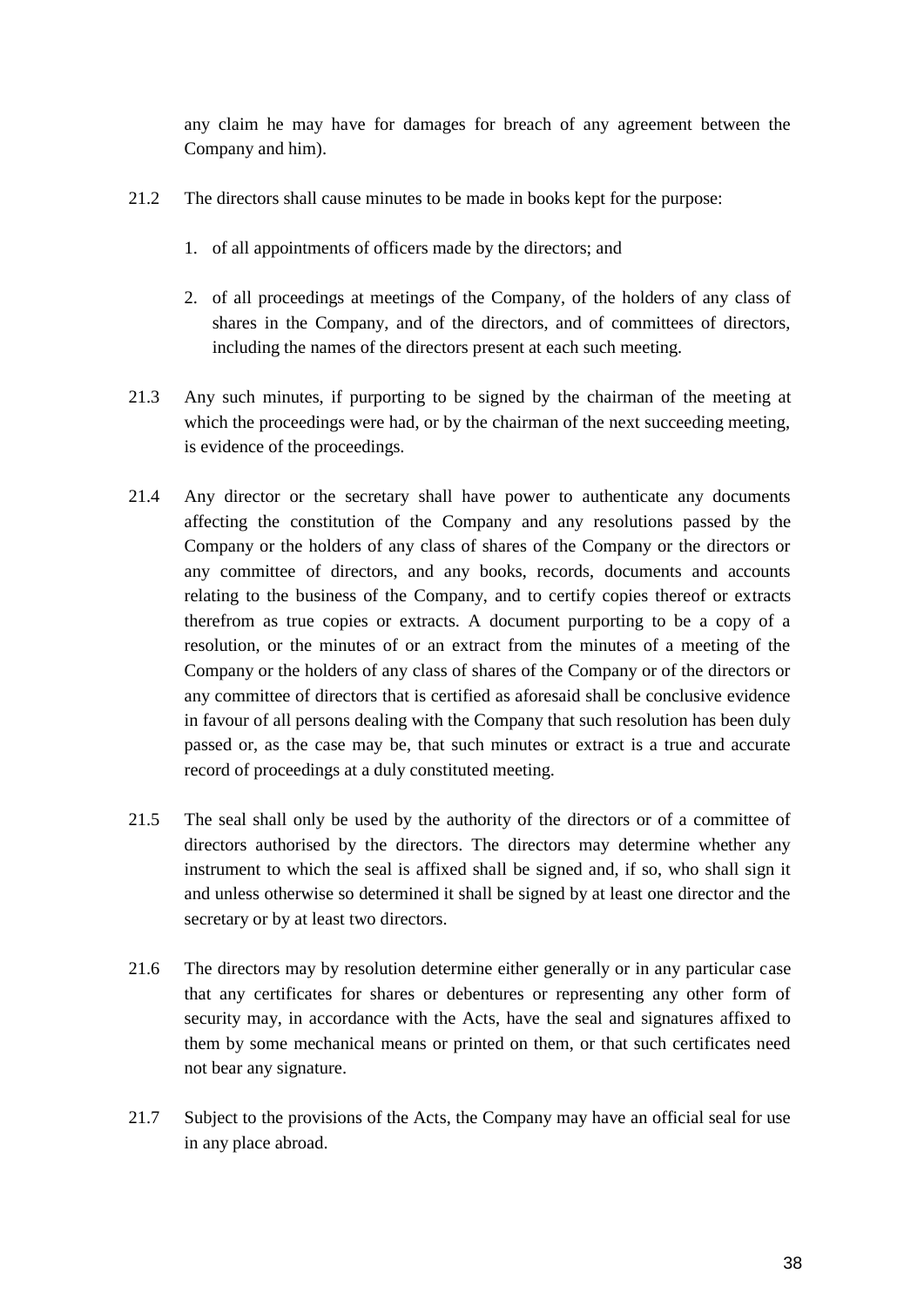- 21.8 Subject to the Acts, any instrument signed, with the authority of the directors or of a committee of directors, by one director and the secretary or by two directors and expressed to be executed by the Company as a deed shall have the same effect as if executed under the seal.
- 21.9 A document which is executed by the Company as a deed shall not be deemed to be delivered by the Company solely as a result of its having been executed by the Company.
- 21.10 Subject to the Acts, the Company may keep an overseas or local or other register in any place and the directors may make, amend and revoke such regulations as it may think fit regarding the keeping of such register.

## <span id="page-40-0"></span>22. DIVIDENDS AND RECORD DATES

- 22.1 Subject to the provisions of the Acts, the Company may by ordinary resolution declare dividends in accordance with the respective rights of the members, but no dividend shall exceed the amount recommended by the directors.
- 22.2 Subject to the provisions of the Acts, the directors may pay fixed dividends on any class of shares carrying an entitlement to fixed dividends expressed to be payable on fixed dates on the dates prescribed and, subject thereto, may pay interim dividends if it appears to them that they are justified by the profits of the Company available for distribution. If the share capital is divided into different classes, the directors may pay interim dividends on shares which confer deferred or non-preferred rights with regard to dividend as well as on shares which confer preferential rights with regard to dividend, but no interim dividend shall be paid on shares carrying deferred or non-preferred rights if, at the time of payment, any preferential dividend is in arrear. The directors may also pay at intervals settled by them any dividend payable at a fixed rate if it appears to them that the profits available for distribution justify the payment. Provided the directors act in good faith they shall not incur any liability to the holders of shares conferring preferred rights for any loss they may suffer by the lawful payment of an interim dividend on any shares having deferred or nonpreferred rights.
- 22.3 Except as otherwise provided by the rights attached to shares, all dividends shall be declared and paid according to the amounts paid up on the shares on which the dividend is paid but no amount paid on a share in advance of the date on which a call is payable shall be treated for the purposes of this Article as paid on the share. All dividends shall be apportioned and paid proportionately to the amounts paid up on the shares during any portion or portions of the period in respect of which the dividend is paid; but, if any share is issued on terms providing that it shall rank for dividend as from a particular date, that share shall rank for dividend accordingly.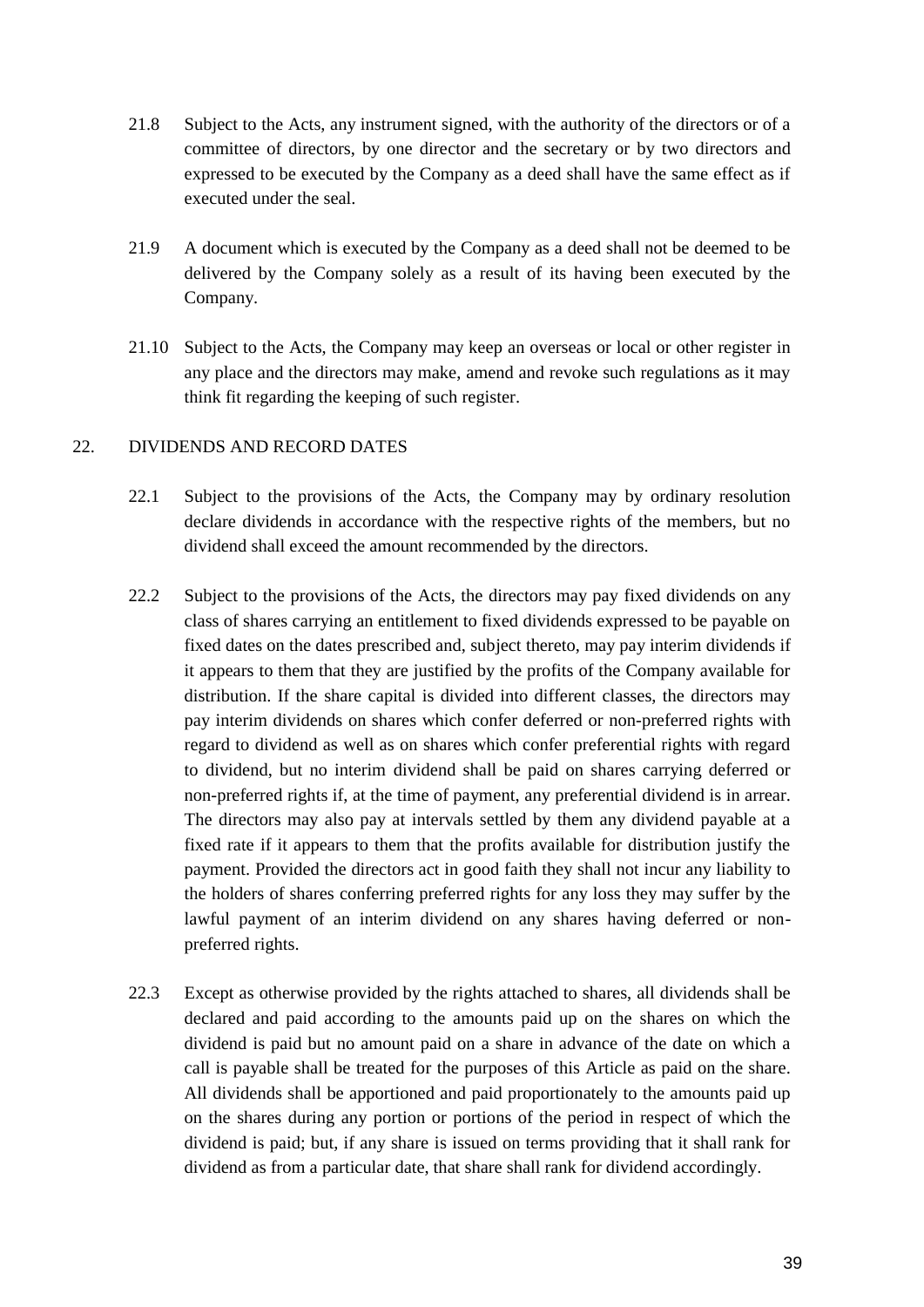- 22.4 A general meeting declaring a dividend may, upon the recommendation of the directors, direct that it shall be satisfied wholly or partly by the distribution of assets and, where any difficulty arises in regard to the distribution, the directors may settle the same and in particular may issue fractional certificates and fix the value for distribution of any assets and may determine that cash shall be paid to any member upon the footing of the value so fixed in order to adjust the rights of members and may vest any assets in trustees.
- 22.5 The directors may with the authority of an ordinary resolution of the Company, offer any holders of ordinary shares one or more of the following options:
	- 1. instead of taking the net cash amount due to them in respect of all or any part (to be determined by the directors) of any dividend declared or payable on any ordinary shares held by them, either to invest the cash in subscribing for unissued ordinary shares, payable in full or by instalments, or in paying up in full or by instalments any unpaid or partly paid ordinary shares held by them; or
	- 2. instead of taking the net cash amount due to them in respect of all or any part (to be determined by the directors) of any dividend declared or payable on any ordinary shares held by them, to elect to receive new ordinary shares credited as fully paid; or
	- 3. to forego their entitlement to all or any part (to be determined by the directors) of any dividend declared or payable on any ordinary shares held by them and to take instead fully paid bonus ordinary shares; or
	- 4. any other option in respect of all or any part (to be determined by the directors) of any dividend on any ordinary shares held by them as the directors determine.
- 22.6 In relation to the above options, the following provisions apply:
	- 1. the ordinary resolution may specify a particular dividend (whether or not already declared) or may specify all or any dividends declared within a specified period;
	- 2. the entitlement of each holder of ordinary shares to new ordinary shares shall be such that the relevant value of the entitlement shall be, as nearly as possible, equal to (but not greater than) the cash amount (disregarding any tax credit) of the dividend that the holder elects to forego. In calculating the entitlement, the directors may, at their discretion, adjust the figure obtained by dividing the relevant value by the amount payable on the ordinary shares up or down so as to procure that the entitlement of each shareholder to new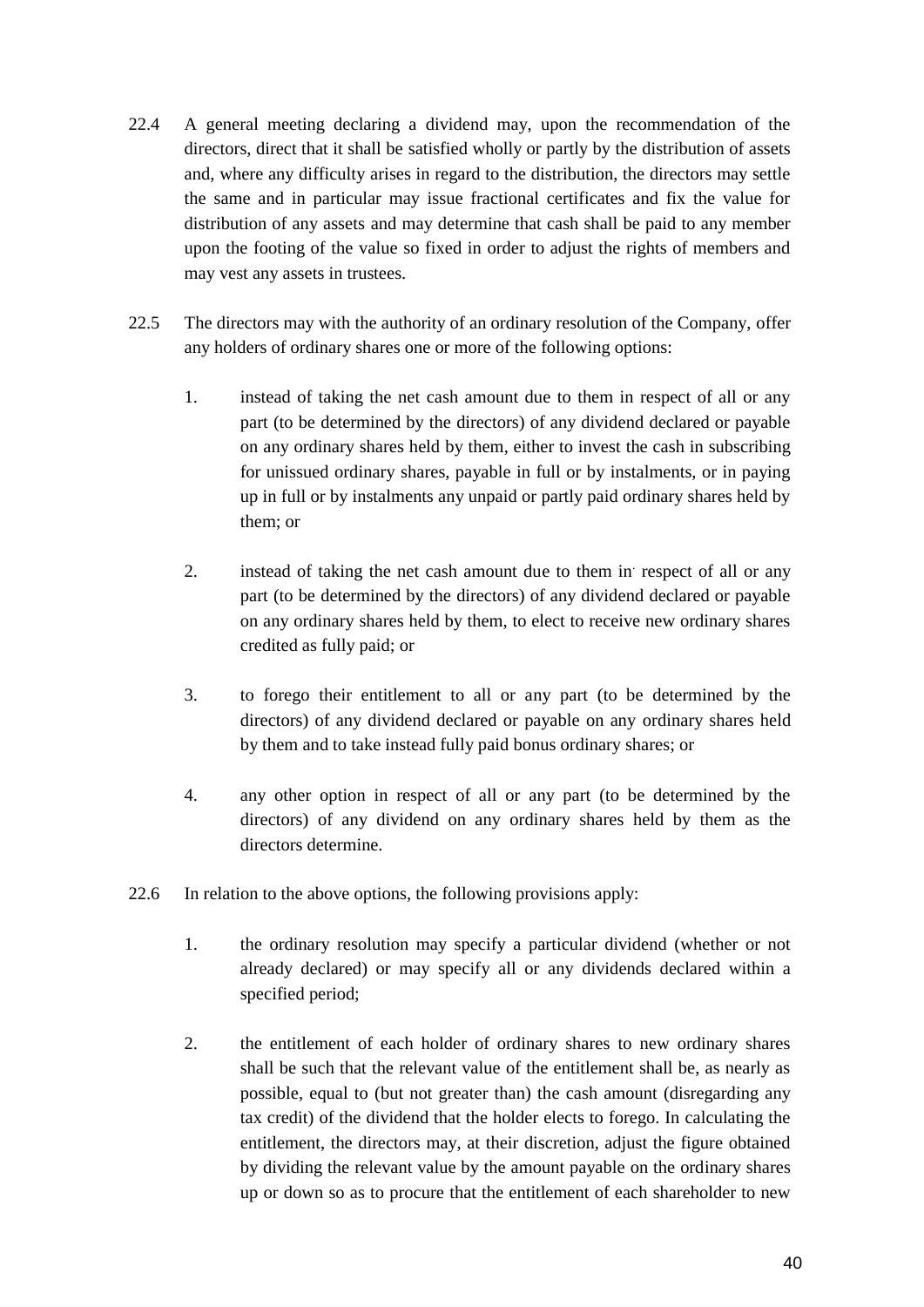ordinary shares is represented by a simple numerical ratio. For this purpose, the "relevant value" shall be calculated by reference to the average of the middle market quotations for the Company's ordinary shares on the London Stock Exchange as derived from the AIM appendix to the Daily Official List, on such five consecutive dealing days as the directors determine, provided that the first day is on or after the day on which the ordinary shares are first quoted `ex´ the relevant dividend, or in such other manner as may be determined by or in accordance with the ordinary resolution;

- 3. on or as soon as practicable after announcing that they are to declare or recommend any dividend the directors, if they intend to offer an election in respect of that dividend, shall also announce that intention and shall, after determining the basis of allotment if they decide to proceed with the offer, notify the holders of ordinary shares in writing of the right of election offered to them and specify the procedure to be followed and the place at which and the latest time by which elections must be lodged in order for elections to be effective;
- 4. the directors shall not proceed with any election unless the Company has sufficient unissued shares authorised for issued and sufficient reserves or funds that may be capitalised to give effect to it after the basis of allotment is determined;
- 5. the directors may exclude from any offer any holders of ordinary shares where the directors believe that the making of the offer to them would or might involve the contravention of the laws of any territory or that for any other reason the offer should not be made to them;
- 6. the dividend (or that part of the dividend in respect of which a right of election has been offered) shall not be payable on ordinary shares in respect of which an election has been made (the "elected ordinary shares") and instead additional ordinary shares shall be allotted to the holders of the elected ordinary shares on the basis of allotment calculated as stated above. For this purpose the directors may capitalise, out of any amount standing to the credit of any reserve or fund (including the profit and loss account, share premium account, capital redemption reserve or any other undistributable reserve) whether or not it is available for distribution as the directors determine, a sum equal to the aggregate nominal amount of the additional ordinary shares to be allotted on that basis and apply it in paying up in full the appropriate number of unissued ordinary shares for allotment and distribution to the holders of the elected ordinary shares on that basis;
- 7. the additional ordinary shares when allotted shall rank pari passu in all respects with the fully paid ordinary shares then in issue except that they will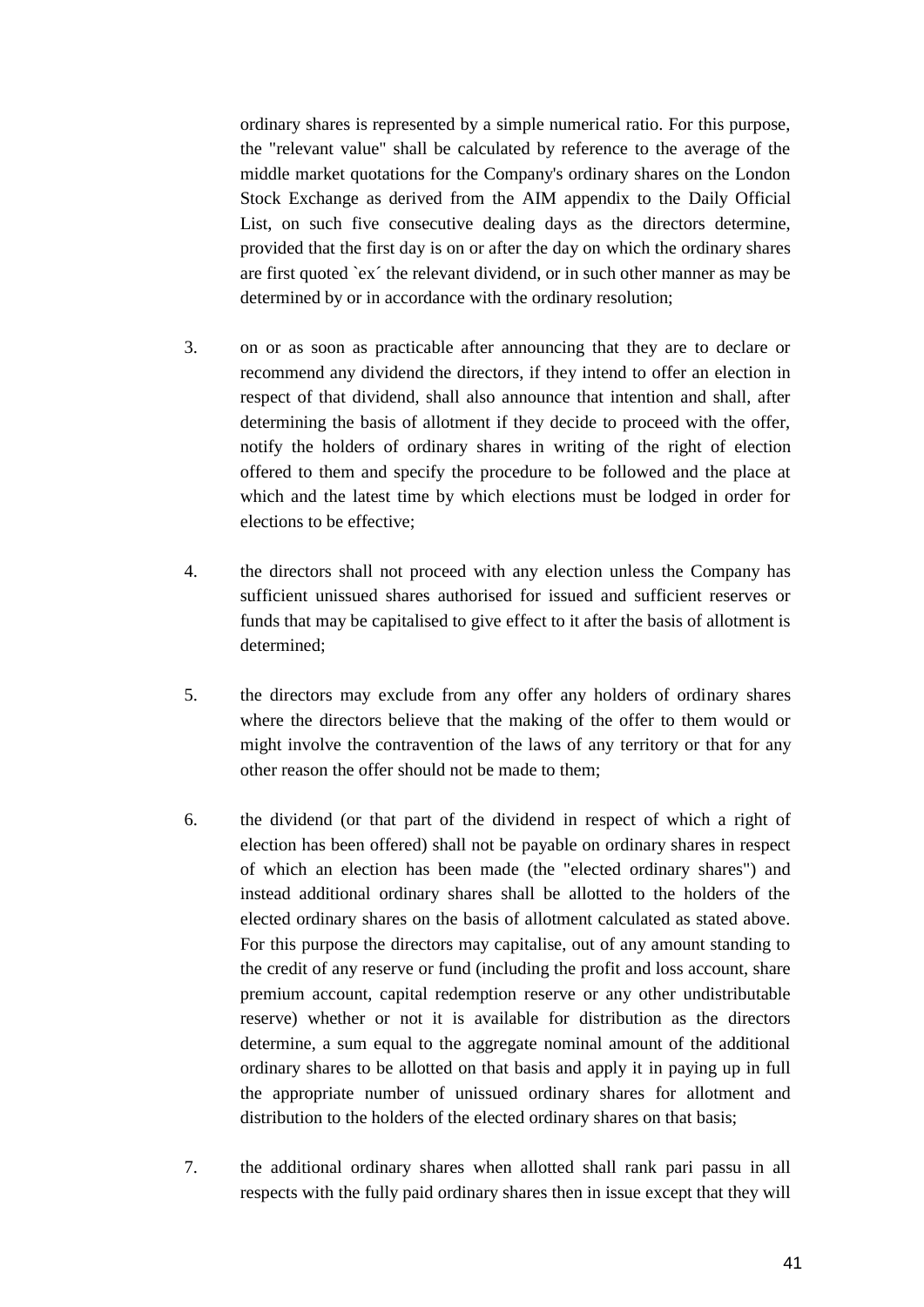not be entitled to participate in the relevant dividend or in that part of the dividend in respect of which the right of election was offered;

- 8. the directors may also from time to time establish or vary a procedure for election mandates, under which a holder of ordinary shares may elect to receive ordinary shares credited as fully paid instead of cash in respect of all future rights offered to that holder under this Article until the election mandate is revoked or deemed to be revoked in accordance with the procedure;
- 9. the directors may undertake and do such acts and things as they consider necessary or expedient for the purpose of giving effect to this Article including (without limitation) making such provisions as they think fit in relation to any fraction of an ordinary share which may or would arise from the application of this Article.
- 22.7 Any dividend or other moneys payable in respect of a share may be paid by cheque or warrant sent by post to the registered address of the holder or person entitled or, if two or more persons are the holders of the share or are jointly entitled to it by reason of the death or bankruptcy of the holder, to the registered address of that one of those persons who is first named in the register of members or to such person and to such address as the person or persons entitled may in writing direct or by means of electronic funds transfer to holders' accounts as notified by such holders to the Company in advance for this purpose.

Every such cheque or warrant shall be made payable to or to the order of the person or persons entitled or to such other person as the person or persons entitled may in writing direct and payment of the cheque or warrant by the bank upon which it is drawn or transfer of the funds by the bank instructed to make the transfer shall be a good discharge to the Company. Any joint holder or other person jointly entitled to a share as aforesaid may give receipts for any dividend or other moneys payable in respect of the share. Any such dividend or other money may also be paid by any other method (including direct debit or bank transfer) which the directors consider appropriate and the Company shall have no responsibility for any sums lost or delayed in the course of any such transfer.

- 22.8 No dividend or other moneys payable in respect of a share shall bear interest against the Company unless otherwise provided by the rights attached to the share.
- 22.9 Any dividend which has remained unclaimed for twelve years from the date when it became due for payment shall, if the directors so resolve, be forfeited and cease to remain owing by the Company.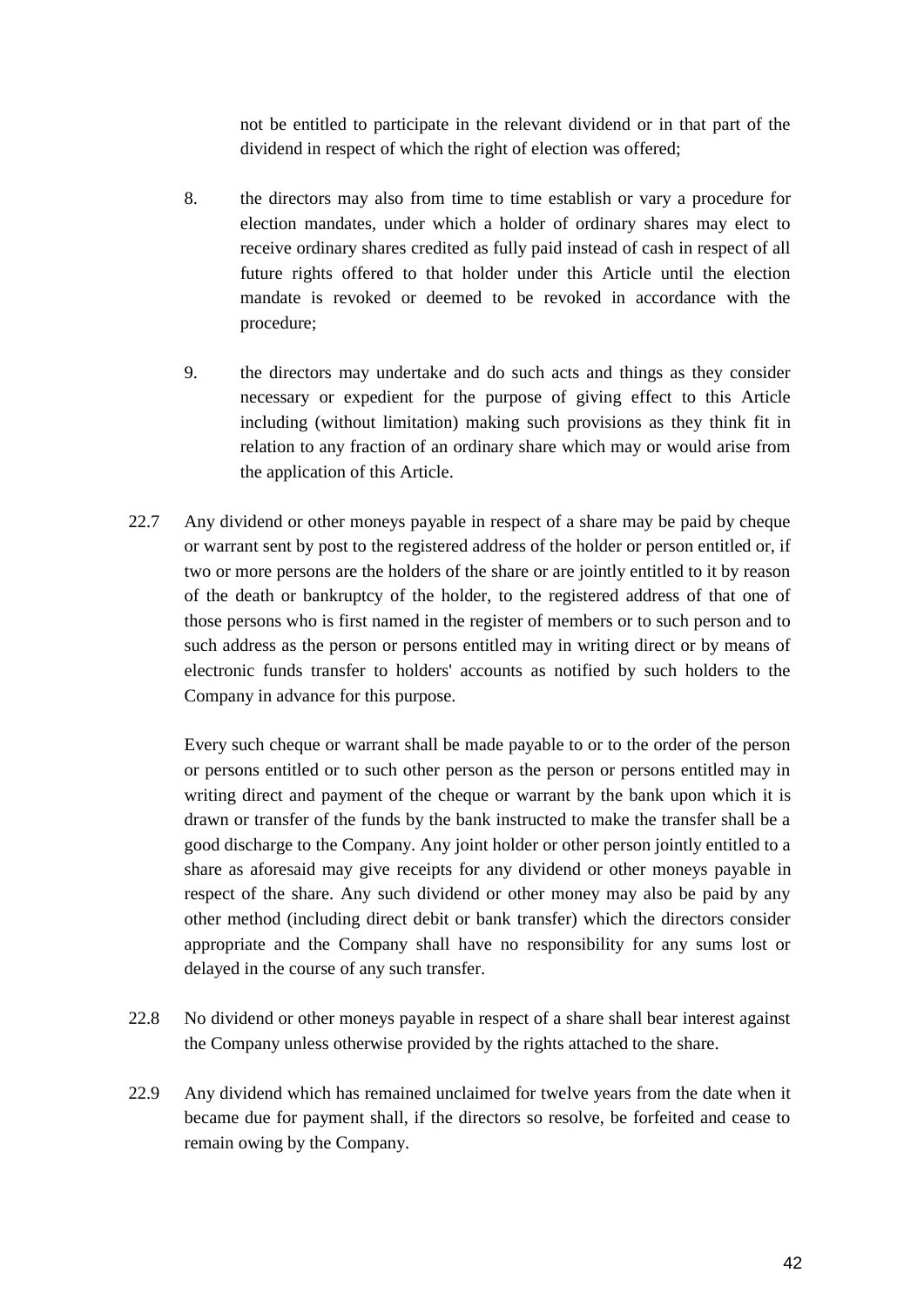- 22.10 The Company may cease sending dividend warrants or cheques in respect of any dividend or other moneys payable on a share if such instruments have been sent in accordance with these Articles in respect of that share and returned undelivered or left uncashed on at least two consecutive occasions or if, following one such occasion, reasonable enquiries have failed to establish any new address for the holder of that share.
- 22.11 Notwithstanding any other provision of these Articles, but without prejudice to the rights attached to any shares, the Company or the directors may fix a date as the record date by reference to which a dividend will be declared or paid or a distribution, allotment or issue made, and that date may be before, on or after the date on which the dividend, distribution, allotment or issue is declared, paid or made.

## <span id="page-44-0"></span>23. ACCOUNTS

- 23.1 No member shall (as such) have any right of inspecting any accounting records or other book or document of the Company except as authorised by statute, by order of the court, by the directors or by ordinary resolution of the Company.
- 23.2 A printed copy of the directors' and auditors' reports accompanied by printed copies of the balance sheet and every document required by the Act to be annexed to the balance sheet shall, not less than twenty-one clear days before the annual general meeting before which they are to be laid, be delivered or sent by post to every member and holder of debentures of the Company, and to the auditors; but this Article shall not require a copy of those documents to be sent to any member or holder of debentures of whose address the Company is unaware or to more than one of the joint holders of any shares or debentures. If all or any of the shares in or debentures of the Company are listed or dealt in on any stock exchange, there shall at the same time be forwarded to the appropriate officer of that stock exchange such number of copies of each of those documents as may be required by the regulations of that stock exchange.
- 23.3 The Company may, in accordance with section 426 of the 2006 Act and any regulations made under it, send a summary financial statement to any member instead of or in addition to the documents referred to in this Article.

## <span id="page-44-1"></span>24 CAPITALISATION OF PROFITS

- 24.1 The directors may with the authority of an ordinary resolution of the Company:
	- 1. subject as hereinafter provided, resolve to capitalise any undivided profits of the Company not required for paying any preferential dividend (whether or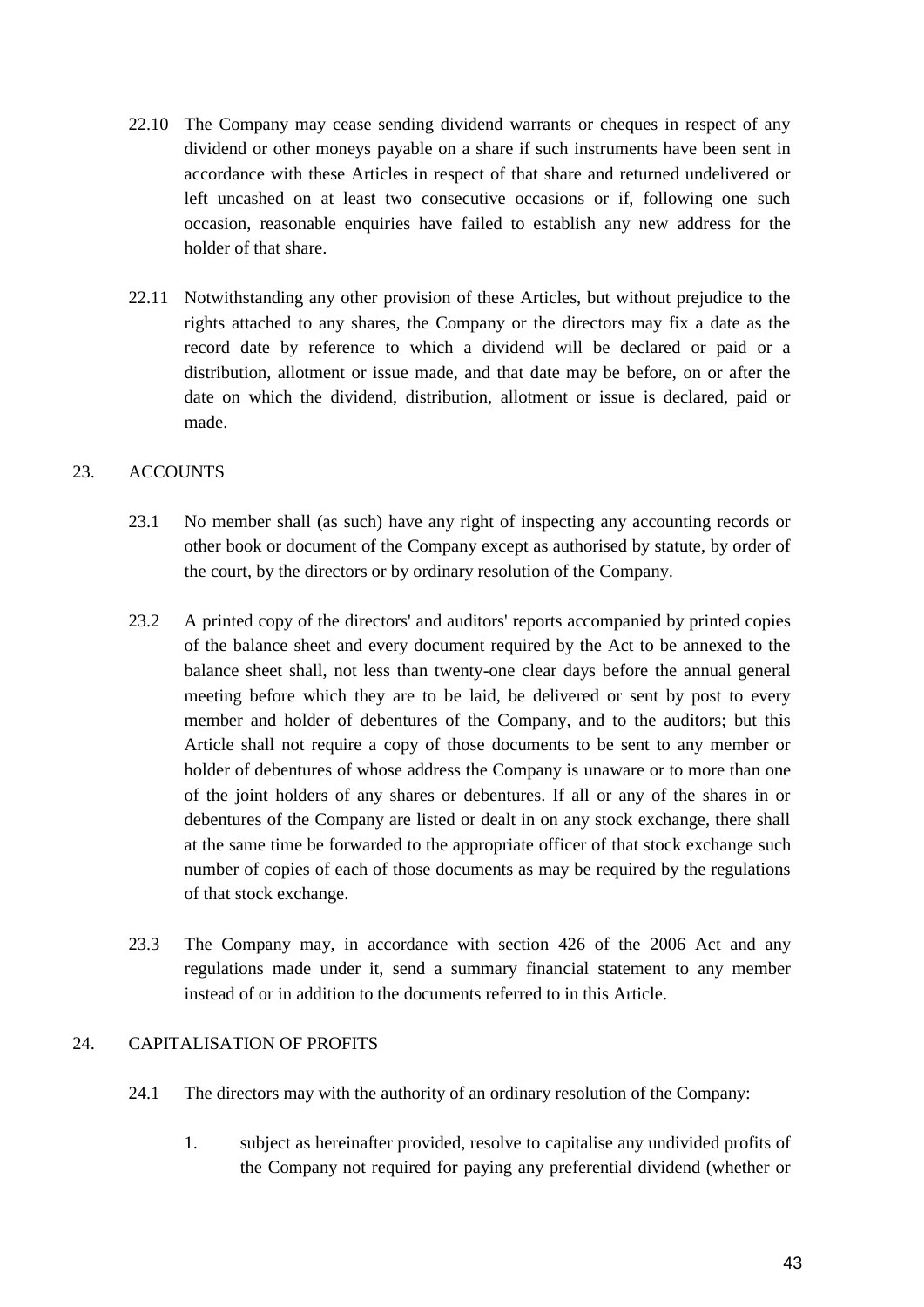not they are available for distribution) or any sum standing to the credit of the Company's share premium account or capital redemption reserve;

- 2. appropriate the sum resolved to be capitalised to the members in proportion to the nominal amounts of the shares (whether or not fully paid) held by them respectively which would entitle them to participate in a distribution of that sum if the shares were fully paid and the sum were then distributable and were distributed by way of dividend and apply such sum on their behalf either in or towards paying up the amounts, if any, for the time being unpaid on any shares held by them respectively, or in paying up in full unissued shares or debentures of the Company of a nominal amount equal to that sum, and allot the shares or debentures credited as fully paid to those members, or as they may direct, in those proportions, or partly in one way and partly in the other; but the share premium account, the capital redemption reserve, and any profits which are not available for distribution may, for the purposes of this Article, only be applied in paying up unissued shares to be allotted to members credited as fully paid;
- 3. make such provision by the issue of fractional certificates or by payment in cash or otherwise as they determine in the case of shares or debentures becoming distributable under this Article in fractions; and
- 4. authorise any person to enter on behalf of all the members concerned into an agreement with the Company providing for the allotment to them respectively, credited as fully paid, of any shares or debentures to which they are entitled upon such capitalisation, any agreement made under such authority being binding on all such members.

## <span id="page-45-0"></span>25. NOTICES

- 25.1 Any notice to be given to or by any person pursuant to these Articles shall be in writing except that a notice calling a meeting of the directors need not be in writing.
- 25.2 The Company may give any notice to a member personally, by telex or facsimile, by sending it by post in a prepaid envelope addressed to the member at his registered address, by leaving it at that address or in accordance with Article 25.8. In the case of joint holders of a share, all notices shall be given to the joint holder whose name stands first in the register of members in respect of the joint holding and notice so given shall be sufficient notice to all the joint holders. A member whose registered address is not within the United Kingdom and who gives to the Company an address within the United Kingdom at which notices may be given to him shall be entitled to have notices given to him at that address, but otherwise no such member shall be entitled to receive any notice from the Company.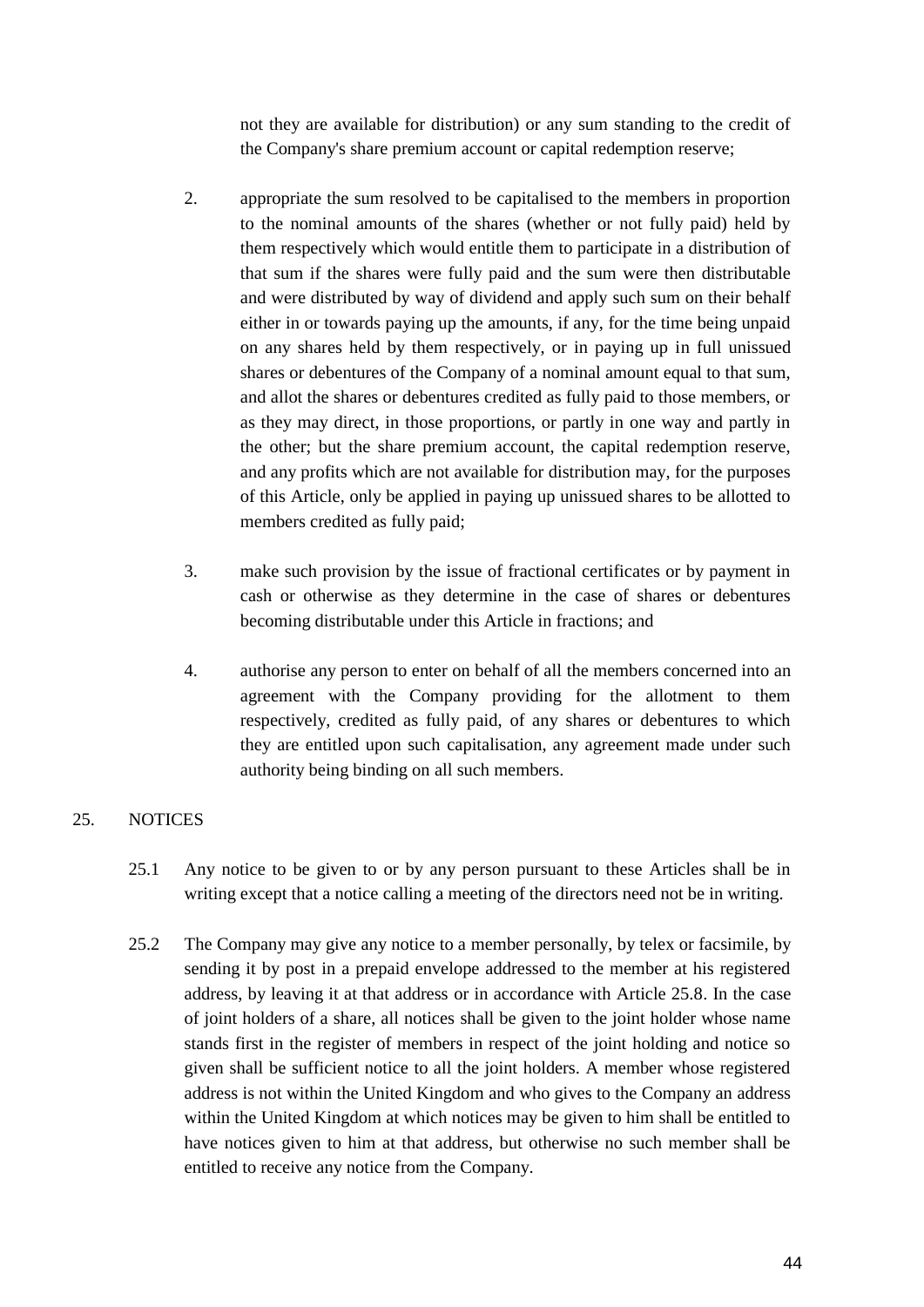- 25.3 A member present, either in person or by proxy, at any meeting of the Company or of the holders of any class of shares in the Company shall be deemed to have received notice of the meeting and, where requisite, of the purposes for which it was called.
- 25.4 Every person who becomes entitled to a share shall be bound by any notice in respect of that share (except a notice under section 793 of the 2006 Act) which, before his name is entered in the register of members, has been duly given to a person from whom he derives his title.
- 25.5 Proof that an envelope containing a notice was properly addressed, prepaid and posted shall be conclusive evidence that the notice was given and such notice shall be deemed effectively served 48 hours (five days if addressed overseas) after being put in the post prepaid by first class mail (airmail if addressed overseas), Saturdays, Sundays and public holidays excepted at the place of receipt. Proof that a telex was transmitted without interruption to the correct telex number and that a correct answerback code was received immediately before and after commencement of transmission shall be conclusive evidence that the notice therein was given, and it shall be deemed effectively served at the time of sending. In all other circumstances the fact and time of receipt of a notice must be proved by the giver thereof.
- 25.6 Where, by reason of the suspension or curtailment of postal services within the United Kingdom, the Company is unable effectively to convene a general meeting by notice sent by post, notice of the meeting shall be sufficiently given if given by advertisement in two leading national daily newspapers published in the United Kingdom. The Company shall send a copy of the notice to members by post if at least seven clear days before the meeting the posting of notices to addresses throughout the United Kingdom becomes practicable.
- 25.7 A notice may be given by the Company to the persons entitled to a share in consequence of the death or bankruptcy of a member by sending or delivering it, in any manner authorised by these Articles for the giving of notice to a member, addressed to them by name, or by the title of representatives of the deceased, or trustee of the bankrupt or by any like description at the address, if any, within the United Kingdom supplied for that purpose by the persons claiming to be so entitled. Until such an address has been supplied, a notice may be given in any manner in which it might have been given if the death or bankruptcy had not occurred.
- 25.8 Subject to the Articles:
	- 1. anything sent or supplied by or to the Company under the Articles may be sent or supplied in any way in which the 2006 Act provides for documents or information to be sent or supplied by or to the company for the purposes of the Companies Acts; and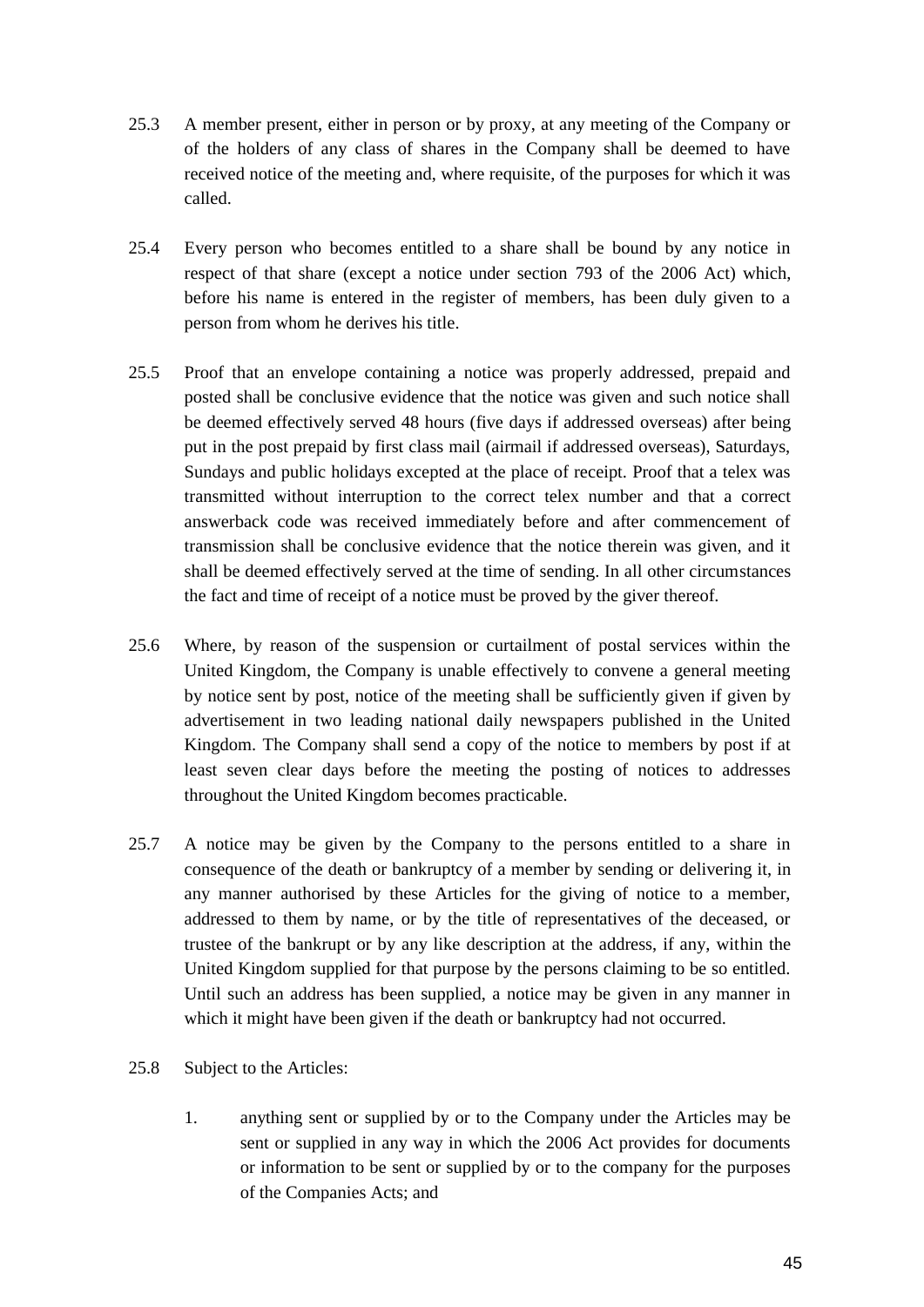2. any notice or document to be sent or supplied to a director in connection with the taking of decisions by directors may also be sent or supplied by the means by which that director has asked to be sent or supplied with such notices or documents for the time being.

A director may agree with the Company that notices or documents sent to that director in a particular way are to be deemed to have been received within a specified time of their being sent, and for the specified time to be less than 48 hours.

- 25.9 Anything sent to a member under the Articles may be sent to that member's address registered in the register of members, unless:
	- 1. the member and the Company have agreed that another means of communication is to be used; and
	- 2. the member has supplied the Company with the information it needs in order to be able to use that other means of communication.
- 25.10 Any notice or document sent to a director may be sent to that director's address as is registered in the register of directors, unless:
	- 1. the director and the Company have agreed that another means of communication is to be used; and
	- 2. the director has supplied the Company with the information it needs in order to be able to use that other means of communication.

## 25.11 If:

- 1. the Company sends two consecutive documents to a member over a period of at least 12 months; and
- 2. each of those documents is returned undelivered, or the company receives notification that it has not been delivered,

that member shall cease to be entitled to receive notices from the Company.

- 25.12 A member who has ceased to be entitled to receive notices shall become entitled to receive such notices again by sending the Company:
	- 1. a new address to be recorded in the register of members; or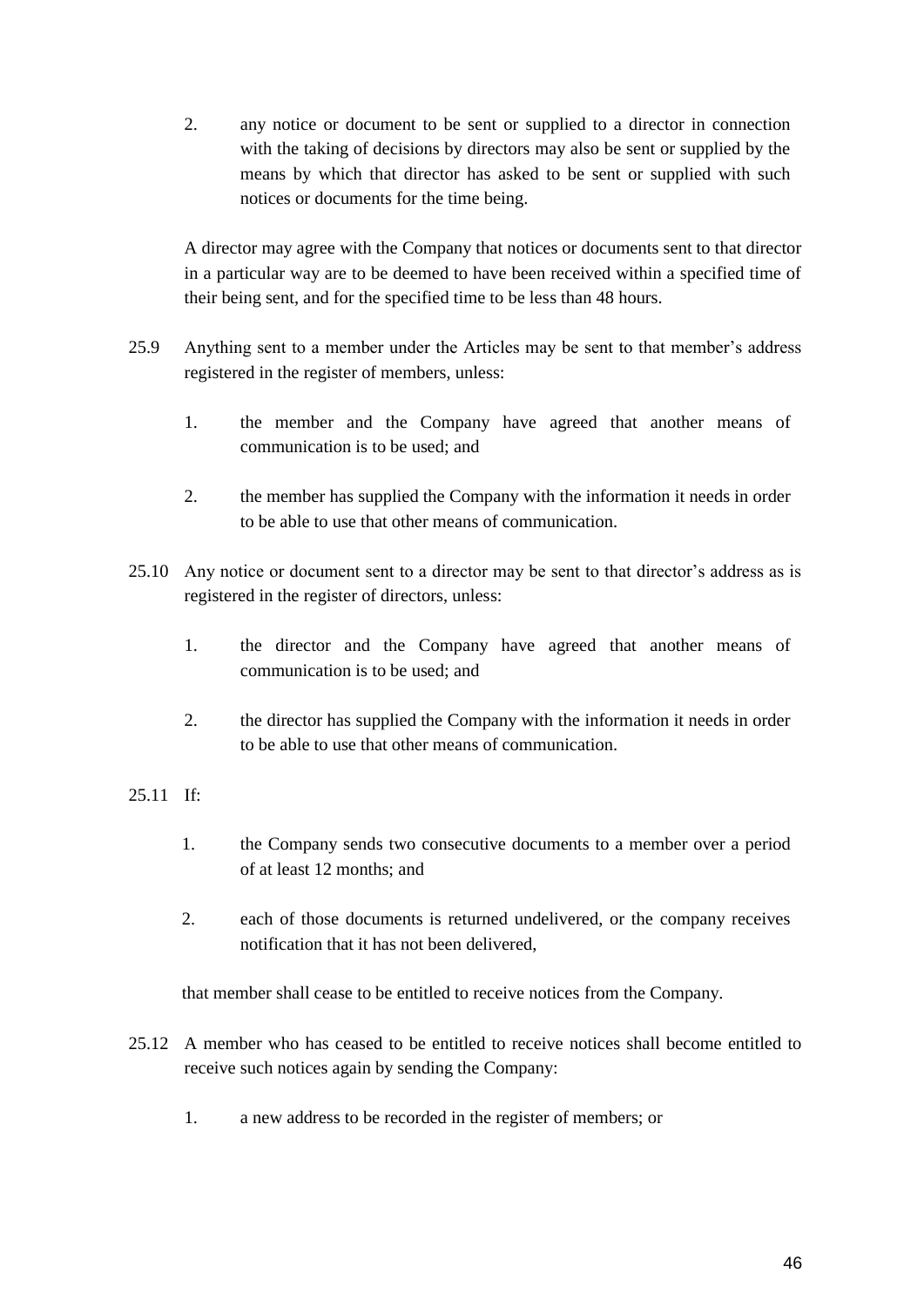- 2. if the member has agreed that the Company should use a means of communication other than sending things to such address, the information that the Company needs to use that means of communication effectively.
- 25.13 Where a document or information is sent or supplied by post, service or delivery shall be deemed to be effected at the expiration of 24 hours after the time when the cover containing the same is posted (irrespective of the class or type of post used) and in proving such service or delivery it shall be sufficient to prove that such cover was properly addressed and posted. Where a document or information is sent or supplied by electronic means to an address specified for the purpose by the intended recipient, service or delivery shall be deemed to be effected on the same day on which it is sent or supplied and in proving such service it will be sufficient to prove that it was properly addressed. Where a document or information is sent or supplied by means of a website, service or delivery shall be deemed to be effected when (a) the material is first made available on the website or (b) if later, when the recipient received (or, in accordance with this Article 25, is deemed to have received) notification of the fact that the material was available on the website.
- 25.14 Subject to any requirement of the Acts and provided that the Company has complied with all applicable regulatory requirements, the Company may send any documents or notices to its members in electronic form and such documents or notices will be validly sent provided that:
	- 1. the member has agreed (generally or specifically) (or in the case of a company is deemed to have agreed by a provision in the Acts) that documents or notices can be sent in electronic form;
	- 2. the documents are documents to which the agreement applies; and
	- 3. copies of the documents are sent in electronic form to the address notified by the member to the Company for that purpose.
- 25.15 Subject to any requirement of the Acts and provided that the Company has complied with all applicable legal requirements, the Company may send documents or notices to its members by means of a website and any such documents or notices will be validly sent provided that:
	- 1. the member has expressly agreed (generally or specifically) that documents or notices may be sent by means of a website to him or he has been asked (individually) to agree that documents and notices can be sent by means of a website and the Company has received no response to that request within 28 days from the date on which the request was sent; and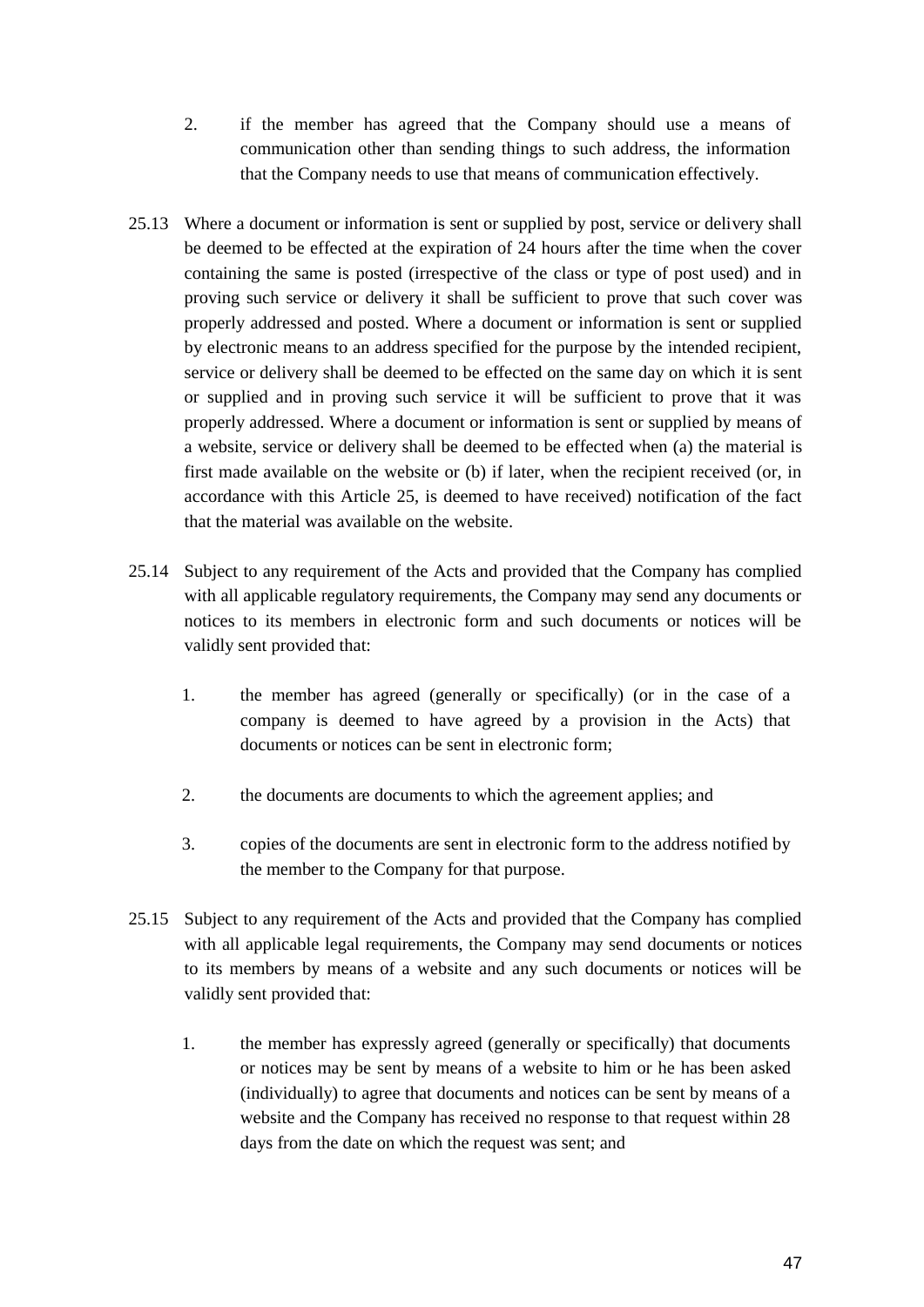- 2. the documents are documents to which the agreement or request for agreement applies; and
- 3. the member is notified of the presence of the documents on the website, the address of the website, the place on the website where the documents may be accessed and how they may be accessed.
- 25.16 Documents must be available on the website for a period of not less than 28 days from the date of notification unless the Acts make provision for any other time period.
- 25.17 If the documents are published on the website for a part only of the period of time referred to in Article 25.16, they will be treated as being published throughout the period if the failure to publish throughout that period is wholly attributable to circumstances which it would not be reasonable to have expected the Company to prevent or avoid.
- 25.18 Where the Company sends documents to members otherwise than in hard copy form, any member can require the Company to send him a hard copy version and the Company must do so free of charge and within 21 days of the date of the member's request.
- 25.19 Where the Acts permit documents to be sent to the Company, only such documents as are specified by the Company may be sent to the Company in electronic form to the address specified by the Company for that purpose.
- 25.20 If the document in electronic form is sent by hand or by post, it must be sent to the Company's office.
- 25.21 A document sent to the Company in electronic form is sufficiently authenticated if the identity of the sender is confirmed in the way the Company has specified.
- 25.22 The signature to any notice to be given by the Company may be written or printed.

## <span id="page-49-0"></span>26. DESTRUCTION OF DOCUMENTS

26.1 The Company may destroy:

- 1. any instrument of transfer, at any time at least six years after the date on which it is registered;
- 2. any dividend mandate or notification of change of name or address, at any time at least two years after the date on which it is recorded;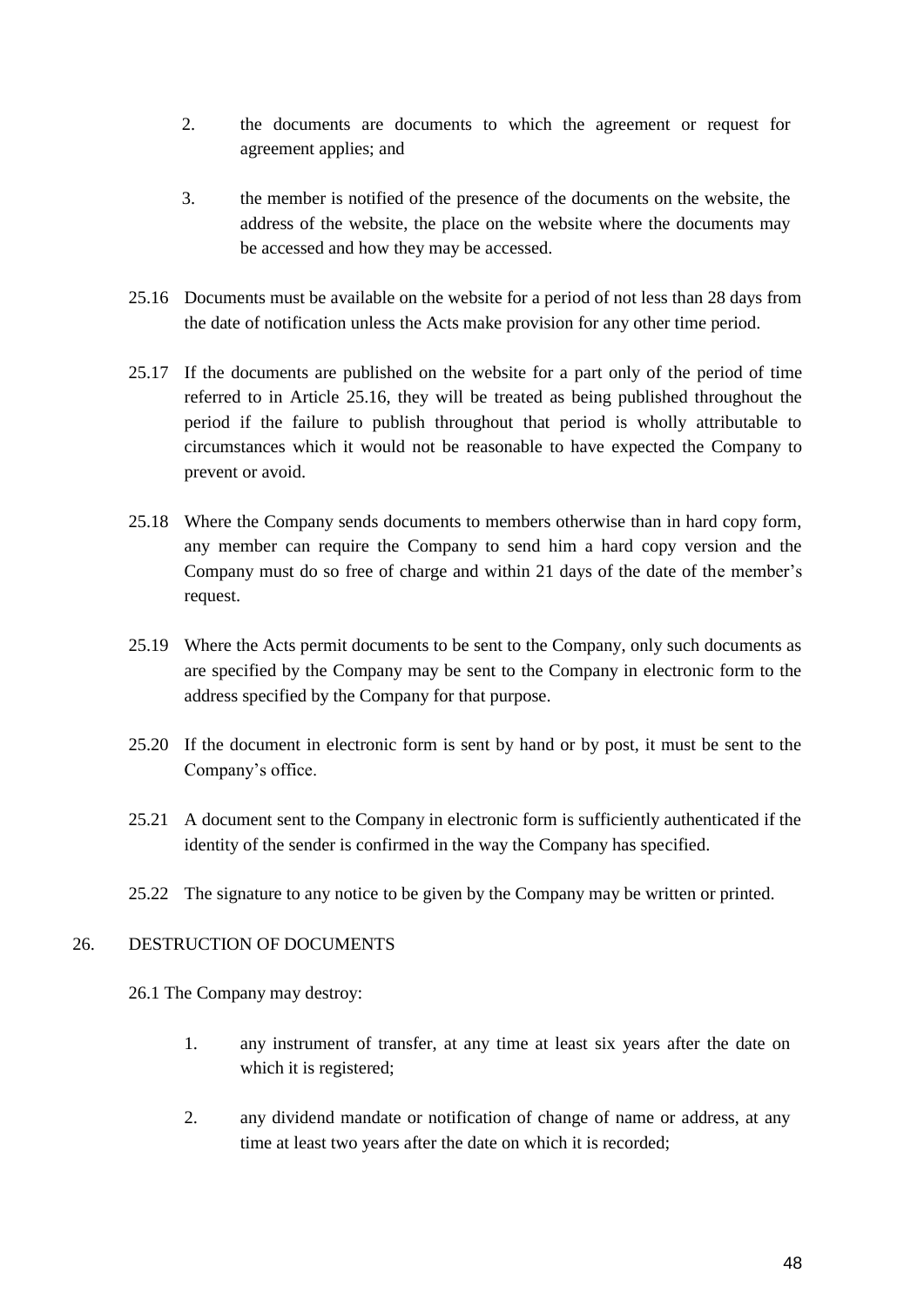- 3. any share certificate, at any time at least one year after the date on which it is cancelled;
- 4. any paid dividend warrant or cheque, at any time at least one year after the date on which it was actually paid; and
- 5. any instrument of proxy which has not been used for the purpose of a poll, at any time at least one month after the end of the meeting to which the instrument of proxy relates and at which no poll was demanded.
- 26.2 It shall be conclusively presumed in favour of the Company that every entry in the register purporting to have been made on the basis of a document so destroyed was duly and properly made, that every instrument of transfer so destroyed was duly registered, that every share certificate so destroyed was duly cancelled, and that every other document so destroyed was valid and effective in accordance with the particulars in the records of the Company; provided that:
	- 1. this Article shall apply only to the destruction of a document in good faith and without notice of any claim (regardless of the parties to it) to which the document might be relevant;
	- 2. nothing in this Article shall be construed as imposing upon the Company any liability in respect of the destruction of any such document otherwise than as provided for in this Article which would not attach to the Company in the absence of this Article; and
	- 3. references in this Article to the destruction of any document include references to the disposal of it in any manner.

Any document referred to in this Article may be destroyed earlier than the relevant date authorised by this Article provided a permanent record of the document is made and not destroyed before that date.

## <span id="page-50-0"></span>27. UNTRACED MEMBERS

- 27.1 The Company shall be entitled to sell at the best price reasonably obtainable any share held by a member, or any share to which a person is entitled by transmission or otherwise by operation of law, if:
	- 1. during a period of twelve years at least three dividends in respect of the shares in question have been payable and no dividend warrant or cheque has been delivered or cashed and no communication has been received by the Company from the member or person concerned; and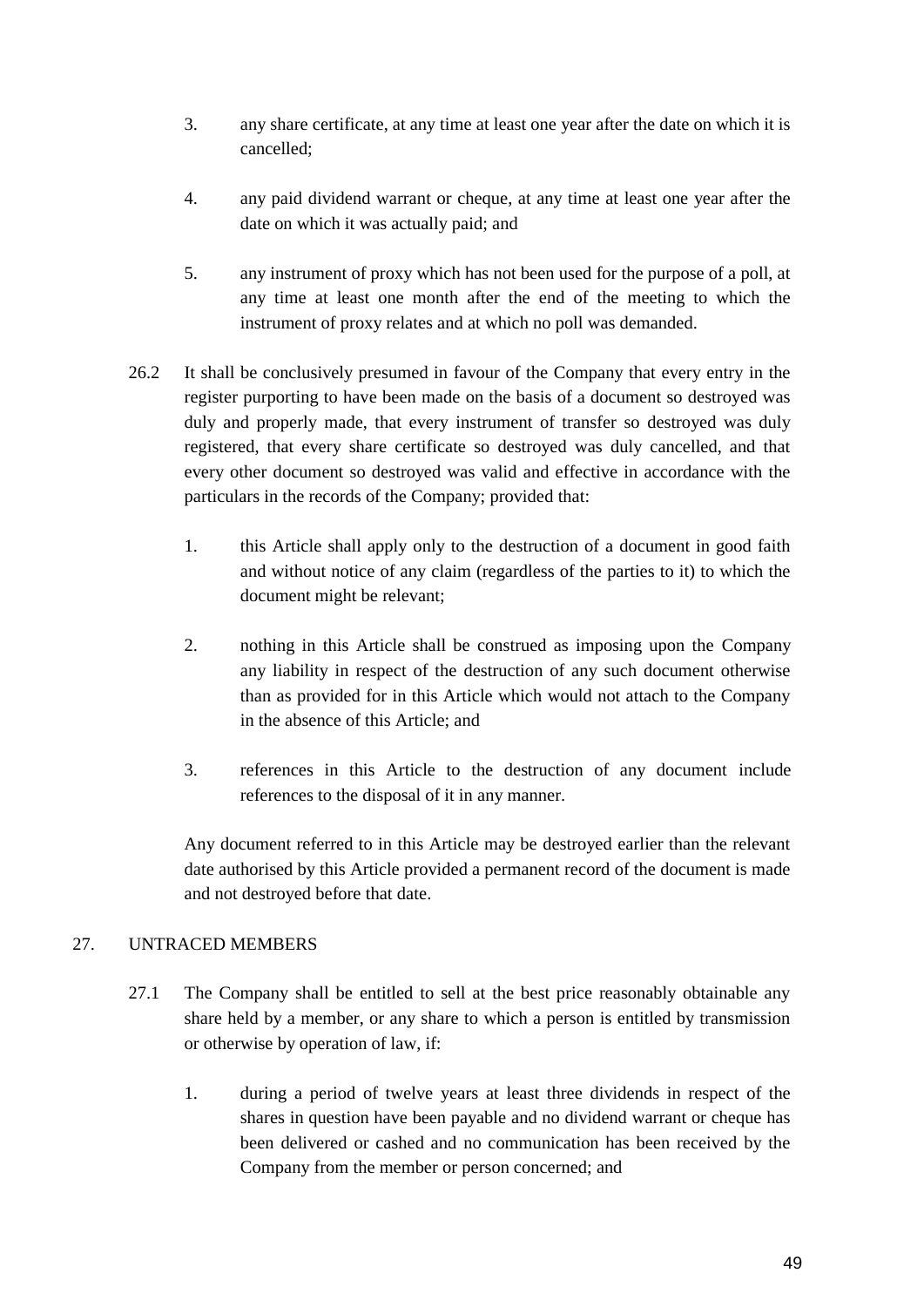- 2. the Company has, after the expiration of that period, by advertisement both in a leading national newspaper published in the United Kingdom and in a newspaper circulating in the area of the registered address or last known address of the member or person concerned, and by notice to the appropriate officer of any stock exchange on which shares of the class concerned are listed or dealt in, given notice of its intention to sell such shares; and
- 3. the Company has not during the further period of three months after the date of the advertisement and prior to the sale of the share received any indication of the whereabouts or of the existence of the member or person concerned.
- 27.2 To give effect to the sale the directors may appoint any person to execute an instrument of transfer of the share, and the instrument shall be as effective as if it had been executed by the registered holder of, or person entitled by transmission to, the share. The Company shall be indebted to the member or other person entitled to the share for an amount equal to the net proceeds of the sale, but no trust shall be created and no interest shall be payable in respect of the proceeds of sale.

## <span id="page-51-0"></span>28. WINDING UP

28.1 If the Company is wound up, the liquidator may, with the sanction of an extraordinary resolution of the Company and any other sanction required by the Act, divide among the members in specie the whole or any part of the assets of the Company and may, for that purpose, value any assets and determine how the division shall be carried out as between the members or different classes of members. The liquidator may, with the like sanction, vest the whole or any part of the assets in trustees upon such trusts for the benefit of the members as he with the like sanction determines, but no member shall be compelled to accept any assets upon which there is a liability.

## <span id="page-51-1"></span>29. INDEMNITY

29.1 Every director, other officer or auditor of the Company shall, to the extent permitted by the Act, be indemnified out of the assets of the Company against any liability incurred by him in the execution of, or in relation to, his duties. This indemnity shall not apply to any liability to the extent that it is recovered from any other person and the indemnity is subject to such officer or auditor taking all reasonable steps to effect such recovery, so that the indemnity shall not apply to the extent that an alternative right of recovery is capable of being enforced. Subject to the Act, no director, other officer or auditor shall be liable for any loss, damage or misfortune which may happen to, or be incurred by, the Company in the execution of, or in relation to, his duties. This Article does not require the Company to purchase and maintain for any such officer or auditor insurance against any such liability, but does not restrict the Company from doing so.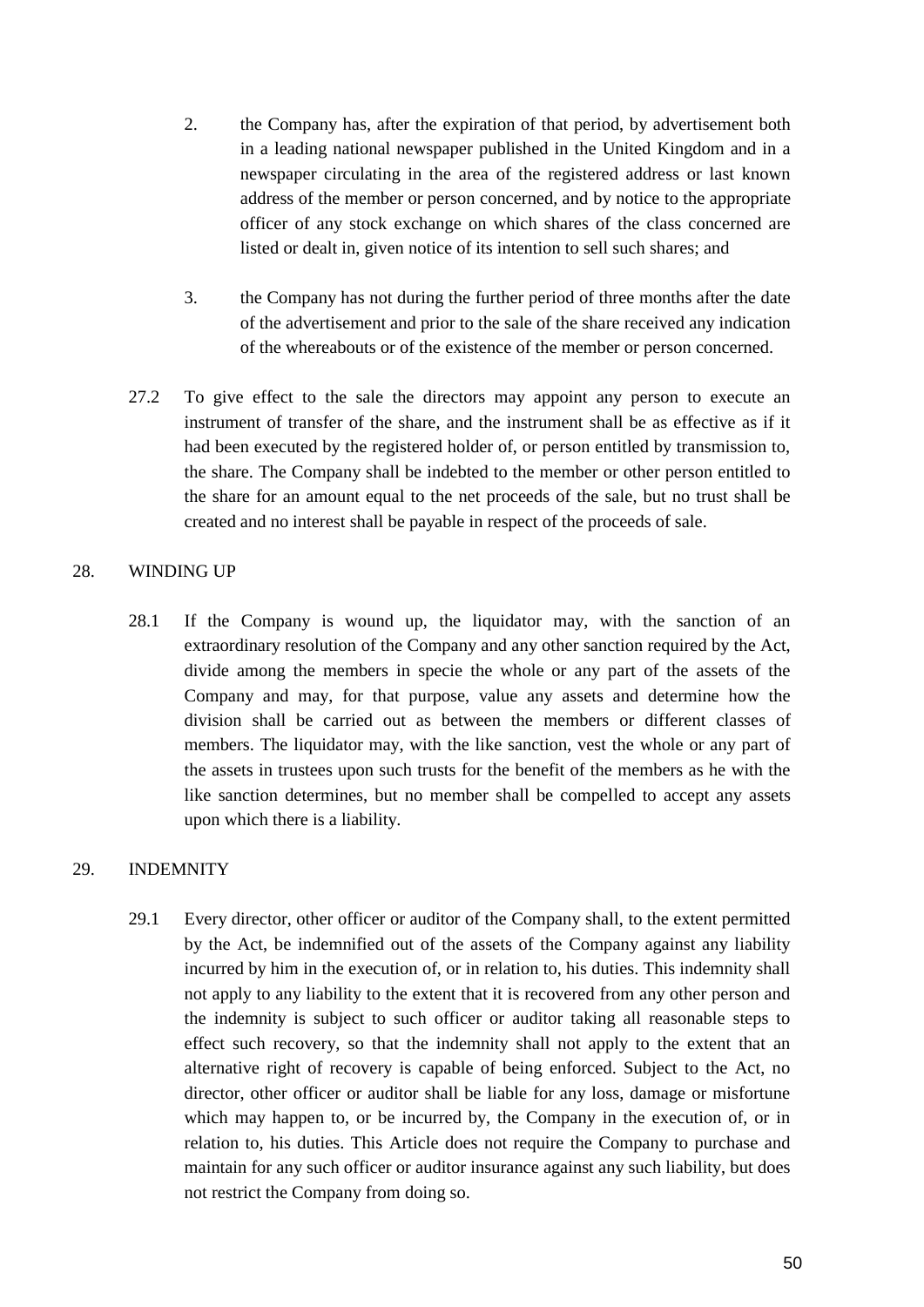## NAMES, ADDRESSES AND DESCRIPTIONS OF SUBSCRIBERS

Andrew Morris Blankfleld East India House 109-117 Middlesex Street London El 7JF

Solicitor

Charles Francis Sands East India House 109-117 Middlesex Street London El 7JF

Solicitor

DATED 14 March 1995

WITNESS to the above signatures:

Sophie Anna Tyszkiewicz Hooper East India House 109-117 Middlesex Street London El 7JF

Solicitor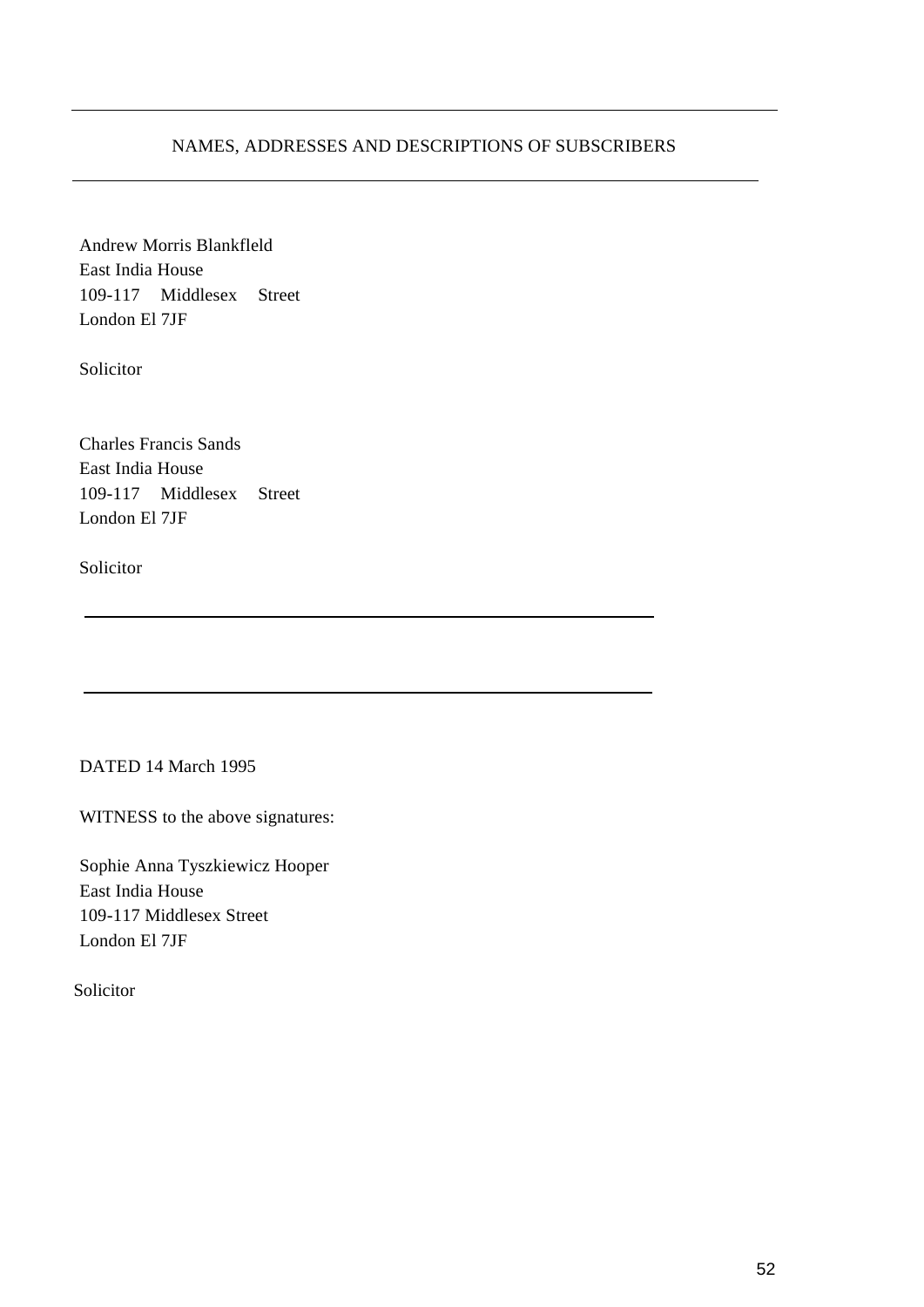#### **THE COMPANIES ACT 1985**

#### **PUBLIC COMPANY LIMITED BY SHARES**

#### **MEMORANDUM OF ASSOCIATION**

#### **of**

#### **AVOCET MINING PLC**

- 1. The name of the Company is Avocet Mining PLC.
- 2. The Company is to be a public company.
- 3. The registered office of the Company will be situated in England and Wales.
- 4. The objects for which the Company is established are:
	- a) To carry on business as a general commercial company.
	- b) To carry on any trade or business whatsoever
	- c) To do all such things as are, in the opinion of the directors, incidental or conducive to the carrying on of any trade or business by the Company.
	- d) To do all such things as the directors consider to be desirable or for the benefit of the Company.
	- e) To sell, transfer or otherwise dispose of or create or grant any interest or right out of all or any part of the undertaking, assets and liabilities of the Company.
	- f) To give any financial assistance that may lawfully be given in connection with the acquisition of shares in the Company or any other company.
	- g) To guarantee in any manner, or to enter into any indemnity or other arrangement in relation to, the discharge, observance, or performance of any liabilities of any person, including, but without limitation, any company which is a holding company, a subsidiary or a fellow subsidiary of the Company and to secure any such guarantee, indemnity or arrangement or the discharge, observance and performance of any liabilities of any person by any mortgage, charge, pledge, lien or other security of any kind over the whole or any part of the undertaking and assets of the Company, including its uncalled capital.
	- h) To support and subscribe to any institution or association which may be for the benefit of the Company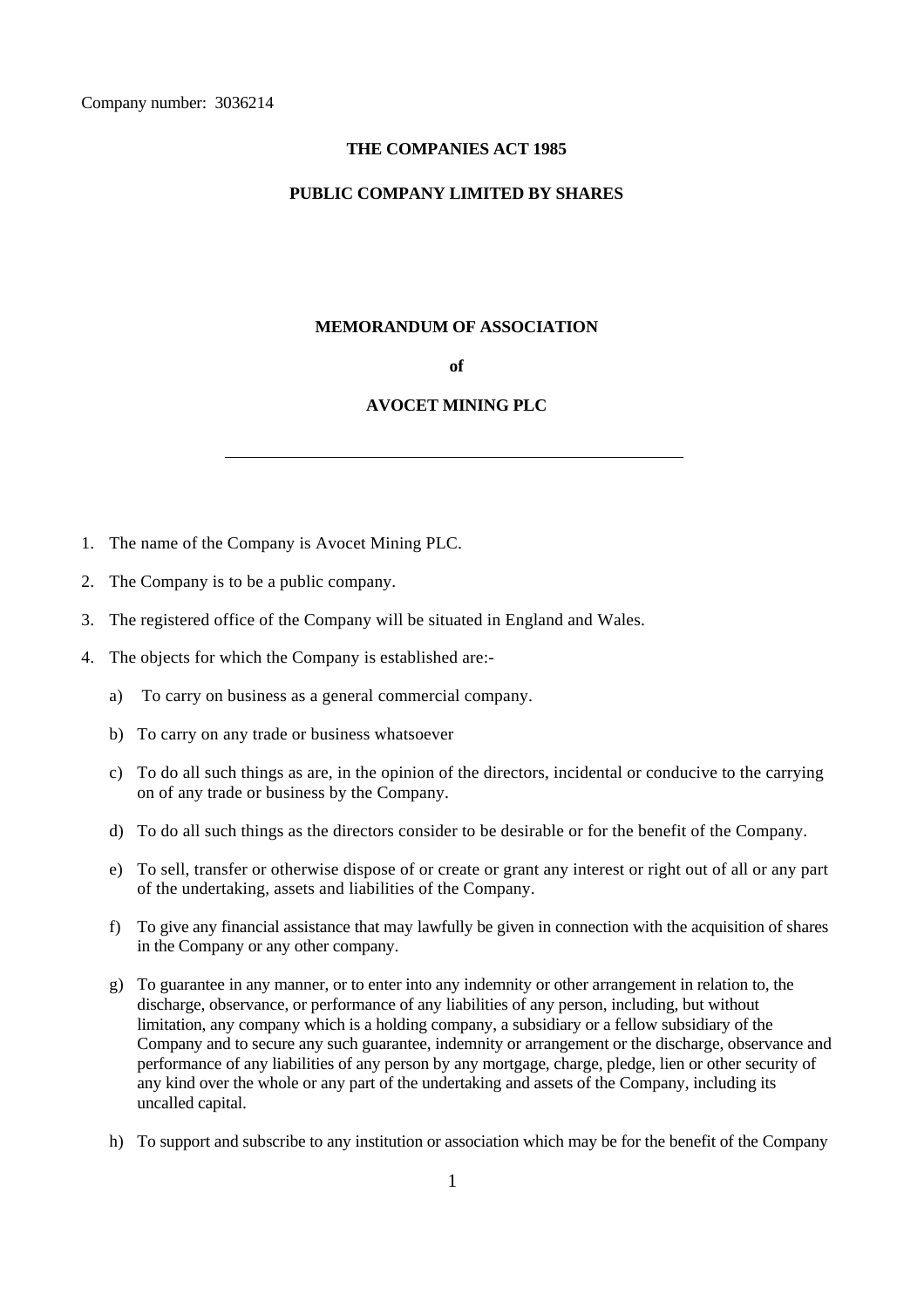or its directors or employees or connected with any town or place where the Company carries on business, and to support and subscribe to any charitable, political or public body or association.

- i) To act as trustee, personal representative, director or agent of any kind and for any purpose.
- j) To provide or arrange for pensions, lump sum payments, gratuities, life, health, accident and other insurances and other benefits of every kind to or for the benefit of any individuals who are or have been directors or employees of, or who provide or have provided services to or for, the Company or any company which is or has been a subsidiary, holding company or fellow subsidiary of the Company and to or for the benefit of the spouses, families and dependants of such individuals; and for those purposes to establish or participate in any fund or scheme, to effect or contribute to any form of insurance and to enter into any other arrangements of any kind which the directors may approve.
- k) To exercise any power of the Company for any consideration of any kind or for no consideration.

And it is hereby declared that the word "company" in this Clause except where used in reference to this Company, shall be deemed to include any partnership or other body of persons, whether incorporated or not incorporated, and whether domiciled in the United Kingdom or elsewhere, and that the intention is that each of the objects specified in each paragraph of this Clause shall, except where otherwise expressed in such paragraph, be an independent main object and be in no wise limited or restricted by reference to or inference from the terms of any other paragraph or the name of the Company.

- 5. The liability of the members is limited.
- 6. The share capital of the Company is £25,000,000 divided into 100,000,000 ordinary shares of 25 pence each (see amendments overleaf).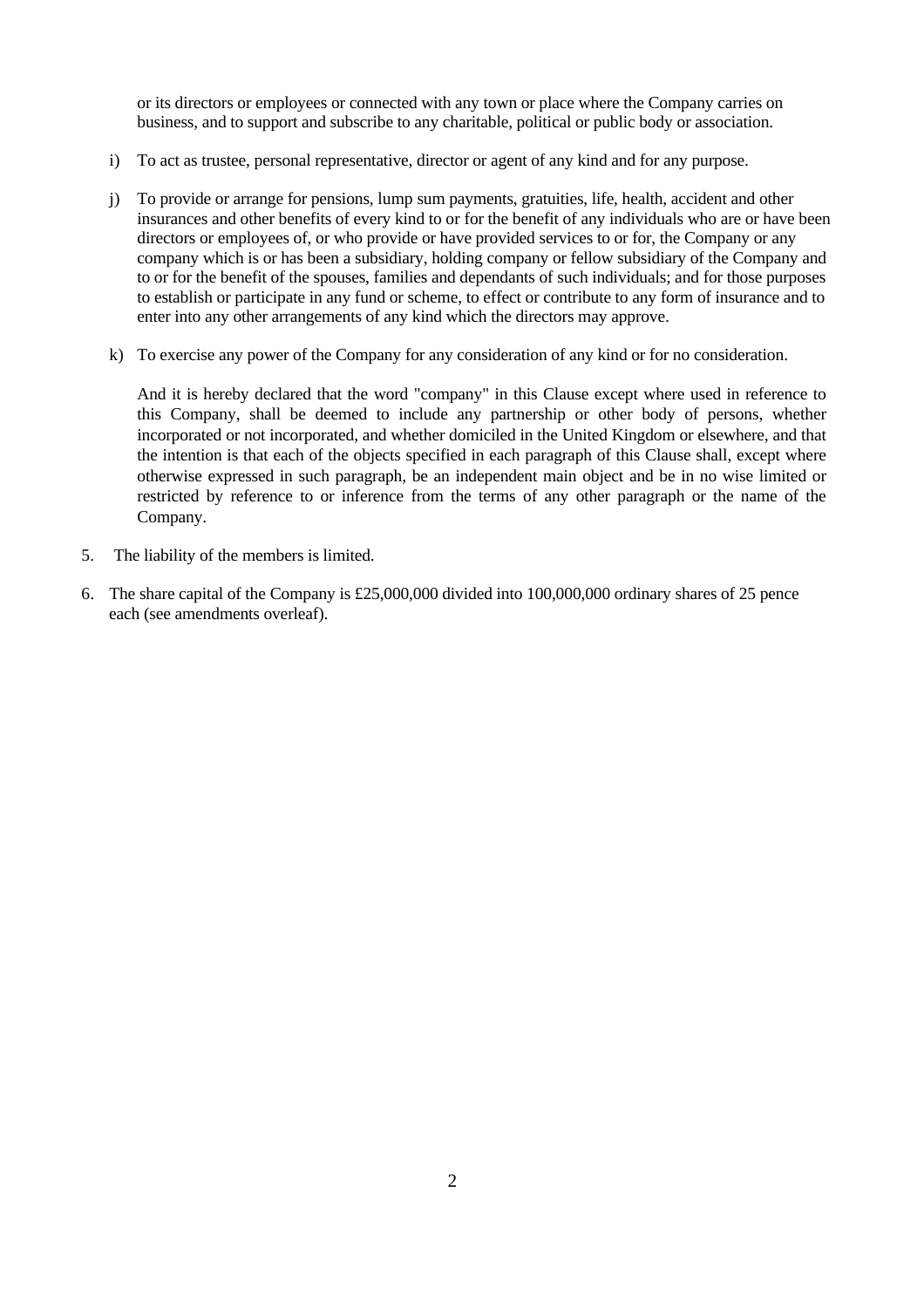## **CLAUSE 6**

## **AMENDMENT 1**

By Ordinary Resolution passed at the Company's Annual General Meeting on 2 September 2003, the authorised share capital of Company was increased by £25,000,000 to £50,000,000 divided into 200,000,000 ordinary shares of 25 pence each.

## **AMENDMENT 2**

By Ordinary Resolution passed at the Company's Annual General Meeting on 28 September 2004, the authorised share capital of Company was increased by £50,000,000 to £100,000,000 divided into 400,000,000 ordinary shares of 25 pence each.

## **AMENDMENT 3**

By Special Resolution passed at the Company's Extraordinary General Meeting on 11 November 2005 and approved by Court order on 8 December 2005, the authorised share capital of Company is £20,000,000 divided into 400,000,000 ordinary shares of 5 pence each, following cancelling and extinguishing paid up capital to the extent of 20p on each of the issued ordinary shares of 25p each in the capital of the Company and by reducing the nominal value of each and every ordinary share as at the Record date, whether issued or unused, from 25p to 5p.

## **AMENDMENT 4**

By Ordinary Resolution passed at the Company's Annual General Meeting on 17 September 2009, the authorised share capital of Company was increased by £20,000,000 to £40,000,000 divided into 800,000,000 ordinary shares of 5 pence each.

## **AMENDMENT 5**

Following a General Meeting of the Company's shareholders on 9 June 2016, and with effect from 10 June 2016, the issued share capital of the Company has consisted of 20,949,671 Ordinary Shares of 1p each and 209,496,710 Deferred Shares of 4.9p each.